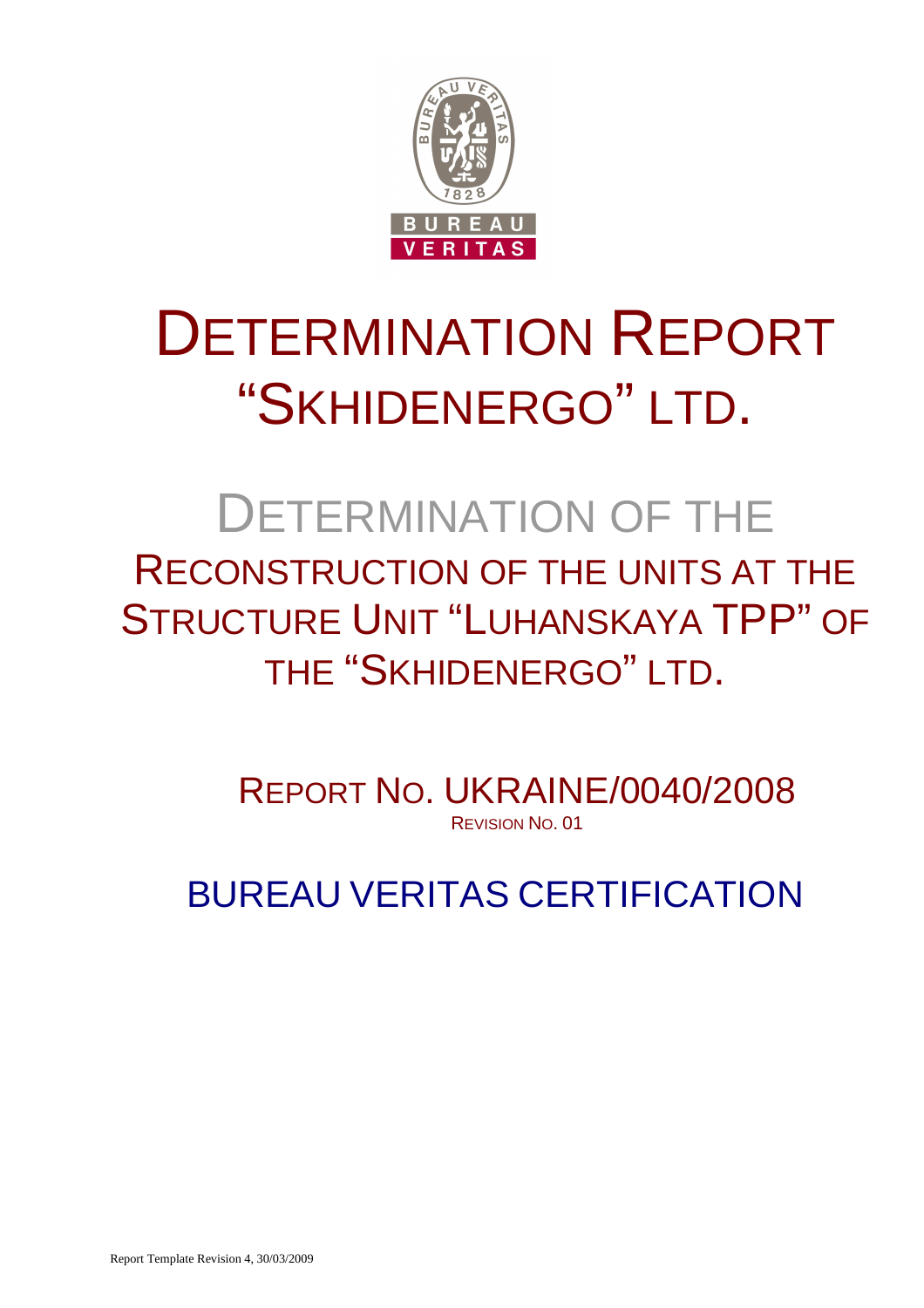

# DETERMINATION REPORT

| Date of first issue: | Organizational unit                 |
|----------------------|-------------------------------------|
|                      | <b>Bureau Veritas Certification</b> |
| 16/02/2010           | <b>Holding SAS</b>                  |
| Client:              | Client ref.:                        |
| Skhidenergo Itd.     | Yuriy Magera                        |

#### Summary:

Bureau Veritas Certification has made the determination of the «Reconstruction of the units at the Structure Unit "Luhanskaya TPP" of the "Skhidenergo" Itd.» project of Skhidenergo Itd. located in Luhansk city on the basis of UNFCCC criteria for the JI, as well as criteria given to provide for consistent project operations, monitoring and reporting. UNFCCC criteria refer to Article 6 of the Kyoto Protocol, the JI rules and modalities and the subsequent decisions by the JI Supervisory Committee, as well as the host country criteria. The project is submitted under the track 1 procedure.

The determination scope is defined as an independent and objective review of the project design document. the project's baseline study, monitoring plan and other relevant documents, and consisted of the following three phases: i) desk review of the project design and the baseline and monitoring plan: ii) follow-up interviews with project stakeholders: iii) resolution of outstanding issues and the issuance of the final determination report and opinion. The overall determination, from Contract Review to Determination Report & Opinion, was conducted using Bureau Veritas Certification internal procedures.

The first output of the determination process is a list of Clarification and Corrective Actions Requests (CL and CAR), presented in Appendix A. Taking into account this output, the project proponent revised its project design document.

In summary, it is Bureau Veritas Certification's opinion that the project correctly applies the baseline and monitoring methodology developed according the Guidance on Criteria for Baseline Setting and Monitoring and meets the relevant UNFCCC requirements for the JI and the relevant host country criteria.

On behalf of determination team Flavio Gomes, Bureau Veritas Certification Holding SAS Global Product Manager for Climate Change, approved final version of the Determination Report. Determination Report is signed by Ivan Sokolov authorized Bureau Veritas Certification Holding SAS Local product manager for Climate Change in Ukraine.

| Report No.:<br>UKRAINE/0040/2008                                                                                                               | JI              | Subject Group:         | Indexing terms:                                                                          |
|------------------------------------------------------------------------------------------------------------------------------------------------|-----------------|------------------------|------------------------------------------------------------------------------------------|
| Report title:<br>Reconstruction of the units at the Structure<br>Unit "Luhanskaya TPP" of the<br>"Skhidenergo" Itd.                            |                 |                        | Climate Change, Kyoto Protocol, Jl.<br><b>Emission Reductions, Verification</b>          |
| Work carried out by:<br>Nadiya Kaiiun - Team leader, Lead Verifier<br>Oleg Skoblyk - Team member, Verifier<br>Kateryna Zinevych - Team member, |                 |                        | No distribution without permission from the<br>Client or responsible organisational unit |
| Verifier<br>Work verified by:<br>Ivan Sokolov - Internal Technical Reviewer Ipiding SAmited distribution                                       |                 |                        | <del>3ureau V</del> eritas Certification                                                 |
| Date of this revision:<br>16/02/2010                                                                                                           | Rev. No.:<br>01 | Number of pages:<br>56 | Unrestricted distribution                                                                |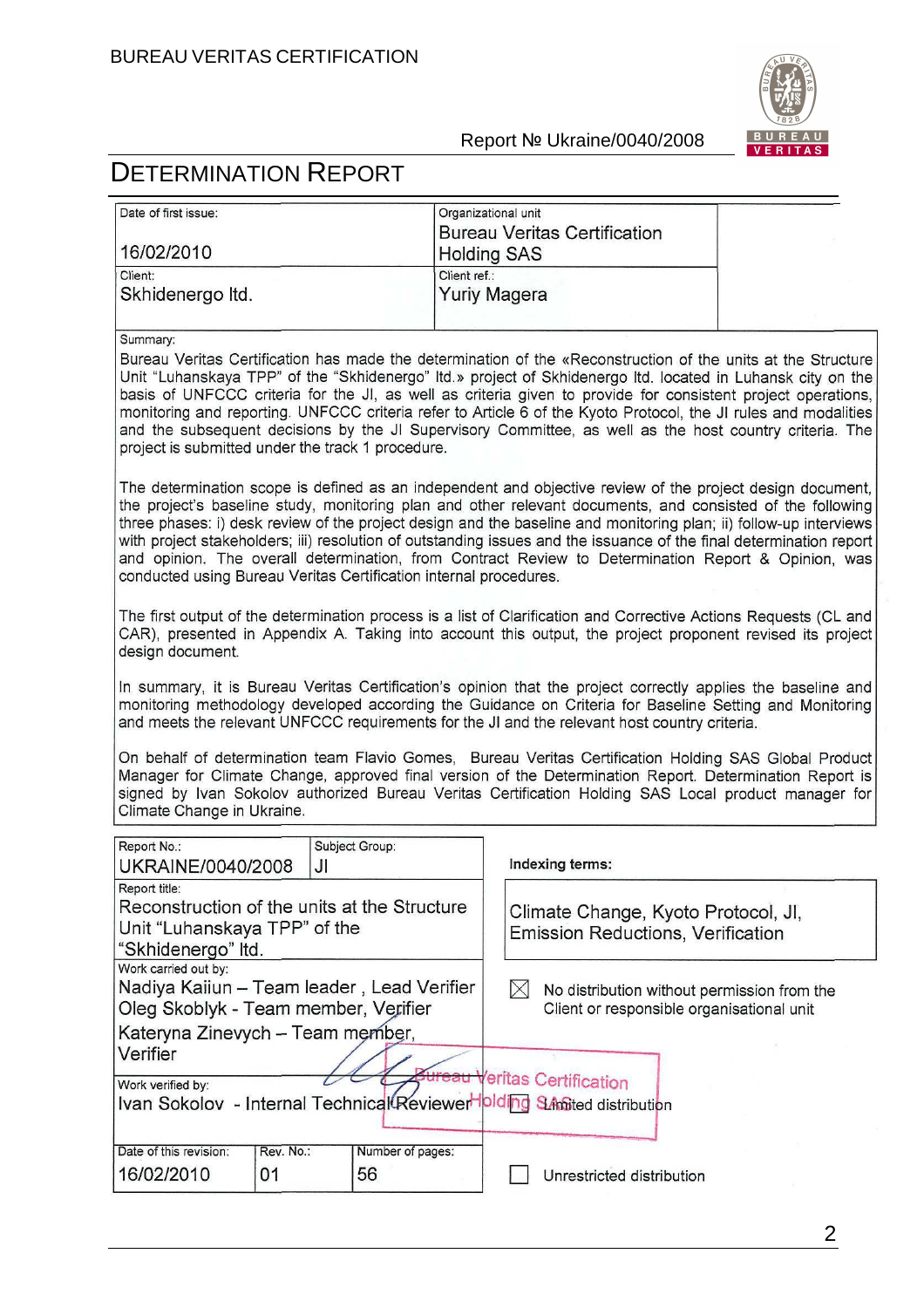

# DETERMINATION REPORT

# **Abbreviations**

| <b>AIE</b>      | <b>Accredited Independent Entity</b>                   |
|-----------------|--------------------------------------------------------|
| <b>CAR</b>      | <b>Corrective Action Request</b>                       |
| CL              | <b>Clarification Request</b>                           |
| CO              | <b>Carbon Monoxide</b>                                 |
| CO <sub>2</sub> | <b>Carbon Dioxide</b>                                  |
| CH <sub>4</sub> | Methane                                                |
| <b>EIA</b>      | <b>Environmental Impact Assessment</b>                 |
| ERU             | <b>Emission Reduction Unit</b>                         |
| <b>FCCC</b>     | <b>Framework Convention On Climate Changes</b>         |
| <b>GHG</b>      | Green House Gas(es)                                    |
| JI              | Joint Implementation                                   |
| <b>JIP</b>      | Joint Implementation Projects                          |
| <b>JISC</b>     | Joint Implementation Supervisory Committee             |
|                 | Interview                                              |
| <b>IETA</b>     | International Emissions Trading Association            |
| MoV             | <b>Means of Verification</b>                           |
| <b>PDD</b>      | <b>Project Design Document</b>                         |
| PP.             | <b>Project Participant</b>                             |
| <b>UNFCCC</b>   | United Nations Framework Convention for Climate Change |
| <b>UES</b>      | <b>United Energy System</b>                            |
|                 |                                                        |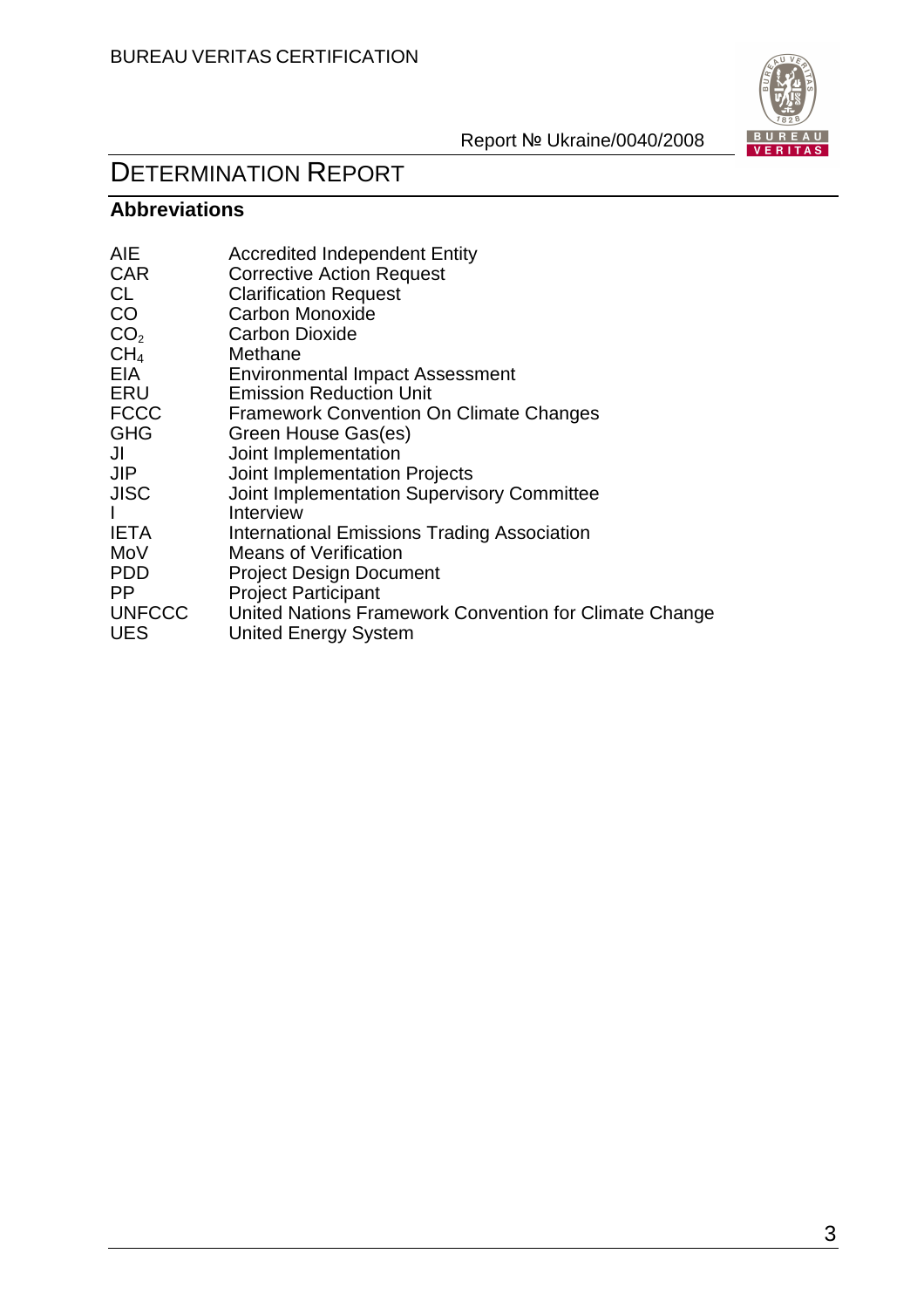

# DETERMINATION REPORT

# **Table of Contents** Page **Page 2014**

| 1.1 | Objective                                                  | 5  |  |  |  |
|-----|------------------------------------------------------------|----|--|--|--|
| 1.2 | Scope                                                      | 5  |  |  |  |
| 1.3 | <b>GHG Project Description</b>                             | 5  |  |  |  |
| 1.4 | <b>Determination Group</b>                                 | 7  |  |  |  |
|     |                                                            |    |  |  |  |
| 2.1 | <b>Review of Documents</b>                                 | 10 |  |  |  |
| 2.2 | Follow-Up Interviews                                       | 11 |  |  |  |
| 2.3 | Resolution of Clarification and Corrective Action Requests | 11 |  |  |  |
|     |                                                            |    |  |  |  |
| 3.1 | <b>Project Design</b>                                      | 12 |  |  |  |
| 3.2 | <b>Baseline and Additionality</b>                          | 12 |  |  |  |
| 3.3 | Monitoring plan                                            | 14 |  |  |  |
| 3.4 | <b>Calculation of GHG Emissions</b>                        | 14 |  |  |  |
| 3.5 | <b>Environmental impacts</b>                               | 15 |  |  |  |
|     | 4 COMMENTS BY PARTIES, STAKEHOLDERS AND NGOS  16           |    |  |  |  |
|     |                                                            |    |  |  |  |
|     |                                                            |    |  |  |  |
|     |                                                            |    |  |  |  |
|     |                                                            |    |  |  |  |
|     |                                                            |    |  |  |  |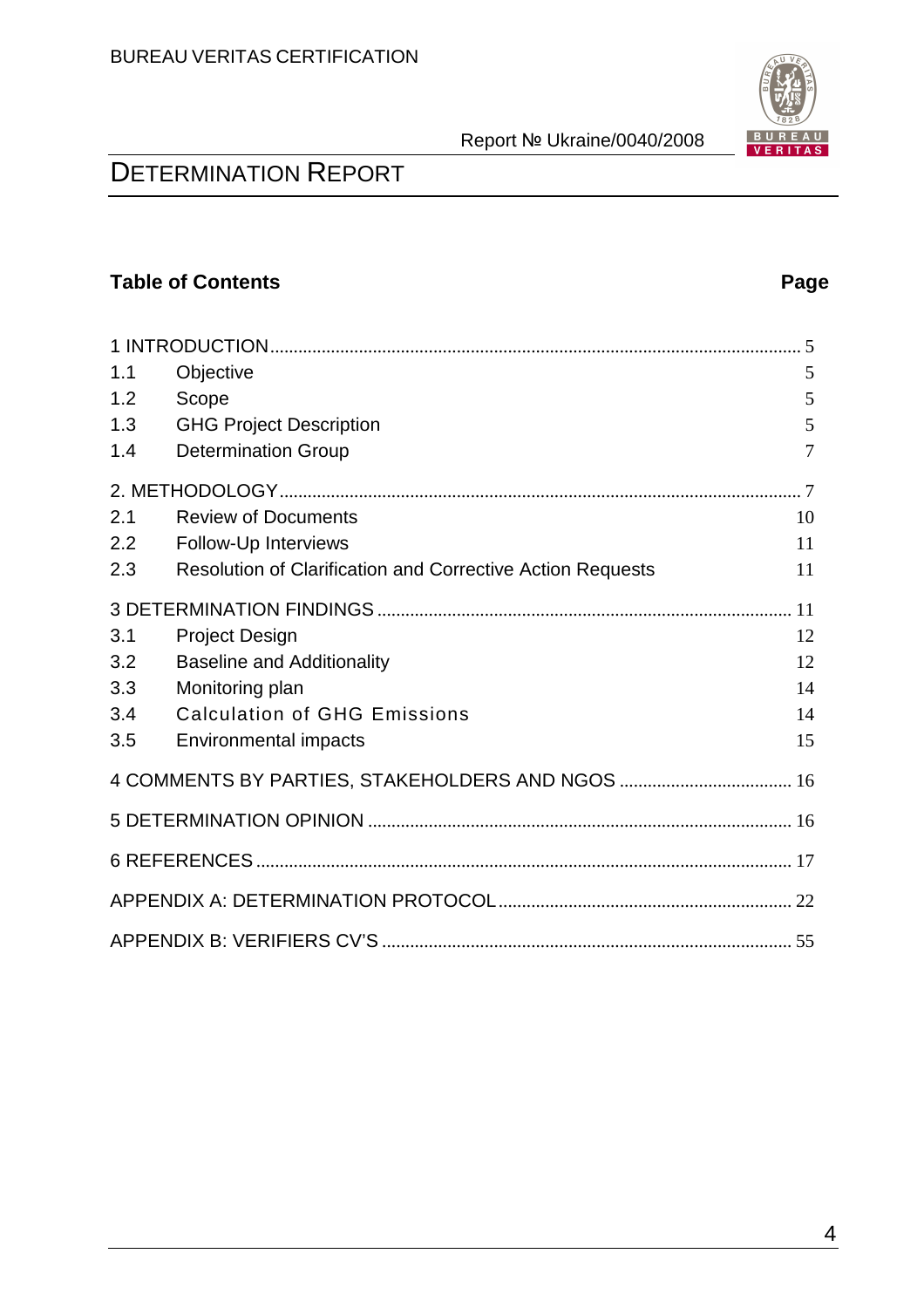

# DETERMINATION REPORT

# **1 INTRODUCTION**

Skhidenergo ltd. has commissioned Bureau Veritas Certification to determinate the JI project Improvement of the "Reconstruction of the units at the Structure Unit "Luhanskaya TPP" of the "Skhidenergo" ltd.".

This report summarizes the findings of the determination of the project, performed on the basis of UNFCCC criteria, as well as criteria given to provide for consistent project operations, monitoring and reporting, under track 1.

# **1.1 Objective**

The determination serves as project design verification and is a requirement of all projects. The determination is an independent third party assessment of the project design. In particular, the project's baseline, the monitoring plan, and the project's compliance with relevant UNFCCC and host country criteria are determined in order to confirm that the project design, as documented, is sound and reasonable, and meet the stated requirements and identified criteria. Determination is a requirement for all JI projects and is seen as necessary to provide assurance to stakeholders of the quality of the project and its intended generation of emission reduction units (ERUs).

UNFCCC criteria refer to Article 6 of the Kyoto Protocol, the JI rules and modalities and the subsequent decisions by the JI Supervisory Committee, as well as the host country criteria.

# **1.2 Scope**

The determination scope is defined as an independent and objective review of the project design document, the project's baseline study and monitoring plan and other relevant documents. The information in these documents is reviewed against Kyoto Protocol requirements, UNFCCC rules and associated interpretations.

The determination is not meant to provide any consulting towards the Client. However, stated requests for clarifications and/or corrective actions may provide input for improvement of the project design.

# **1.3 GHG Project Description**

Luhanskaya TPP exploited by energy generating company Skhidenergo ltd. Installed power capacity of the Luhanskaya TPP is 1400 MW. As the Unit#12 is in conservation – 1125MW. All energy equipment was installed in the 1960's. The list of installed equipment:

- boilers TP-100 (Ep-140-640G) (units ## 9-13); boilers TP-100A (units ##14-15), produced by the Taganrog boiler factory.
- turbines K-210-130-1, produced by the "Leningrad metal works.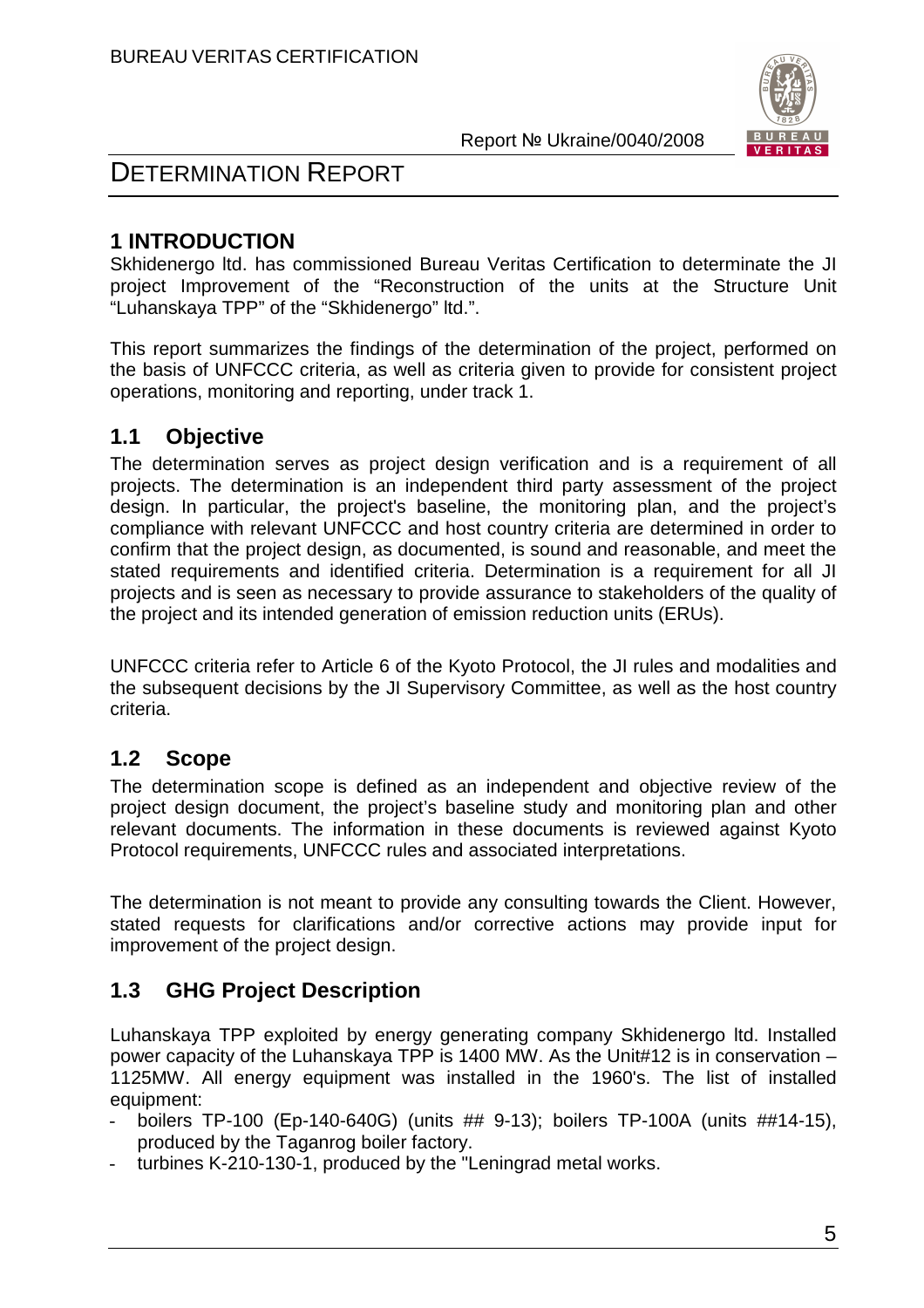

# DETERMINATION REPORT

- power generators TGB-200, produced by the "Kharkov SPC Electrotyazhmash" (units ## 9-13);
- power generators TGB-200M, produced by the "Kharkov SPC Electrotyazhmash" (units ##14-15).

Electricity consumption for own needs –10.24% (2007).

Main, (reserve) fuel - coal, (heavy fuel oil / natural gas).

The Unit #12 is in conservation (out of work), the Unit #8 is written-off.

Project foresees modernization of the main and the auxiliary equipment of the all power generating units of the TPP according to the attached schedule.

Table 1. Project Schedule.

| Units<br>All          |             |
|-----------------------|-------------|
| Servicing<br>and      |             |
| Preparations<br>for   |             |
| the                   |             |
| Reconstruction        | 2004 - 2017 |
| Unit No <sub>2</sub>  | 2014-2017   |
| Unit No <sub>9</sub>  | 2014-2015   |
| Unit Nº10             | 2009-2010   |
| Unit No <sub>11</sub> | 2011-2012   |
| Unit Nº12             | 2014-2017   |
| Unit No <sub>13</sub> | 2010-2011   |
| Unit No <sub>14</sub> | 2013-2014   |
| Unit No <sub>15</sub> | 2012-2013   |

It includes replacement of outdated turbine equipment, control, automatic systems, and electro-technical system, modernization of the boiler equipment, electric separation system, cooling system, optimisation of the working regimes, the fuel preparation, servicing of the equipment, etc.

At the Units #8 and #12 the installation of the new equipment is expected to be made. The main objective of the reconstruction is the installation of the new boilers based on the technology with the atmosphere circulating boiling bed. The expected installed power capacity of the units is 225 MW.

After the reconstruction of 6 (8) units the technical characteristics of the TPP are expected to be:

Installed power capacity – 1230 (1680) MW;

Electricity consumption for the own needs - 8.9%.

Main (reserve) fuel - coal (natural gas / heavy fuel oil).

Thermal energy delivery is minor and getting lower (from 1.3% of the energy produced in 2003 to 0.6% in 2008) only because of the energy efficiency measures and lowering of the loses (the demand for the thermal energy is constant – heating for the Schastye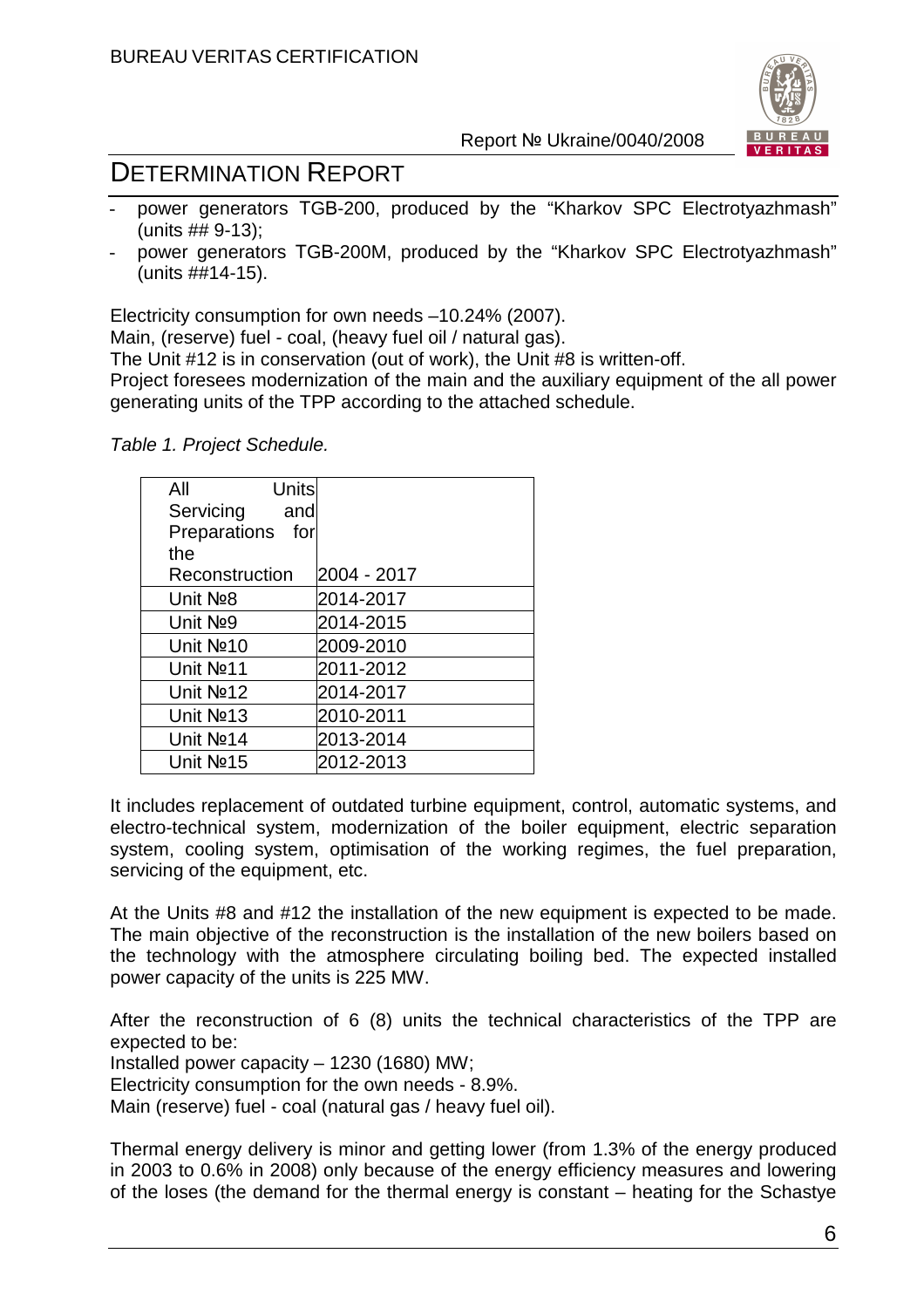

# DETERMINATION REPORT

town). We make a conservative assumption that in the project scenario the thermal energy delivery and production will remain around 1% of the fuel consumption and do not take it into account in the calculations. The Specific Fuel Rate (SFRy) coefficient (see Annex 1) is also calculated for the electricity and thermal energy separately. So, the emissions and the emission reductions are also calculated separately for the electricity and the thermal energy.

The main objective of the Project is to make the existing power equipment of the TPP more efficient and reliable. The increased efficiency will provide a higher output and lower fuel consumption.

The increased capacity of the TPP is due to the better efficiency of the existing equipment. It will reduce the fuel consumption per unit of the energy produced by the station. Thus the GHG emission per the energy unit produced will be lowered.

Other goals of the project are to:

- lower greenhouse gases emission;
- improve stability and reliability of generation and transmission of electricity;
- implement safety measures;
- improve health and safety on site.

## **1.4 Determination Group**

The determination team consists of the following personnel:

| Nadiya Kaiiun<br><b>Bureau Veritas Certification</b>       | Team leader, Climate Change Lead Verifier |
|------------------------------------------------------------|-------------------------------------------|
| Oleg Skoblyk -<br><b>Bureau Veritas Certification</b>      | Team member, Climate Change Verifier      |
| Kateryna Zinevych -<br><b>Bureau Veritas Certification</b> | Team member, Climate Change Verifier      |
| Report was reviewed by:                                    |                                           |
| Ivan Sokolov<br><b>Bureau Veritas Certification</b>        | <b>Internal Technical Reviewer</b>        |

## **2. METHODOLOGY**

The overall determination, from Contract Review to Determination Report & Opinion, was conducted using Bureau Veritas Certification internal procedures.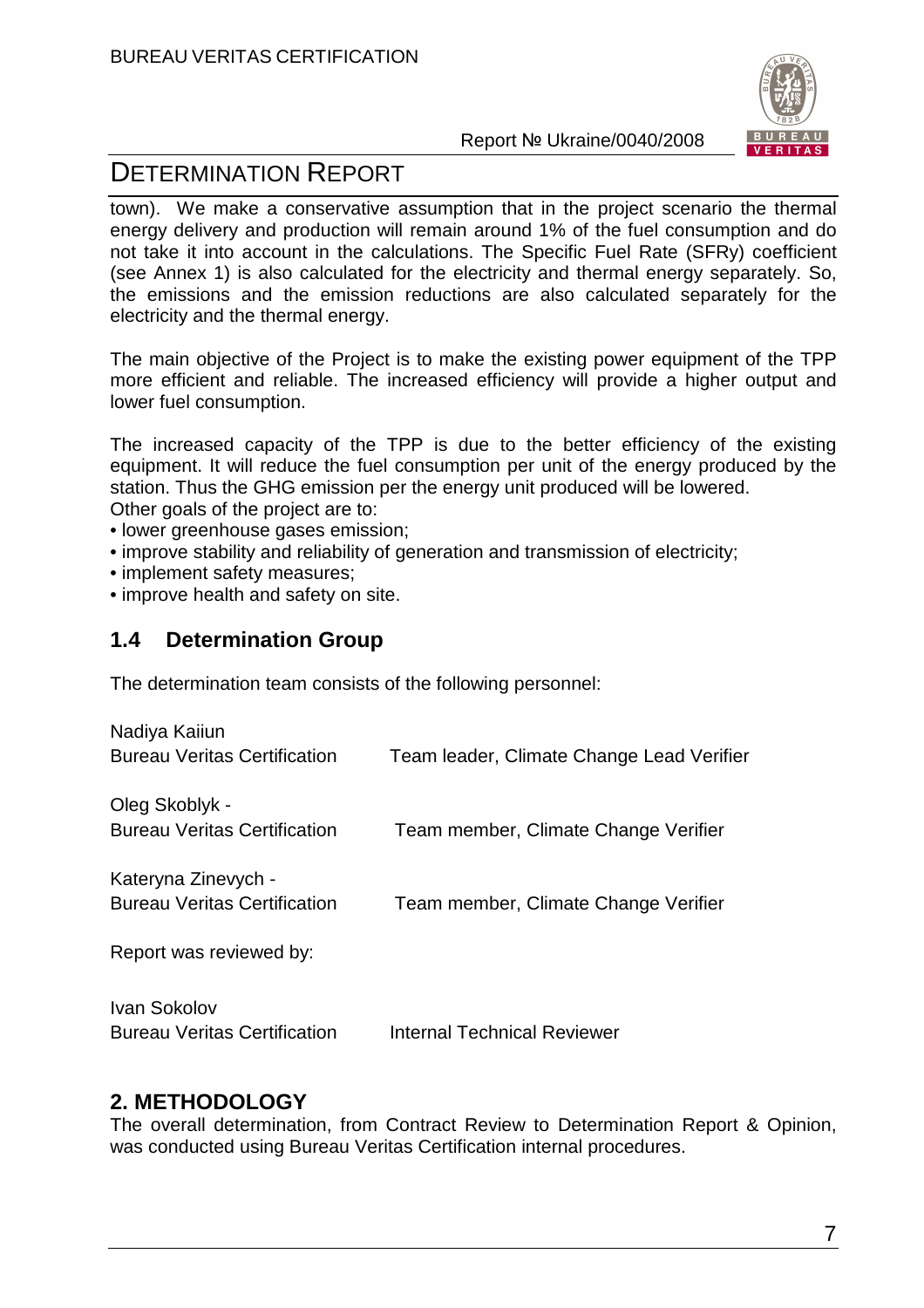

# DETERMINATION REPORT

In order to ensure transparency, a determination protocol was customized for the project, according to the Determination and Verification Manual (IETA/PCF). The protocol shows, in a transparent manner, criteria (requirements), means of verification and the results from validating the identified criteria. The determination protocol serves the following purposes:

It organizes, details and clarifies the requirements JI project is expected to meet;

It ensures a transparent determination process where the determinator will document how a particular requirement has been validated and the result of the determination.

The determination protocol consists of five tables. The different columns in these tables are described in Figure 1

The completed determination protocol is enclosed in Appendix A to this report.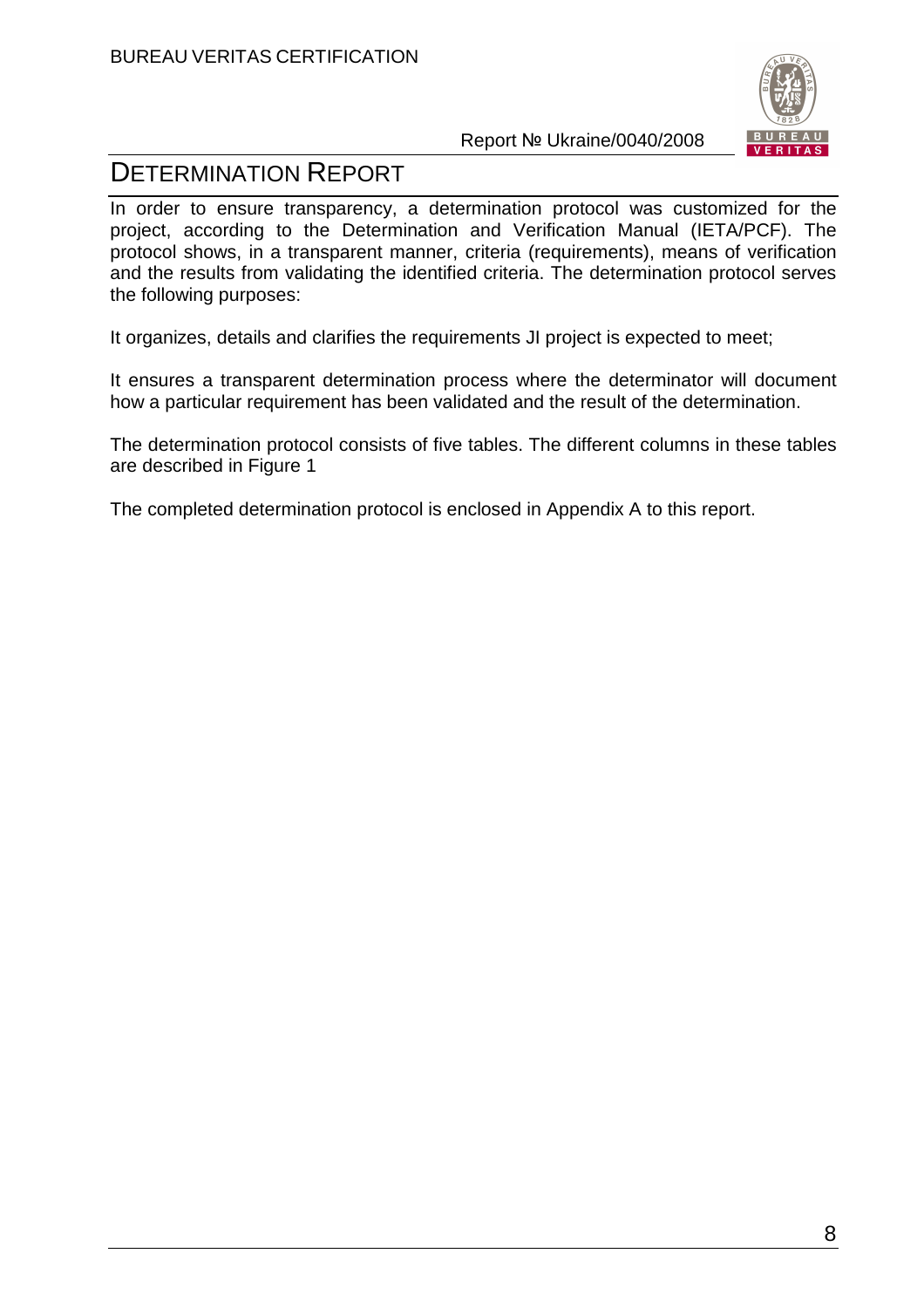

| <b>Determination Protocol Table 1: Mandatory Requirements</b> |                                                                                                   |                                                                                                                                                                                                                                                                                                                                                   |                                                                                                                                                                                                                |  |  |  |
|---------------------------------------------------------------|---------------------------------------------------------------------------------------------------|---------------------------------------------------------------------------------------------------------------------------------------------------------------------------------------------------------------------------------------------------------------------------------------------------------------------------------------------------|----------------------------------------------------------------------------------------------------------------------------------------------------------------------------------------------------------------|--|--|--|
| Requirement                                                   | Reference                                                                                         | <b>Conclusion</b>                                                                                                                                                                                                                                                                                                                                 | <b>Cross reference</b>                                                                                                                                                                                         |  |  |  |
| The requirements the<br>project must meet.                    | Gives reference to<br>legislation<br>the<br>or<br>agreement where<br>the requirement is<br>found. | This is either acceptable<br>based on evidence<br>provided (OK),<br>a l<br>Action<br><b>Corrective</b><br><b>Request (CAR)</b> or a<br><b>Clarification Request (CL)</b><br>of risk or non-compliance<br>with stated requirements.<br>The CAR's and CL's are<br>numbered and presented to<br>client<br>the<br>the<br>in.<br>Determination Report. | Used to<br>refer<br>to the<br>relevant<br>protocol<br>questions in Tables 2, 3<br>and 4 to show how the<br>specific requirement is<br>determined. This is to<br>ensure a transparent<br>determination process. |  |  |  |

| <b>Determination Protocol Table 2: Requirements checklist</b>                                                                                                                                                                                                                                                        |                                                                                                                                        |                                                                                                                                                                                                                                         |                                                                                                                                                                                                                             |                                                                                                                                                                                                                                                                                                                                                                      |  |
|----------------------------------------------------------------------------------------------------------------------------------------------------------------------------------------------------------------------------------------------------------------------------------------------------------------------|----------------------------------------------------------------------------------------------------------------------------------------|-----------------------------------------------------------------------------------------------------------------------------------------------------------------------------------------------------------------------------------------|-----------------------------------------------------------------------------------------------------------------------------------------------------------------------------------------------------------------------------|----------------------------------------------------------------------------------------------------------------------------------------------------------------------------------------------------------------------------------------------------------------------------------------------------------------------------------------------------------------------|--|
| <b>Checklist Question</b>                                                                                                                                                                                                                                                                                            | Reference                                                                                                                              | <b>Means</b><br><b>of</b><br>verification<br>(MoV)                                                                                                                                                                                      | <b>Comment</b>                                                                                                                                                                                                              | <b>Final</b><br>and/or<br><b>Draft</b><br><b>Conclusion</b>                                                                                                                                                                                                                                                                                                          |  |
| The<br>various<br>requirements in Table<br>linked<br>are<br>to<br>checklist questions the<br>project should meet.<br>checklist<br>The<br>is<br>organized in several<br>sections. Each section<br>further sub-<br>then<br>İS.<br>divided.<br><b>The</b><br>lowest<br>constitutes<br>level<br>a<br>checklist question. | Gives<br>reference<br>tο<br>documents<br>where<br>the<br>to<br>answer<br>the<br>checklist<br>question<br>or<br>section<br>is<br>found. | <b>Explains</b><br>how<br>conformance with<br>checklist<br>the.<br>question<br>is<br>investigated.<br>Examples<br>0f<br>means<br>οf<br>verification<br>are<br>document review<br>(DR) or interview<br>(I). N/A means not<br>applicable. | The section<br>is<br>used<br>to<br>elaborate<br>and<br>the<br>discuss<br>checklist<br>question and/or<br>the<br>conformance to<br>the question. It<br>further used<br>is<br>explain<br>the<br>to<br>conclusions<br>reached. | This is either acceptable<br>evidence<br>based<br>on<br>provided (OK), or a<br><b>Corrective</b><br><b>Action</b><br><b>Request (CAR)</b> due to<br>non-compliance with the<br>checklist question. (See<br><b>Clarification</b><br>below).<br>Request (CL) is used<br>when the determination<br>has identified a<br>team<br>for<br>further<br>need<br>clarification. |  |
| Determination Protocol Table 3: Baseline and Monitoring Methodologies                                                                                                                                                                                                                                                |                                                                                                                                        |                                                                                                                                                                                                                                         |                                                                                                                                                                                                                             |                                                                                                                                                                                                                                                                                                                                                                      |  |
| <b>Checklist Question</b>                                                                                                                                                                                                                                                                                            | Reference                                                                                                                              | <b>Means</b><br>οf<br>verification<br>$(M_0M)$                                                                                                                                                                                          | <b>Comment</b>                                                                                                                                                                                                              | <b>Final</b><br>and/or<br><b>Draft</b><br><b>Conclusion</b>                                                                                                                                                                                                                                                                                                          |  |

|                           |               | (MoV)                  |                      |                                    |
|---------------------------|---------------|------------------------|----------------------|------------------------------------|
| The<br>various            | Gives         | <b>Explains</b><br>how | The section<br>İS    | This is either acceptable          |
| requirements<br>οf        | reference     | conformance with       | used<br>to           | evidence<br>based<br>on            |
| baseline<br>and           | to            | checklist<br>the       | elaborate<br>and     | provided (OK),<br>or a             |
| monitoring                | documents     | question<br>is         | the<br>discuss       | <b>Action</b><br><b>Corrective</b> |
| methodologies should      | where<br>the  | investigated.          | checklist            | <b>Request (CAR)</b> due to        |
| be met. The checklist     | answer<br>to  | Examples<br>οf         | and/or<br>question   | non-compliance with the            |
| is organized in several   | the           | 0f<br>means            | the                  | checklist question. (See           |
| sections. Each section    | checklist     | verification<br>are    | conformance<br>to    | below). <b>Clarification</b>       |
| is then further sub-      | question or   | document review        | the question. It     | <b>Request (CL)</b> is used        |
| divided.<br>The<br>lowest | section<br>İS | (DR) or interview      | is further used      | when the determination             |
| constitutes<br>level<br>a | found.        | (I). N/A means not     | explain<br>the<br>to | team has identified a              |
| checklist question.       |               | applicable.            | conclusions          | further<br>for<br>need             |
|                           |               |                        | reached.             | clarification.                     |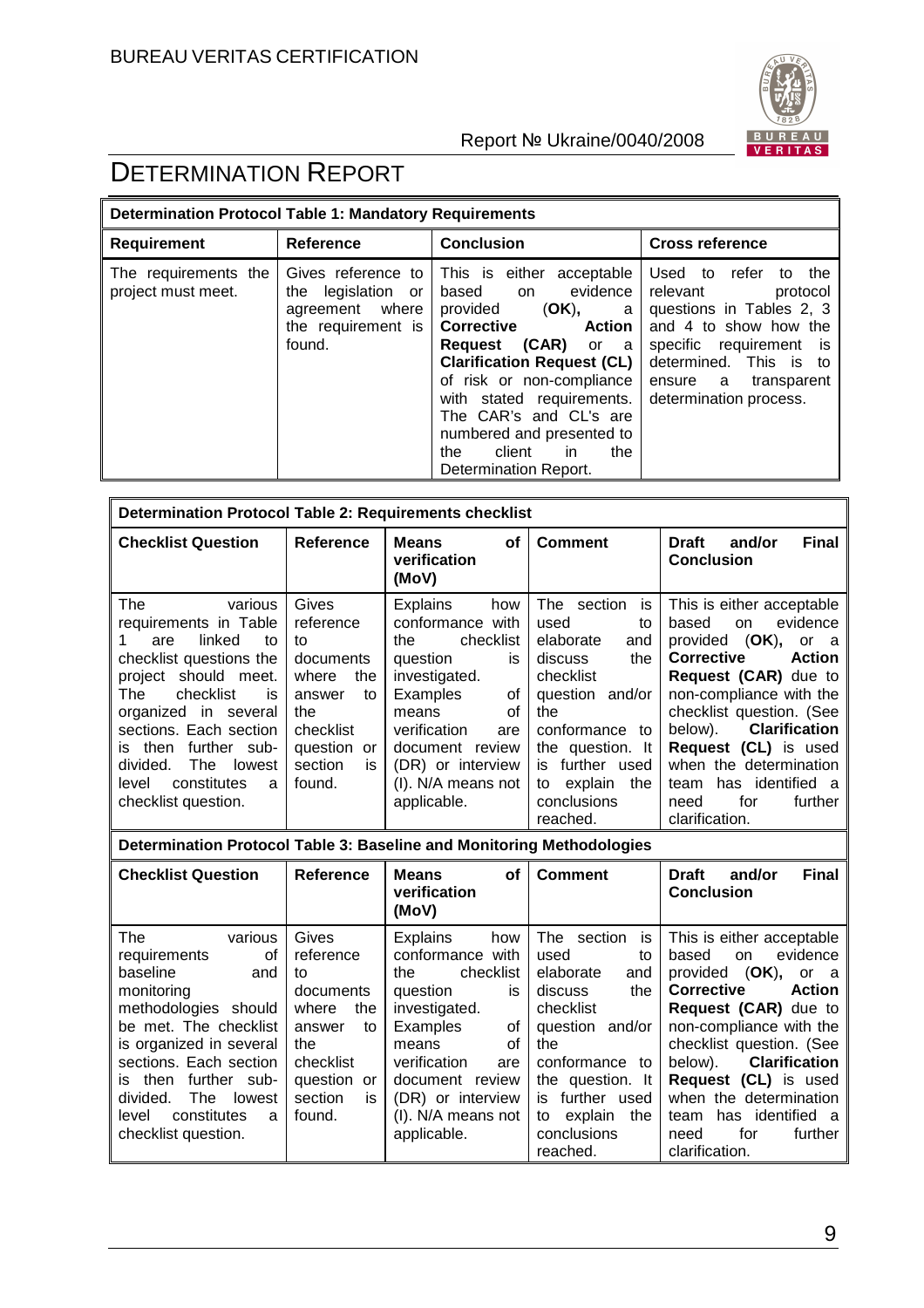

# DETERMINATION REPORT

| <b>Determination Protocol Table 4: Legal requirements</b>                                                                                                                          |                                                                                                                                                    |                                                                                                                                                                                           |                                                         |                                                                                                                                                                                                              |                                                                                                                                                                                                                                                                                                                                                                              |
|------------------------------------------------------------------------------------------------------------------------------------------------------------------------------------|----------------------------------------------------------------------------------------------------------------------------------------------------|-------------------------------------------------------------------------------------------------------------------------------------------------------------------------------------------|---------------------------------------------------------|--------------------------------------------------------------------------------------------------------------------------------------------------------------------------------------------------------------|------------------------------------------------------------------------------------------------------------------------------------------------------------------------------------------------------------------------------------------------------------------------------------------------------------------------------------------------------------------------------|
| <b>Checklist Question</b>                                                                                                                                                          | <b>Reference</b>                                                                                                                                   | <b>Means</b><br>verification<br>(MoV)                                                                                                                                                     | <b>of</b>                                               | <b>Comment</b>                                                                                                                                                                                               | <b>Final</b><br><b>Draft</b><br>and/or<br><b>Conclusion</b>                                                                                                                                                                                                                                                                                                                  |
| national<br>The<br>legal<br>the<br>requirements<br>project must meet.                                                                                                              | Gives<br>reference<br>to<br>documents<br>where<br>the<br>to<br>answer<br>the<br>checklist<br>question or<br>section<br>is<br>found.                | <b>Explains</b><br>conformance with<br>the<br>question<br>investigated.<br>Examples<br>means<br>verification<br>document review<br>(DR) or interview<br>(I). N/A means not<br>applicable. | how<br>checklist<br>is<br>οf<br>οf<br>are               | The section<br>used<br>elaborate<br>and<br>discuss<br>the<br>checklist<br>question and/or<br>the<br>conformance to<br>the question. It<br>is further used<br>explain<br>the<br>to<br>conclusions<br>reached. | This is either acceptable<br>is<br>evidence<br>based<br>on<br>to<br>provided (OK),<br>or a<br><b>Corrective</b><br><b>Action</b><br>Request (CAR) due to<br>non-compliance with the<br>checklist question. (See<br><b>Clarification</b><br>below).<br>Request (CL) is used<br>when the determination<br>has identified a<br>team<br>for<br>further<br>need<br>clarification. |
| Determination Protocol Table 5: Resolution of Corrective Action and Clarification Requests                                                                                         |                                                                                                                                                    |                                                                                                                                                                                           |                                                         |                                                                                                                                                                                                              |                                                                                                                                                                                                                                                                                                                                                                              |
| clarifications<br>Report<br>and corrective action<br>requests                                                                                                                      | Ref.<br>to<br>question<br>1/2/3/4                                                                                                                  | checklist<br>in tables                                                                                                                                                                    |                                                         | Summary of project<br>owner response                                                                                                                                                                         | <b>Determination conclusion</b>                                                                                                                                                                                                                                                                                                                                              |
| If the conclusions from<br>the Determination are<br>Corrective<br>either<br>a<br>Request or a<br>Action<br>Request,<br>Clarification<br>these should be listed in<br>this section. | Reference<br>checklist<br>number in Tables 2, 3<br>$\overline{4}$<br>and<br>Corrective<br>Request<br><b>Clarification Request</b><br>is explained. | the<br>to<br>question<br>where<br>the<br>Action<br><b>or</b>                                                                                                                              | project<br>during<br>communications<br>in this section. | The responses given<br>by the Client or other<br>participants<br>the<br>with<br>the determination team<br>should be summarized                                                                               | <b>This</b><br>section<br>should<br>the<br>summarize<br>team's<br>determination<br>final<br>responses<br>and<br>conclusions.<br>The<br>conclusions should also be<br>included in Tables 2, 3 and<br>4, under "Final Conclusion".                                                                                                                                             |

**Figure 1 Determination protocol tables** 

# **2.1 Review of Documents**

The Project Design Document (PDD version 1) submitted by Skhidenergo ltd. 22/08/2009 together with supporting documentation in terms of calculation of GHG emission.

PDD Version 1 was made publicly available for comments on Bureau Veritas Ukraine site from 30 September 2009 to 30 October 2009.

PDD Version 1 and supporting documentation as well as additional background documents related to the project design, baseline, and monitoring plan, such as Kyoto Protocol, host Country laws and regulations, JI guidelines, JISC Guidance on criteria for baseline setting and monitoring, and Guidelines for users of the JI PDD Form were reviewed.

The first deliverable of the document review was the Draft Determination Report with 12 CAR's and 24 CL's.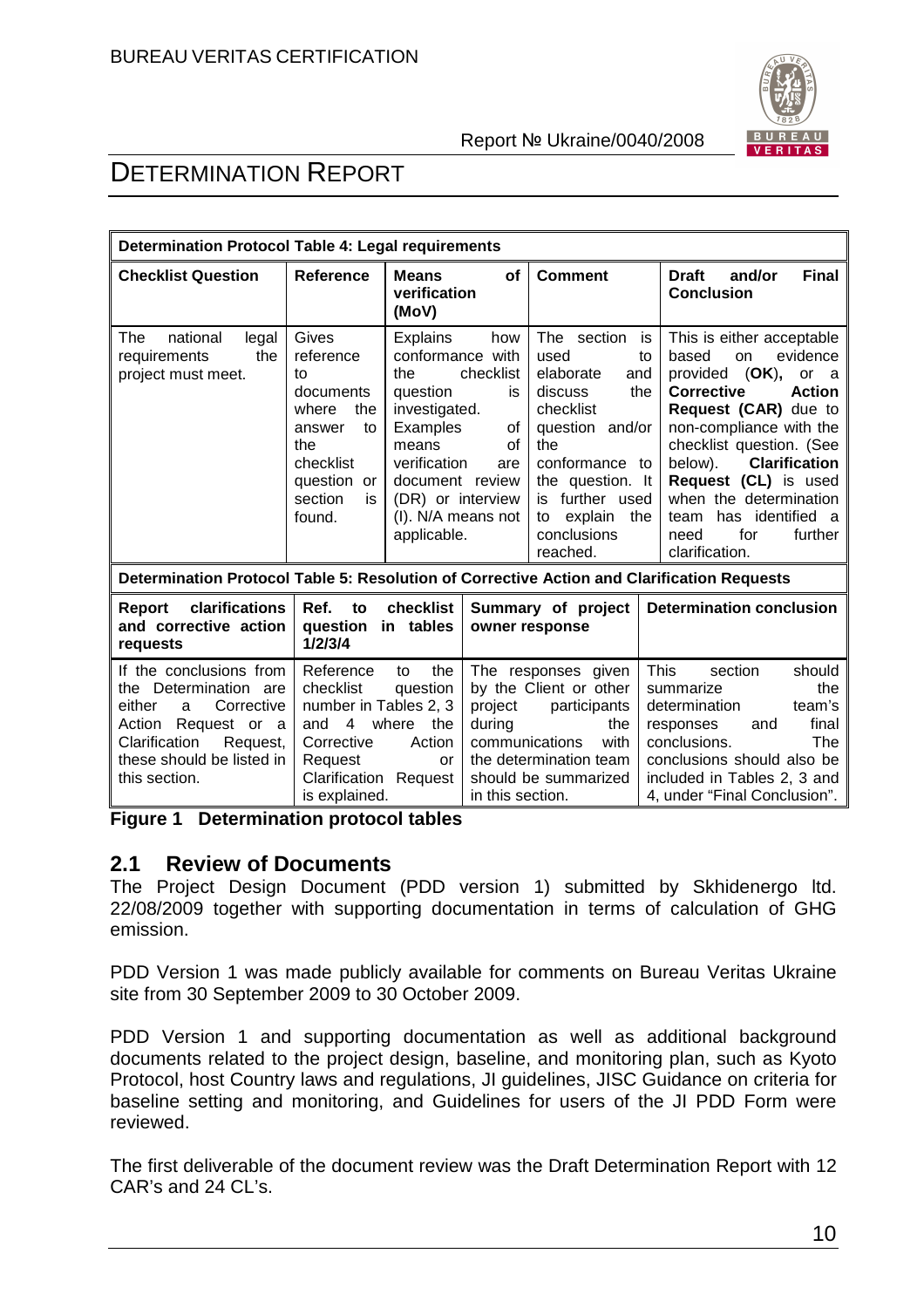

# DETERMINATION REPORT

To address Bureau Veritas Certification corrective action and clarification requests, Skhidenergo ltd. revised the PDD and as a response issued PDD version 1.1 dated 28/10/2009, PDD version 2.1 dated 28/12/2009, PDD version 2.2 dated 18/01/2010 and finally resubmitted the PDD version 2.2.1 dated 12/02/2010.

The determination findings presented in this report relate to the project as described in the PDD, revision 1.

# **2.2 Follow-Up Interviews**

On 29/09/2009 Bureau Veritas Certification performed interviews with project stakeholders to confirm selected information and to resolve issues identified in the document review.

Representatives of Skhidenergo ltd. and ELTA JSC were interviewed (see References). The main topics of the interviews are summarized in Table 2.

| <b>Interviewed organization</b> | <b>Interviews Topics</b>                               |  |  |  |
|---------------------------------|--------------------------------------------------------|--|--|--|
| Skhidenergo Itd.                | Organizational structure.                              |  |  |  |
|                                 | Responsibilities and authorities.                      |  |  |  |
|                                 | Training of personnel.                                 |  |  |  |
|                                 | Quality management procedures and technology.          |  |  |  |
|                                 | Rehabilitation /Implementation of equipment (records). |  |  |  |
|                                 | Metering equipment control.                            |  |  |  |
|                                 | Metering record keeping system, database.              |  |  |  |
| <b>ELTA JSC</b>                 | Baseline methodology.                                  |  |  |  |
|                                 | Monitoring plan.                                       |  |  |  |
|                                 | Monitoring report.                                     |  |  |  |
|                                 | Deviations from PDD.                                   |  |  |  |

#### **Table 2 Interview topics**

# **2.3 Resolution of Clarification and Corrective Action Requests**

The objective of this phase of the determination is to raise the requests for corrective actions and clarification and any other outstanding issues that needed to be clarified for Bureau Veritas Certification positive conclusion on the project design.

To guarantee the transparency of the determination process, the concerns raised are documented in more detail in the determination protocol in Appendix A.

# **3 DETERMINATION FINDINGS**

In the following sections, the findings of the determination are stated. The determination findings for each determination subject are presented as follows:

1) The findings from the desk review of the original project design documents and the findings from interviews during the follow up visit are summarized. A more detailed record of these findings can be found in the Determination Protocol in Appendix A.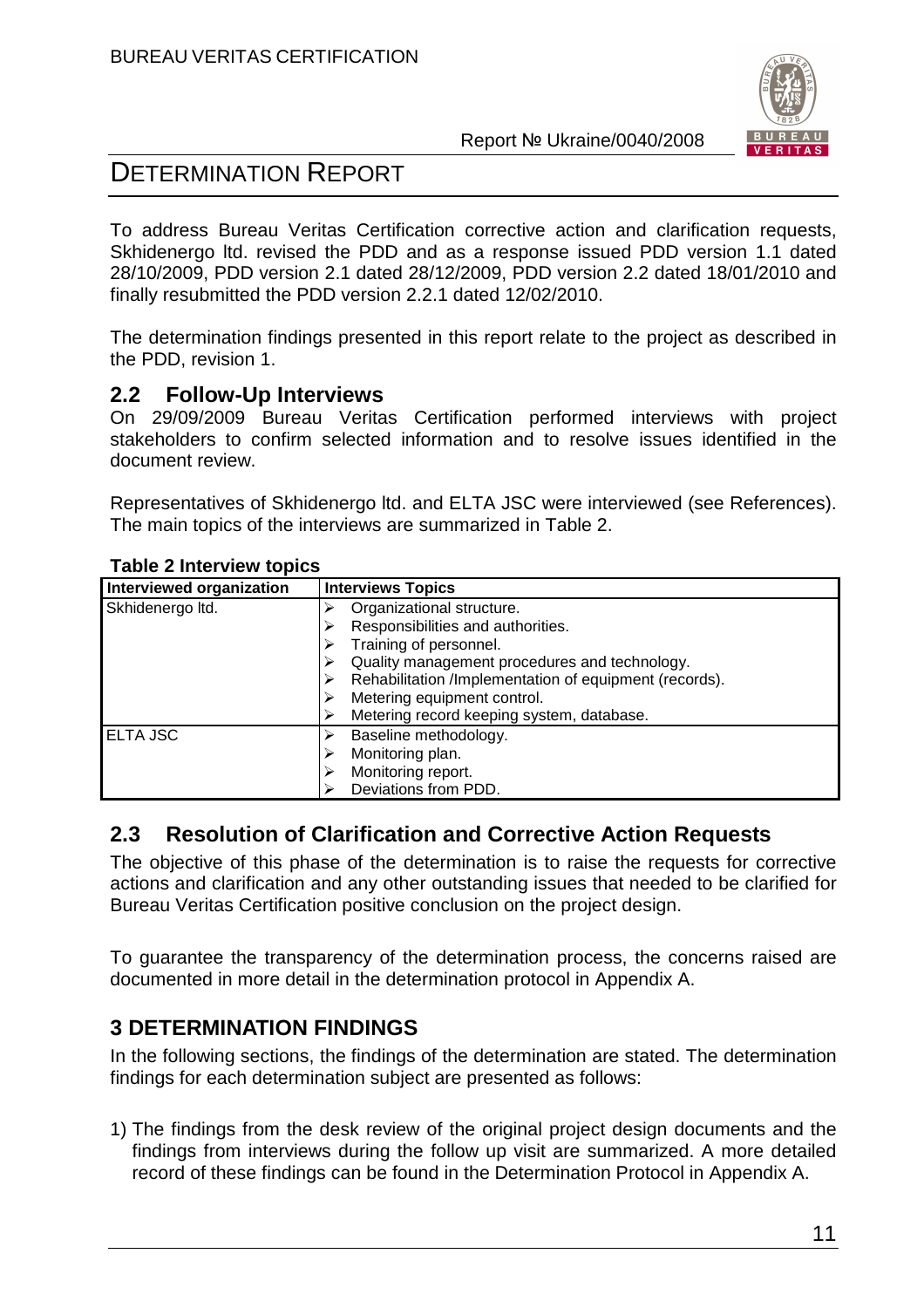

# DETERMINATION REPORT

2) Where Bureau Veritas Certification had identified issues that needed clarification or that represented a risk to the fulfillment of the project objectives, a Clarification or Corrective Action Request, respectively, have been issued. The Clarification and Corrective Action Requests are stated, where applicable, in the following sections and are further documented in the Determination Protocol in Appendix A. The determination of the Project resulted in 12 Corrective Action Requests and 24 Clarification Requests.

3) The conclusions for determination subject are presented.

# **3.1 Project Design**

Bureau Veritas Certification recognizes that Skhidenergo ltd. Project is helping country fulfill its goals of promoting sustainable development. The project is expected to be in line with host-country specific JI requirements.

The Project Scenario is considered additional in comparison to the baseline scenario, and therefore eligible to receive Emissions Reductions Units (ERUs) under the JI, based on an analysis, presented by the PDD, of investment, technological and other barriers, and prevailing practice.

The project design is sound and the geographical and temporal (17 years) boundaries of the project are clearly defined.

Outstanding issues related to project design are given in the Table 5 below (see CAR1, CAR2, CAR8, CAR9, CL1, CL2, CL3, CL4, CL9).

# **3.2 Baseline and Additionality**

The "Reconstruction of the units at the Structure Unit "Luhanskaya TPP" of the "Skhidenergo" ltd." project uses the baseline and monitoring approach developed according the Guidance on Criteria for Baseline Setting and Monitoring and meets the relevant UNFCCC requirements for the JI and the relevant host country criteria.

The Project activity does not correspond properly to any of the Approved Methodologies. The methodology, which is very much similar to the Project activity, is AM 0061, but there is a difference in calculations. The main difference in the methodologies is that in the AM 0061 the Project boundary includes the National electricity grid whereas in the methodology used for the Project activity the grid is outside of the Project boundary. It can be explained by the fact that in AM 0061 reference project the TPP described covers about 95% of the electricity production of the country. It means that the emission factor of the TPP is similar to the Grid emission factor and any measures leading to the TPP emission factor lowering at the same time lead to the Grid emission factor lowering. In Ukraine, where the proposed Project takes place, it is impossible to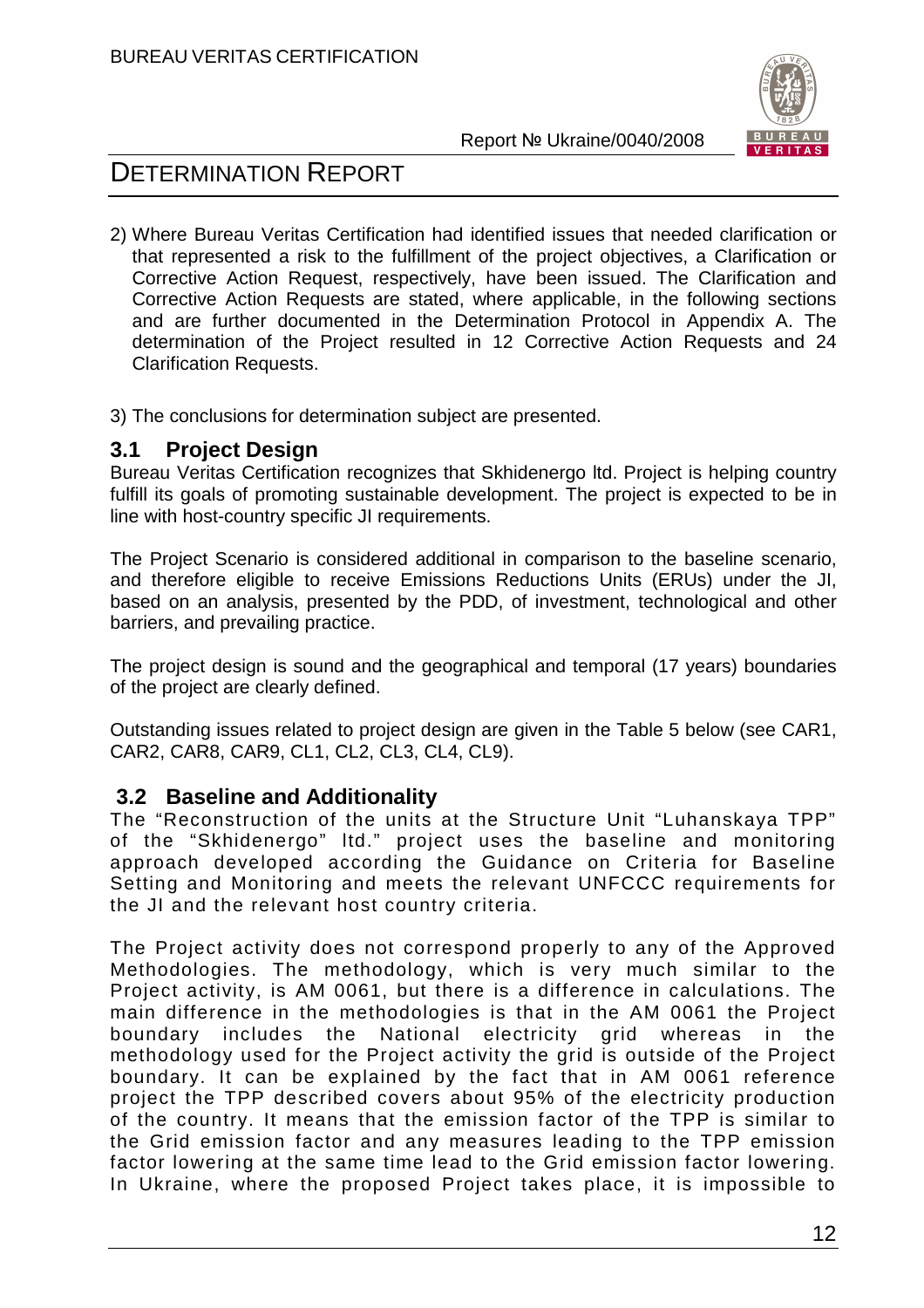

# DETERMINATION REPORT

apply, because the Grid emission factor is being calculated taking into account that about the half of the electricity production is being covered by the NPPs and HPPs. In that case the Grid emission factor is lower then the emission factor of the electricity produced by the coal-based TPP. But the TPPs cannot be excluded from the energy sector of Ukraine, because they provide electricity in the manoeuvre load.

For the Project the own Approach will be provided. Project will use a baseline and monitoring plan in accordance with "Combined tool to identify the baseline scenario and demonstrate additionality" (Version 02.2).

In the proposed project  $CO<sub>2</sub>$  emissions to atmosphere will be reduced through the efficiency increase of power generation at the Luhanskaya TPP after the optimisation of the regimes, servicing, fuel preparations, reconstruction of the boiler, the turbine equipment, the control and regulation system, the electro-generation and the cooling system.

The energy production depends on the demand of the market. The station can increase the energy production at any time. It means that all the additional energy produced during the Project period will substitute the energy, which would have been produced by the TPP, but with the less efficiency and higher GHG emission.

The possible alternative baseline scenarios are the following:

- (a) The proposed project activity not undertaken as a JI project;
- (b) The reconstruction of the boiler equipment without the rehabilitation of the turbine and power generator;
- (c) The reconstruction of the steam turbine without the rehabilitation of the generator and the boiler;
- (d) The rehabilitation of the power generator without the rehabilitation of the boiler and the turbine equipment;
- (e) Servicing of the equipment, optimisation of the working regimes, and optimisation of the fuel parameters without the rehabilitation.
- (f) Investments in new generation capacity;
- (g) Continuation of the existing situation.

The baseline options considered do not include those options that:

- do not comply with legal and regulatory requirements; or
- depend on key resources such as fuels, materials or technology that are not available at the project site.

The most economically attractive alternative among the alternatives mentioned above has been selected as the baseline scenario, since such alternative is not expected to face any prohibitive barriers that could have prevented it from being taken up as the project activity. Alternative (g) is the baseline scenario.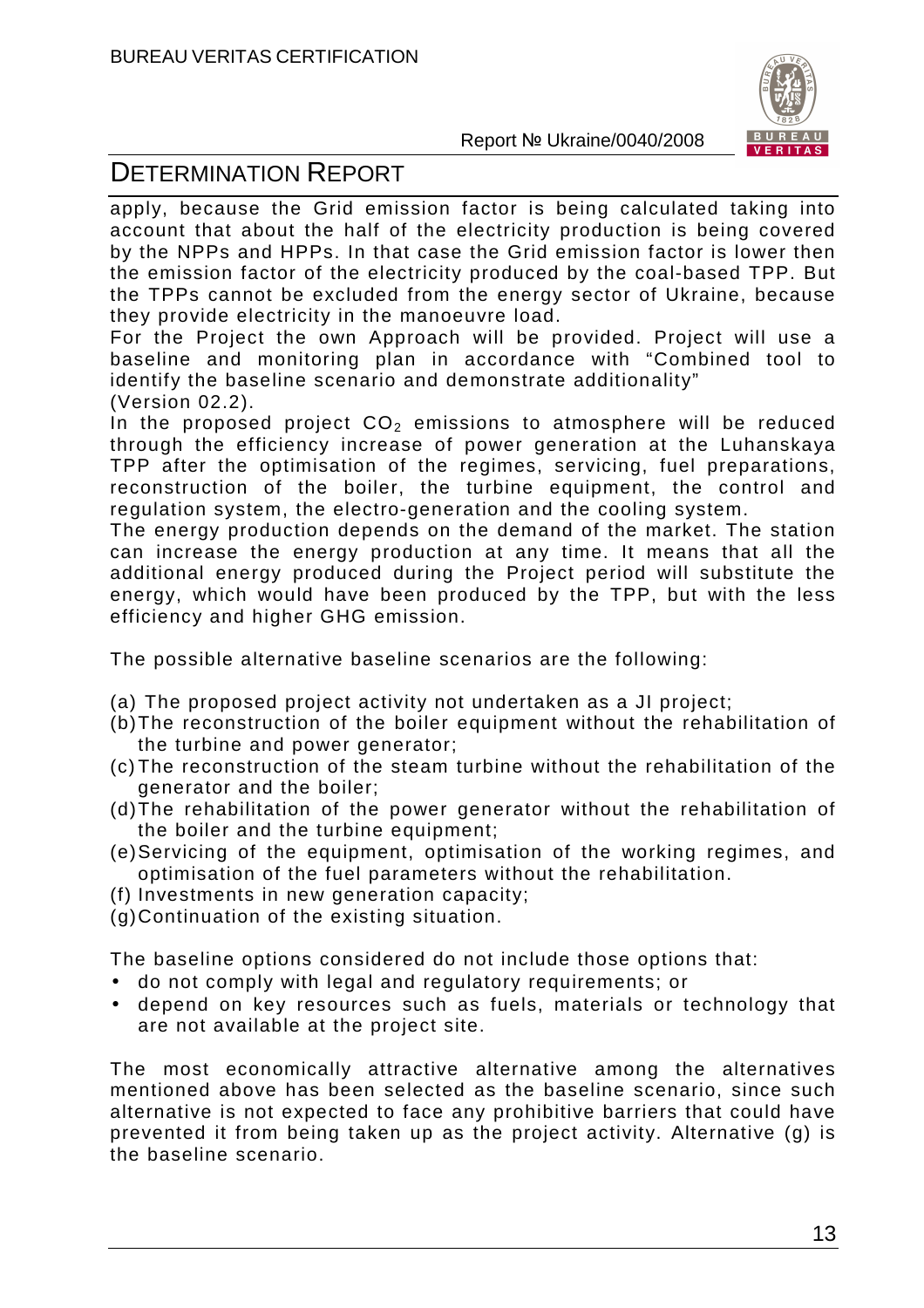

# DETERMINATION REPORT

Outstanding questions connected with baseline and additionality are given in Table 5 below (See CAR3, CAR4, CAR5, CAR6, CAR7, CL5, CL6, CL7, CL8, CL22).

# **3.3 Monitoring plan**

The Project uses the baseline and monitoring approach developed according to the Guidance on Criteria for Baseline Setting and Monitoring and meets the relevant UNFCCC requirements for the JI and the relevant host country criteria. Refer to section 3.2 above.

Outstanding questions connected with monitoring plan are given in Table 5 below (See CAR10, CL10, CL11, CL12, CL13, CL14, CL15).

# **3.4 Calculation of GHG Emissions**

The Project emission is being calculated as follows:

 $PEy = SFRy * \sum (SFiy * OXIDi * EFi) * AELS_v (1),$ 

where:

PEy – Project emission in year y (tons  $CO<sub>2</sub>$ );

SFRy – specific fuel rate of the station in year y (GJ/MW)

SFiy – share of fuel i (coal, natural gas or a heavy fuel oil), consumed in year y;

OXIDi - oxidation factor of the fuel i;

EFi - emission factor of the fuel i consumed (tons  $CO<sub>2</sub>/GJ$ );

 $AELS_{v}$  - the amount of the electricity supplied to the grid in year y (MW)

The Baseline emission is being calculated for the situation, when the specific fuel rate of the TPP remains the same as if there were no reconstruction or rehabilitation of the equipment of the TPP. The Baseline emission is being calculated as follows:

BEy =  $SFR<sub>b</sub> * Σ$  (SFiy \* OXIDi \* EFi) \*  $AELS<sub>v</sub>$  (2)

where:

 $BEv - Baseline$  emission in year y (tons  $CO<sub>2</sub>$ );

 $SFR<sub>b</sub>$  – specific fuel rate of the station in the Baseline Scenario (GJ/MW)

SFiy – share of fuel i (coal, natural gas or a heavy fuel oil), consumed in year y;

OXIDi - oxidation factor of the fuel i in year y;

EFi - emission factor of the fuel i consumed in year y (tons  $CO<sub>2</sub>/GJ$ );

 $AELS<sub>v</sub>$  - the amount of the electricity supplied to the grid in year y (MW)

Leakage is not expected, as due to the Project implementation the fuel consumption is lowered, so the Leakages due to the fugitive CH<sub>4</sub> emission are also lowered. Moreover, this value is vanishingly small and we use the conservative assumption, that the leakage is left the same as in the Baseline Scenario.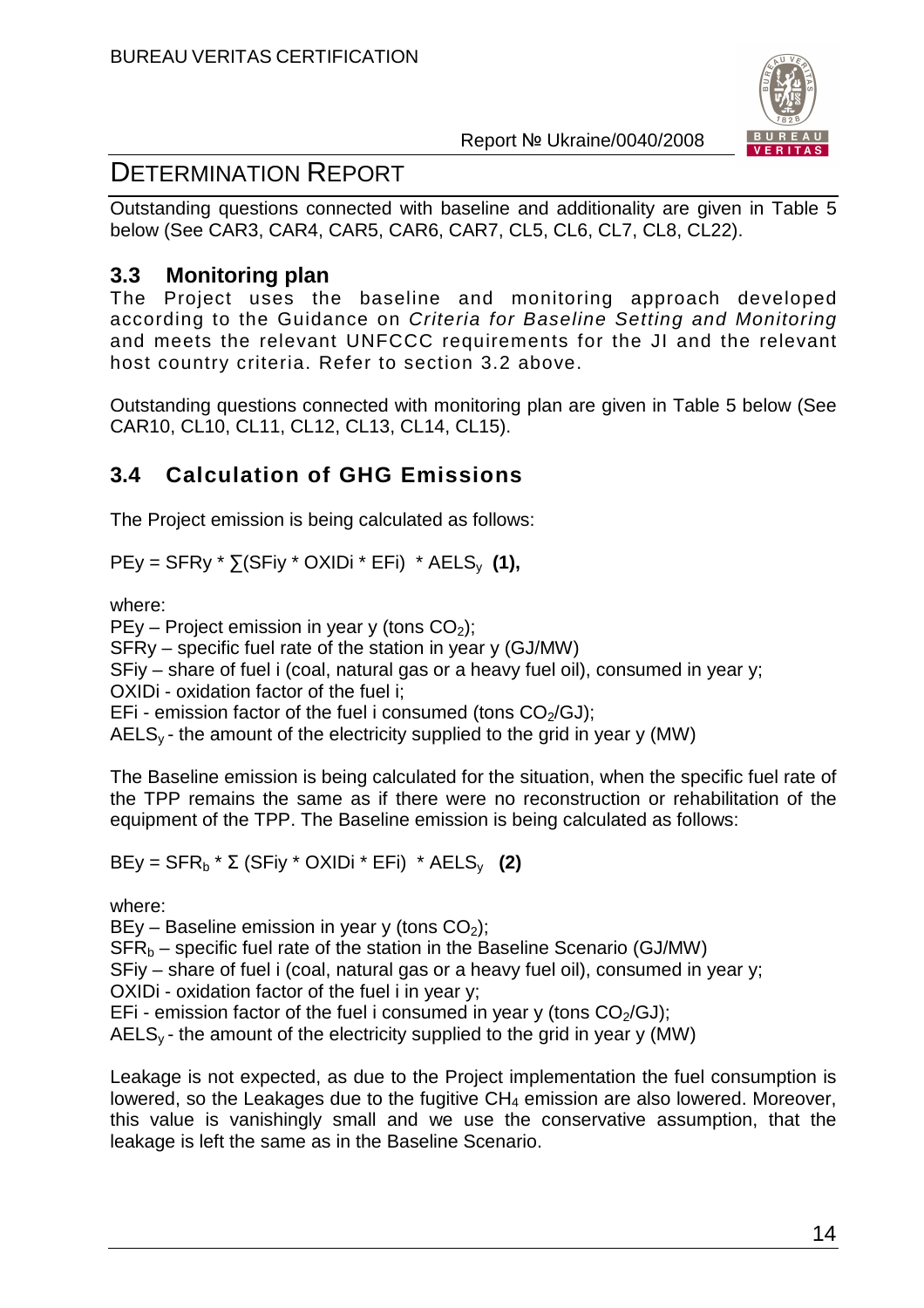

# DETERMINATION REPORT

The emission reductions achieved during the project period are calculated as a difference between annual baseline emission and annual project emission. It is shown by the formula:

 $E$ Ry = BEy – PEy, **(3)** 

Where:

ERy – emission reductions achieved by the project activity in year y;

BEy – baseline CO2 emission in year y;

PEy – project CO2 emission in year y.

The final calculations are observed as accurate. The results are summarised in Section E.

Total expected emission reductions of the Project:

For the period 2006-2007 – 695 605,94 t СО2 eq., average annual – 347 802,97 t СО2 eq.

For the period 2008-2012. – 1 695 985,28 t СО2 eq., average annual – 339 197,06 t СО2 eq.

For the period 2013-2022. – 11 612 668,5 t СО2 eq., average annual – 1 161 266,85 t СО2 eq.

Outstanding questions connected with GHG calculations are given in Table 5 below (See CAR11, CL18, CL19, CL20).

# **3.5 Environmental impacts**

For the purposes of the safe and reliable operation and monitoring of the installed equipment the quality control and quality assurance measures are implemented on the TPP in accordance with the current legislation and requirements. According to these requirements of the quality control system regular servicing and test mode of the instrumentation is provided. All the measurement equipment is being regularly calibrated. The information of the calibration is being stored and to be checked by the independent entity annually. The check for the data accuracy and calculation of the emission reductions shall be made and collected monthly.

According to the current Ukrainian laws and requirements the measurement of the pollution of dust, soot, NOx, CO, etc. should be monitored and documented. These parameters are reflected in the standard form 2TP-Air (the latest edition was approved by the National Statistics Committee of Ukraine Order #223 dated 30.06.2009). The TPP also receives the Pollution Permission from the Ministry of the Environmental Protection of Ukraine.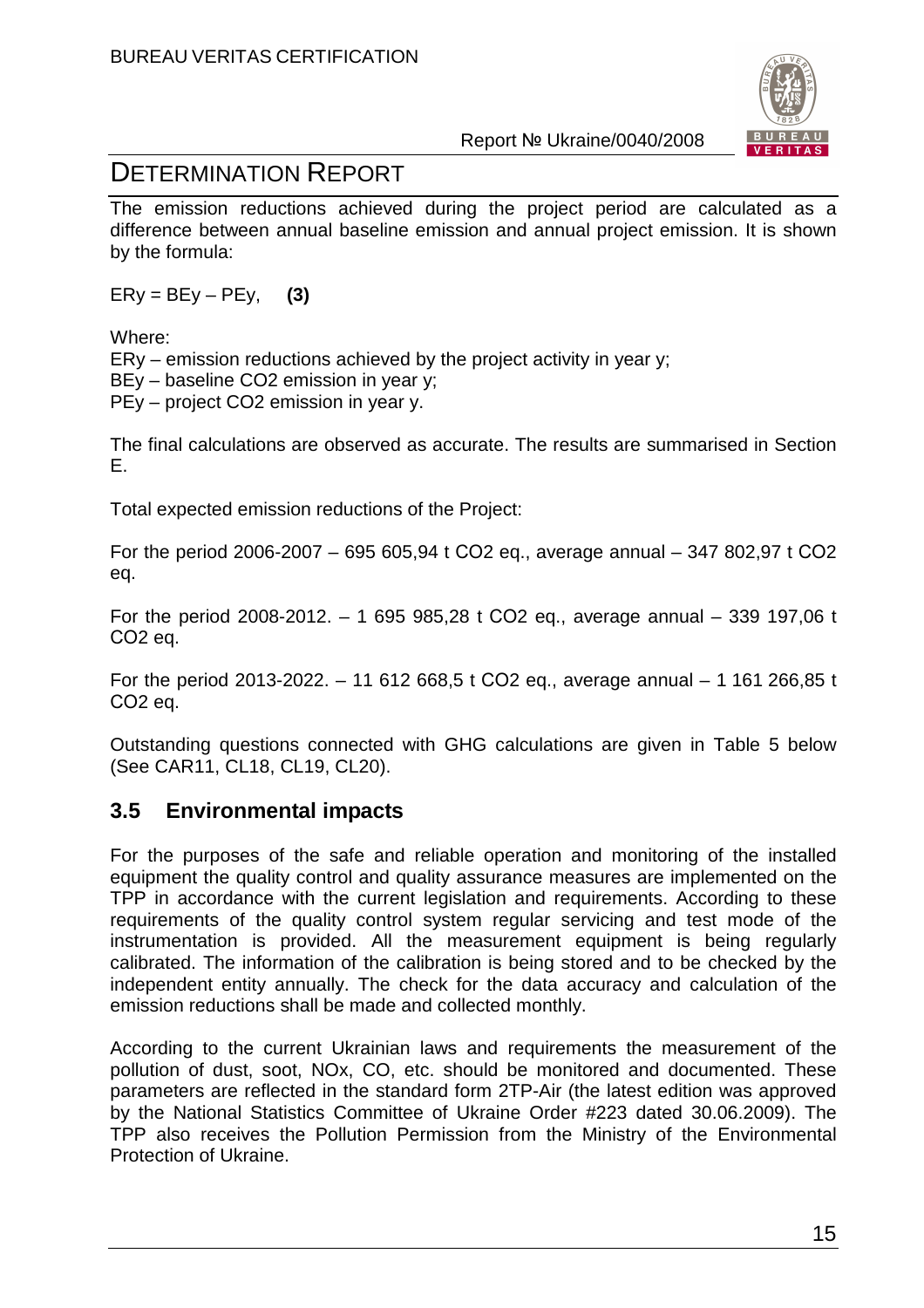

# DETERMINATION REPORT

The rehabilitation of each Unit of the TPP consists the description of the Environmental impacts. For today only the Unit #10 has been developed.

The environmental impacts of the Project are described in the Explanatory Note "Draft Environmental Impact Assessment of the Project of the Unit#10 of the Luhanskaya TPP", which is the part of the Technical and Economical Substantiation of the Project. No transboundary or adverse environmental impacts are expected.

No negative environmental impacts of the project are expected and there are no special procedures required by Ukraine for this Project.

Outstanding questions connected with baseline and additionality are given in Table 5 below (See CAR12, CL21, CL23, CL24).

# **4 COMMENTS BY PARTIES, STAKEHOLDERS AND NGOS**

According to the modalities for the Determination of JI projects, the AIE shall make publicly available the project design document and receive, within 30 days, comments from Parties, stakeholders and UNFCCC accredited non-governmental organizations and make them publicly available.

Bureau Veritas Certification published the project documents on the website (http://www.bureauveritas.com.ua) on 30/09/2009 and invited comments within 30/10/2009 by Parties, stakeholders and non-governmental organizations.

There are no comments from stakeholders.

# **5 DETERMINATION OPINION**

Bureau Veritas Certification has performed a determination of Reconstruction of the units at the Structure Unit "Luhanskaya TPP" of the "Skhidenergo" ltd. Project. The determination was performed on the basis of UNFCCC criteria and host country criteria and also on the criteria given to provide for consistent project operations, monitoring and reporting.

The determination consisted of the following three phases: i) a desk review of the project design and the baseline and monitoring plan; ii) follow-up interviews with project stakeholders; iii) the resolution of outstanding issues and the issuance of the final determination report and opinion.

The review of the project design documentation, the subsequent follow-up interviews, and the resolution of the Corrective Action Requests have provided Bureau Veritas Certification with the sufficient evidences to determine the fulfilment of the above stated criteria and to demonstrate that the project is additional.

Project participant/s used the latest tool for demonstration of the additionality. In line with this tool, the PDD provides analysis of investment and other barriers to determine that the project activity itself is not the baseline scenario. Emission reductions attributable to the project are hence additional to any that would occur in the absence of the project activity. Given that the project is implemented and maintained as designed,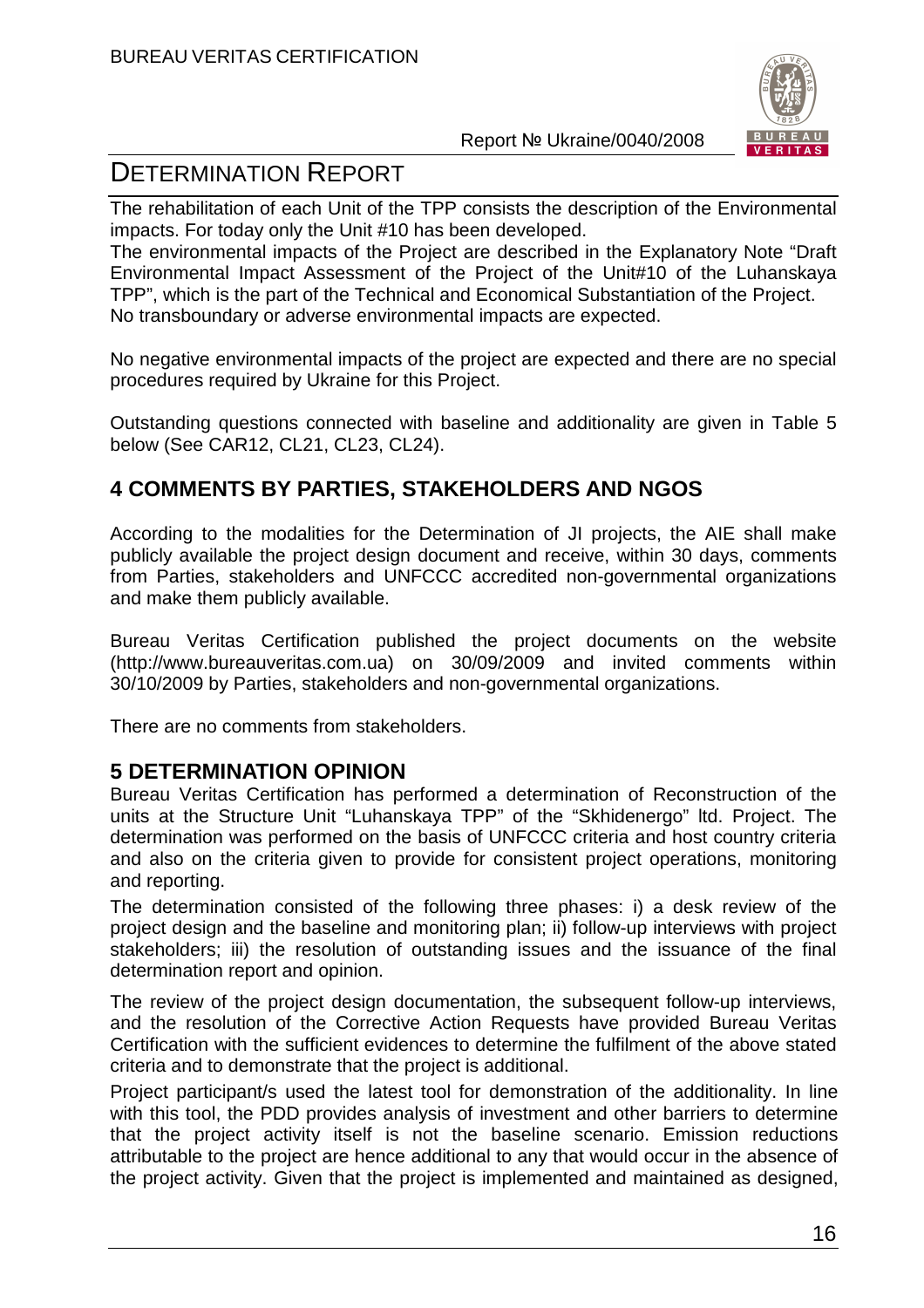

# DETERMINATION REPORT

the project is likely to achieve the estimated amount of emission reductions.

The review of the project design documentation and the subsequent follow-up interviews have provided Bureau Veritas Certification with sufficient evidence to determine the fulfillment of stated criteria.

The determination revealed two pending issues related to the current determination stage of the project: the issue of the written approval of the project and the authorization of the project participant by the host Party (Ukraine). If the written approval and the authorization by the host Party are awarded, it is our opinion that the project as described in the Project Design Document, Version 2.2.1 dated 12/02/2010 meets all the relevant UNFCCC requirements for the determination stage and the relevant host Party criteria, meeting the expectations of interested parties.

The determination is based on the information made available to us and the engagement conditions detailed in this report

# **6 REFERENCES**

#### **Category 1 Documents:**

Documents provided by "Skhidenergo" ltd. that related directly to the GHG components of the project.

- 1 PPD Reconstruction of the units at the Structure Unit "Luhanskaya TPP" of the "Skhidenergo" ltd., Revision 1, 22/08/2009.
- 2 PPD Reconstruction of the units at the Structure Unit "Luhanskaya TPP" of the "Skhidenergo" ltd., Revision 2.2.1, 12/02/2010.
- 3 Guidelines for Users of the Joint Implementation Project Design Document Form/Version 03, JISC.
- 4 Joint Implementation Project Design Document Form Version 01
- 5 Glossary of JI terms/Version 01, JISC.
- 6 Guidance on criteria for baseline setting and monitoring. Version 01. JISC.
- 7 "Combined tool to identify the baseline scenario and demonstrate additionality" (Version 02.2)
- 8 A Letter of Endorsement of National Environmental Investment Agency

#### **Category 2 Documents:**

Background documents related to the design and/or methodologies employed in the design or other reference documents.

- /1/. Acceptance certificate. Type A1R-3-AL-C8-T. Ser. #01010686. Verification date: 12.10.2004.
- /2/. Acceptance certificate. Type A1R-3-AL-C8-T. Ser. #01010691. Verification date: 05.08.2004.
- /3/. Acceptance certificate. Type A1R-3-AL-C8-T. Ser. #01010693. Verification date: 31.03.2004.
- /4/. Acceptance certificate. Type A1R-3-AL-C8-T. Ser. #01010697. Verification date: 30.04.2009.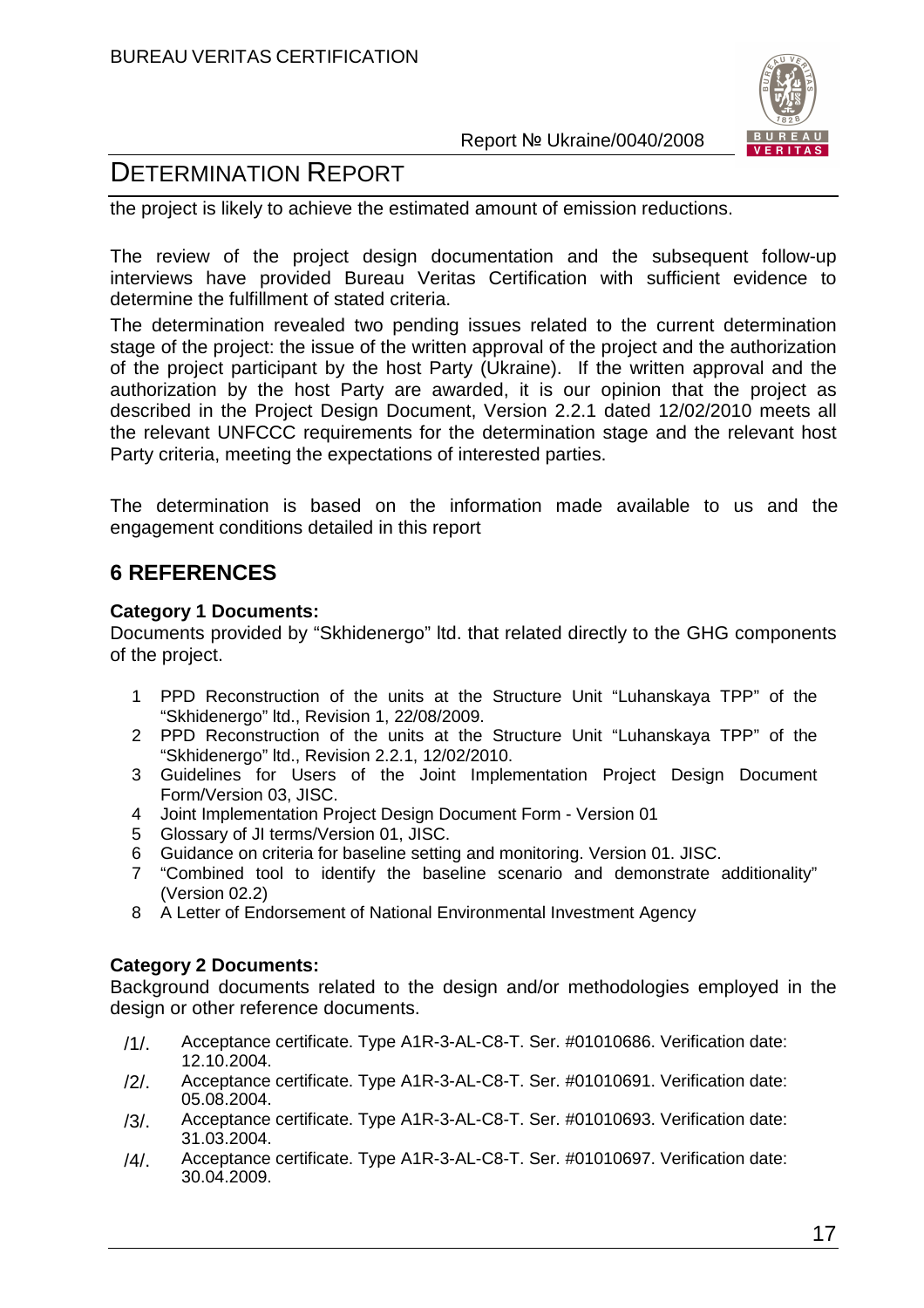

# DETERMINATION REPORT

Verification date: 13.08.2009.

| $/5/$ .  | Acceptance certificate. Type A1R-3-AL-C8-T. Ser. #01010699. Verification date:<br>31.03.2004.                                                           |
|----------|---------------------------------------------------------------------------------------------------------------------------------------------------------|
| $/6/$ .  | Acceptance certificate. Type A1R-3-AL-C8-T. Ser. #01013456. Verification date:<br>30.04.2009.                                                           |
| $/7/$ .  | Acceptance certificate. Type A1R-3-OL-C4-T. Ser. #01013152. Verification date:<br>12.10.2004.                                                           |
| $/8/$ .  | Acceptance certificate. Type A1R-3-OL-C4-T. Ser. #01015408. Verification date:<br>05.08.2004.                                                           |
| $/9/$ .  | Attestation certificate #Pb 286/2007. Term of validity: from 25.12.2007 to 25.12.2010.                                                                  |
| $/10/$ . | Calculation of report technical and economic power plant parameters of thermal<br>efficiency of equipment. Methodological guidelines. FKD 34.09.103-96. |
| $/11/$ . | Certificate #25 on internal verification el. Potentiometer KCN-4 #F0214997 dated<br>12.04.2007.                                                         |
| $/12/$ . | Certificate on acceptance and packaging. Type A1R-3-AL-C8-T ser. #010103455.<br>Verification date: 26.04.2004.                                          |
| $/13/$ . | Certificate on acceptance and packaging. Type A1R-3-AL-C8-T ser. #010103459.<br>Verification date: 31.03.2004.                                          |
| $/14/$ . | Certificate on acceptance and packaging. Type A1R-3-AL-C8-T ser. #010106590.<br>Verification date: 20.07.2004.                                          |
| $/15/$ . | Certificate on acceptance and packaging. Type A1R-3-OL-C4-T ser. #010103157.<br>Verification date: 13.05.2009.                                          |
| $/16/$ . | Certificate on acceptance and packaging. Type A1R-3-OL-C4-T ser. #010103459.<br>Verification date: 13.05.2009.                                          |
| $/17/$ . | Certificate on acceptance and packaging. Type EA 02RAL-CE4 ser. #01147083.<br>Verification date: 23.05.2008.                                            |
| $/18/$ . | Certificate on acceptance and packaging. Type EA 02RAL-CE4 ser. #0114717.<br>Verification date: 13.08.2009.                                             |
| /19/.    | Certificate on acceptance and packaging. Type EA 02RAL-CE4 ser. #01198720.<br>Verification date: 13.08.2009.                                            |
| $/20/$ . | Certificate on acceptance and packaging. Type EA 02RAL-CE4 ser. #01198722.<br>Verification date: 13.08.2009.                                            |
| $/21/$ . | Certificate on acceptance and packaging. Type EA 02RAL-CE4 ser. #01198723.<br>Verification date: 13.08.2009.                                            |
| $/22/$ . | Certificate on acceptance and packaging. Type EA 02RAL-CE4 ser. #01198725.<br>Verification date: 13.08.2009.                                            |
| $/23/$ . | Certificate on acceptance and packaging. Type EA 02RAL-CE4 ser. #01198728.<br>Verification date: 13.08.2009.                                            |
| $/24/$ . | Certificate on acceptance and packaging. Type EA 02RAL-CE4 ser. #01198730.<br>Verification date: 13.08.2009.                                            |
| $/25/$ . | Certificate on acceptance and packaging. Type EA 02RAL-CE4 ser. #01198731.<br>Verification date: 13.08.2009.                                            |
| /26/.    | Certificate on acceptance and packaging. Type EA 02RAL-CE4 ser. #01198736.<br>Verification date: 13.08.2009.                                            |
| $/27/$ . | Certificate on acceptance and packaging. Type EA 02RAL-CE4 ser. #01198738.<br>Verification date: 13.08.2009.                                            |
| $/28/$ . | Certificate on acceptance and packaging. Type EA 02RAL-CE4 ser. #01198740.<br>Verification date: 13.08.2009.                                            |
| /29/.    | Certificate on acceptance and packaging. Type EA 02RAL-CE4 ser. #01198742.<br>Verification date: 13.08.2009.                                            |
| $/30/$ . | Certificate on acceptance and packaging. Type EA 02RAL-CE4 ser. #01198743.                                                                              |
|          |                                                                                                                                                         |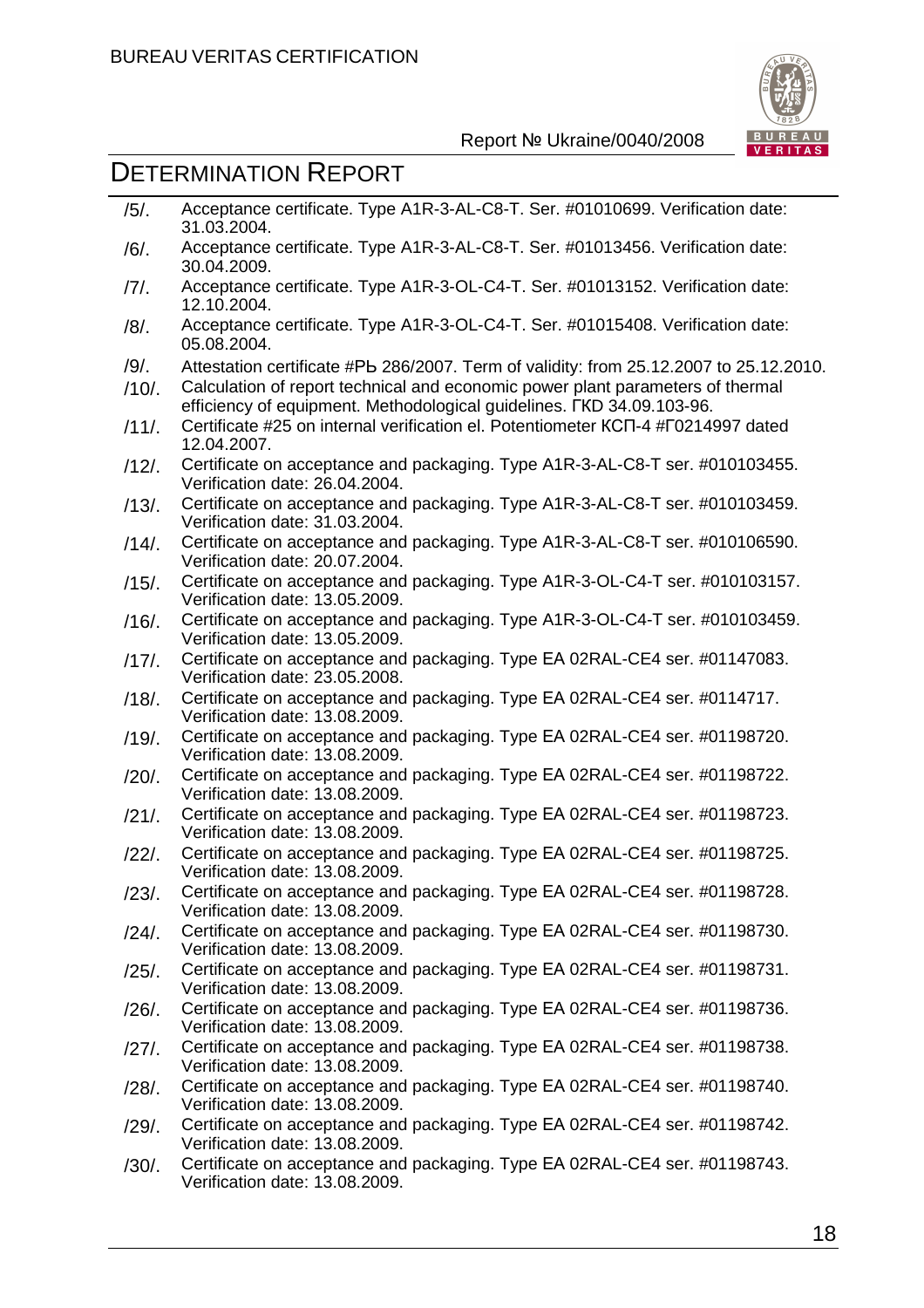

- /31/. Certificate on acceptance and packaging. Type ЕА 02RAL-CE4 ser. #01198748. Verification date: 13.08.2009.
- /32/. Certificate on state metrological attestation #66 dated 09.01.2007.
- /33/. Certificate on verificationn of measuring working equipment #817 dated 02/01/2009.
- /34/. Certificate on verificationn of measuring working equipment. Term of validity: from 19.06.2008 to 19.06.2007.
- /35/. Certificate on verificationn of measuring working equipment. Term of validity: from 28.12.2007 to 28.06.2009.
- /36/. Contract #05030856/081483-0736/10Lu/12 dated 26.12.2008.
- /37/. Contract #220/ВE/10Lu/Р/3 dated 29.10.2008.
- /38/. Contract #242/ВE/10Lu/Р/6 dated 27.11.2008.
- /39/. Contract #48074-2009, regestration #291208-5Л23/5-41-2 dated 29.12.2008.
- /40/. Contract #49114/148/10Lu/Р/9 dated 28.07.2009.
- /41/. Control log of quality of gaseous fuel for calorie content. LLC "Vostokenergo" CE "Luganska HPP".
- /42/. Control log of quality of gaseous fuel for density. Chemical shop. Luganska HPP. Started from 12/03/2001.
- /43/. Control log of quality of gaseous fuel. Chemical shop. Luganska HPP. Started from 07/05/2001.
- /44/. Daily record of GSHCHU Luganska HPP for 01.01.2007.
- /45/. Daily record of GSHCHU Luganska HPP for 01.09.2007.
- /46/. Daily record of GSHCHU Luganska HPP for 01.11.2008.
- /47/. Daily record of GSHCHU Luganska HPP for 01.12.2006.
- /48/. Daily record of GSHCHU Luganska HPP for 28.08.2006.
- /49/. Daily record of GSHCHU Luganska HPP for 31.03.2008.
- /50/. Diagrammatic plan of mazut industry.
- /51/. Explanatory note. Energy characteristics of power generating units 175 МW equipment dated 01/09/2004.
- /52/. Graphs of original-normative specific fuel consumption by power generating units 175 MW dated 01/09/2004.
- /53/. Journal of monthly accounting of fuel. Chemical shop. Luganska HPP. Started from 01/08/2005.
- /54/. Layout of mazut tanks.
- /55/. Letter #02-53/731 of technical target concordance dated 05.03.2009.
- /56/. List of measuring equipment which are in operation and subject to verification in 2009 dated 02/12/2008.
- /57/. List of points of revenue metering of electricity СЕ "Luganska TPP".
- /58/. Model of accounting of standard specific consumption and coal equivalent saving to electricity and heat issue at the block 175 MW of Lugansk HPP. Approved 17.08.2004.
- /59/. Order #345 from 30/11/2007 on the start of trial ASKUE system operation
- /60/. Order #347 of project implementation "Making ASKUE LLC "Vostokenergo" dated 05.11.2007.
- /61/. Order #56 from 25/04/2008 on continuation of the start of trial ASKUE system operation
- /62/. Passport #14 of el. potentiometer ser. #1040508. Verification date 15.05.2008.
- /63/. Passport #15 of el. potentiometer ser. #704570 dated 10.04.2007. Verification date 17.04.2007.
- /64/. Passport #28-1131 of physical and chemical parameters of natural gas for February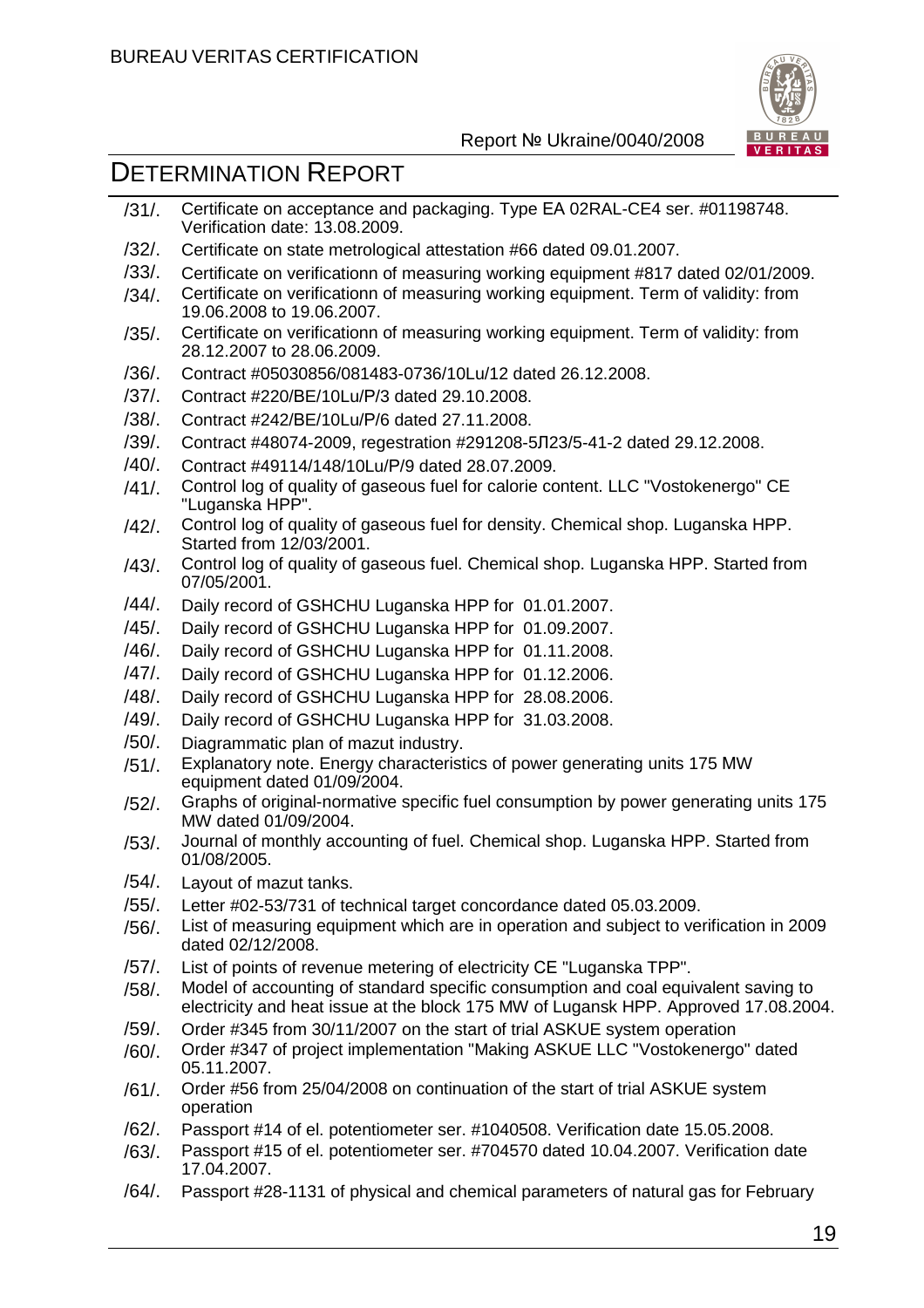

|          | 2008 dated 14.03.2008.                                                                                                                     |
|----------|--------------------------------------------------------------------------------------------------------------------------------------------|
| /65/.    | Passport #28-4855 of physical and chemical parameters of natural gas for September<br>2007 dated 10.10.2007.                               |
| /66/.    | Passport #28-5025 of physical and chemical parameters of natural gas for October<br>2006 dated 08.11.2006.                                 |
| /67/.    | Passport #28-634 of physical and chemical parameters of natural gas for January<br>2007 dated 08.02.2007.                                  |
| /68/.    | Passport #28-72 of physical and chemical parameters of natural gas for September<br>2007 dated 09.01.2007.                                 |
| /69/.    | Passport of el. manometer ser. #2052365 dated 16.01.2006. Verification date<br>12.05.2008.                                                 |
| /70/.    | Passport of el. manometer ser. #2101603 dated 16.01.2006. Verification date<br>12.05.2008.                                                 |
| $/71/$ . | Passport of el. manometer ser. #6126267 dated 16.01.2006. Verification date<br>15.05.2008.                                                 |
| $/72/$ . | Passport of flowmeter. Type KCD-1-004 ser. #606304. Type DM-23574 ser. #21133.<br>Verification date 15.05.2008.                            |
| $/73/$ . | Passport of flowmeter. Type KCD2-056 ser. #1014889. Type DM-23574 ser. #21126.<br>Verification date 15.05.2008.                            |
| /74/.    | Passport of flowmeter. Type KCD2-056 ser. #9095665. Type DM-23582 ser. #63075.<br>Verification date 15.05.2008.                            |
| $/75/$ . | Passport of flowmeter. Type KCD2-056 ser. #9096983. Type DM-23582 ser. #63076.<br>Verification date 15.05.2008.                            |
| /76/.    | Passport of flowmeter. Type KCD2-056 ser. #9100245. Type DM-23582 ser. #30032.<br>Verification date 17.04.2007.                            |
| /77/.    | Passport of physical and chemical parameters of natural gas for January 2008 at the<br><b>FPC</b> "Shchastia".                             |
| /78/.    | Report on the HPP work for 2006.                                                                                                           |
| /79/.    | Report on the HPP work for 2007.                                                                                                           |
| /80/.    | Report on the HPP work for 2008.                                                                                                           |
| $/81/$ . | Schedule for calibration of TAI shop measuring equipment for 2008. Approved<br>15.12.2007.                                                 |
| $/82/$ . | Statement #D/DH-1-09000031/KMLJ-1/160209-4 x23/4.2.10.39/E dated 05.03.2009.                                                               |
| $/83/$ . | Statement dated 09.09.2008. Contract #D/DH-1-07000140(KML-1) 140108-7K23<br>(4.2.10.39)E dated 14.01.2008.                                 |
| /84/.    | Statement dated 09.10.2007. Contract #08027-4x23/4.2 10.39/E dated 08.02.2007.                                                             |
| /85/.    | Statement dated 25.03.2009. Contract #D/DH-1-07000140(KML-1) 140108-7K23<br>(4.2.10.39)E dated 14.01.2008.                                 |
| /86/.    | Statement dated 28.12.2007. Contract #0,5/080207-4 k23/42 10.39/E dated<br>08.02.2007.                                                     |
| /87/.    | Statement on electricity balance, production, consumption for domestic needs, and<br>issue from tires at the Lugansk HPP for 1-28.02.2006. |
| /88/.    | Statement on electricity balance, production, consumption for domestic needs, and<br>issue from tires at the Lugansk HPP for 1-30.06.2007. |
| /89/.    | Statement on electricity balance, production, consumption for domestic needs, and<br>issue from tires at the Lugansk HPP for 1-31.03.2008. |
| /90/.    | Statement on electricity balance, production, consumption for domestic needs, and<br>issue from tires at the Lugansk HPP for 1-31.07.2008. |
| /91/.    | Statement on electricity balance, production, consumption for domestic needs, and<br>issue from tires at the Lugansk HPP for 1-31.08.2006. |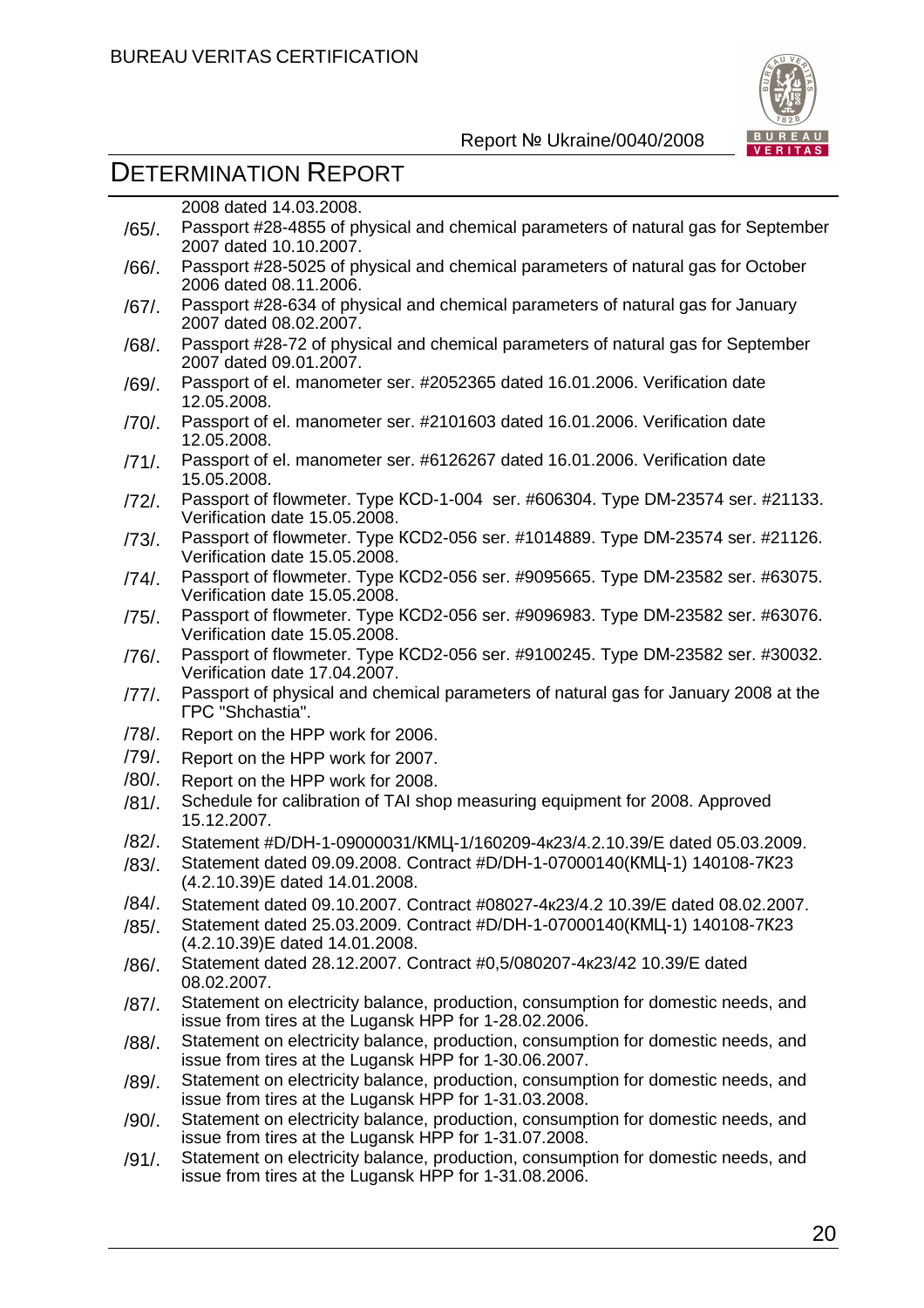

# DETERMINATION REPORT

- /92/. Statement on electricity balance, production, consumption for domestic needs, and issue from tires at the Lugansk HPP for 1-31.12.2007.
- /93/. Technical agreement #10/15-П/230207-4Л23/537 of the order of transported gas organization account.
- /94/. Technical agreement #10/15-П/261207-4Л32/5.35/E of he order of transported gas organization account dated 26.12.2007. Protocol of discrepansy to the technical agreement #10/15-П/261207-4Л32/5.35/E dated 26.12.2007.
- /95/. Technical and economic parameters of equipment work of Luganska HPP for 2006.
- /96/. Technical and economic parameters of equipment work of Luganska HPP for 2007.
- /97/. Technical and economic parameters of equipment work of Luganska HPP for 2008.
- /98/. Technical report #07/01 on survey and coal volume determination at the storage of СЕ "Luganska HPP" LLC "Vostokenergo" for 12 a.m. 05.01.2007 dated 09.01.2007. Comparison register of volume determination.
- /99/. Technical report #08/246 on survey and coal volume determination at the storage of СЕ "Luganska HPP" LLC "Vostokenergo" for 6 a.m. 30.12.2007 dated 10.01.2008. Comparison register of volume determination.
- /100/. Technical report #09/263-1 on survey and coal volume determination at the storage of СЕ "Luganska HPP" LLC "Vostokenergo" for 8 a.m. 29.12.2008 dated 05.01.2009. Comparison register of volume determination.
- /101/. Tender documentation. Volume ІІ.іі. Luganska HPP power generating unit st. #10 reconstruction. Purchase #LU/10/2-1. Modernization of the system of control and management of the power generating unit and steam regulation. Technical specification.
- /102/. Warranty certificate. Model ВВEТ-25 ser.#016.

## **Persons interviewed:**

List persons interviewed during the determination or persons that contributed with other information that are not included in the documents listed above.

- /1/ Alexander Khoroshilov Leader of department on perspective development
- /2/ Stanislav Valantir Chief PTO
- /3/ Sergey Laktionov Foreman of thermal automation and measurings
- /4/ Maksim Krasnikov Foreman of to ACE TP
- /5/ Sergey Bychkov Foreman of electric department
- /6/ Olga Zayceva Foreman of chemical department
- /7/ Eugen Serebryanskiy Foreman boiler and turbine department
- /8/ Natalia Lomakina Leading specialist of ecology department
- /9/ Victor Gorshkovskiy Schaste city Head

- o0o -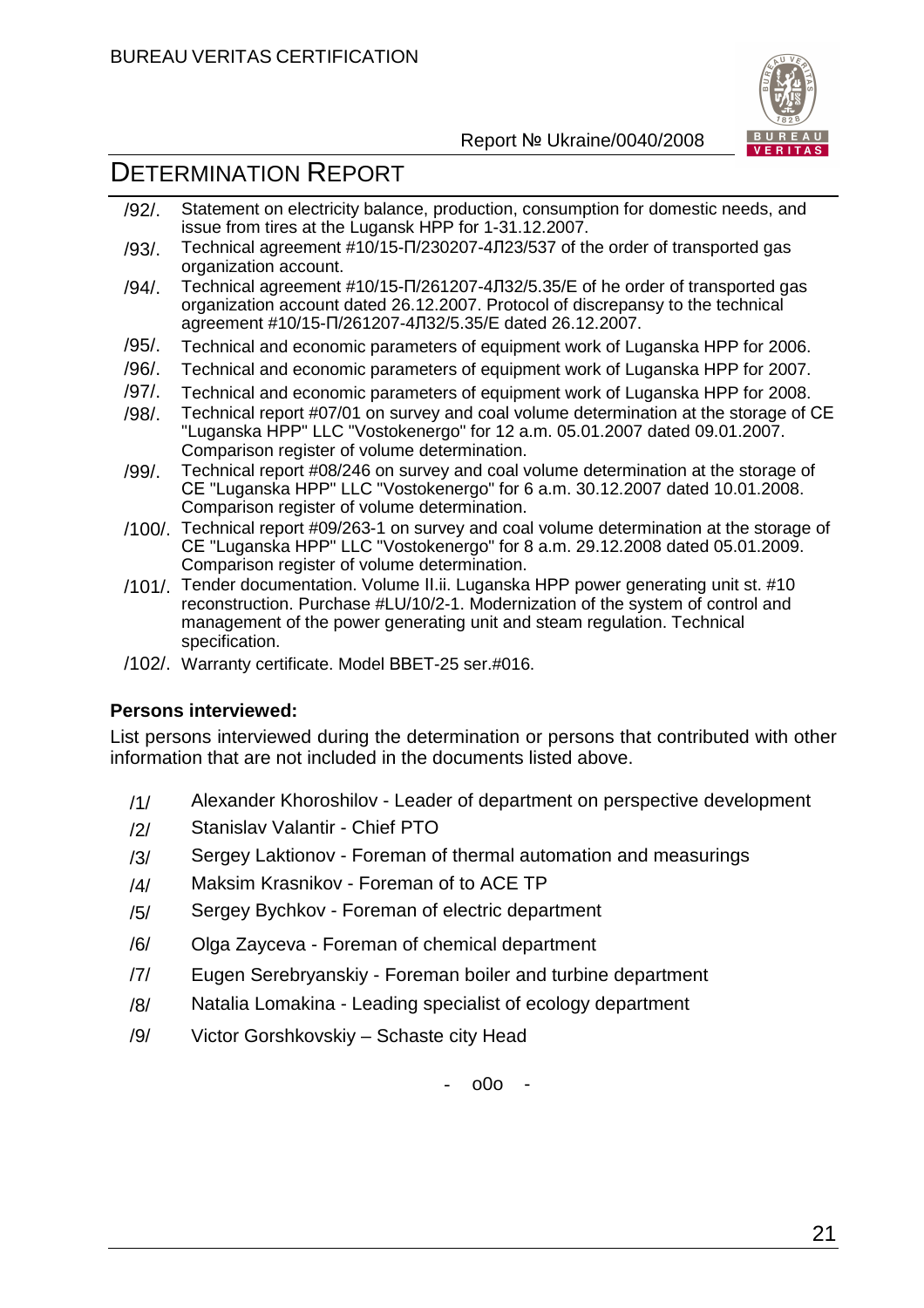

DETERMINATION REPORT

# **APPENDIX A: DETERMINATION PROTOCOL**

BUREAU VERITAS CERTIFICATION HOLDING SAS

Report No: UKRAINE/0040/2008

DETERMINATION REPORT - "RECONSTRUCTION OF THE UNITS AT THE STRUCTURE UNIT "LUHANSKAYA TPP" OF THE

"SKHIDENERGO" LTD."

# **JI PROJECT DETERMINATION PROTOCOL**

## **Table 1 Mandatory Requirements for Joint Implementation (JI) Projects**

| <b>REQUIREMENT</b>                                          | <b>REFERENCE</b>                       | <b>CONCLUSION</b>                                                                                                                                                                                                                                                                                              | <b>Cross Reference to</b><br>this protocol |
|-------------------------------------------------------------|----------------------------------------|----------------------------------------------------------------------------------------------------------------------------------------------------------------------------------------------------------------------------------------------------------------------------------------------------------------|--------------------------------------------|
| The project shall have the approval of the Parties involved | Protocol<br>Kyoto<br>Article $6.1$ (a) | CAR1:<br>finishing<br>After<br>project<br>0f<br>determination<br>the<br>report,<br>PDD.<br>Determination<br>and<br>Report will be presented to<br>Environmental<br>National<br>0f<br>Investments<br>Agency<br>Ukraine for receiving of the<br>Letter of Approval. The Letter<br>of Approval from the country - | Table 2, Section A.5                       |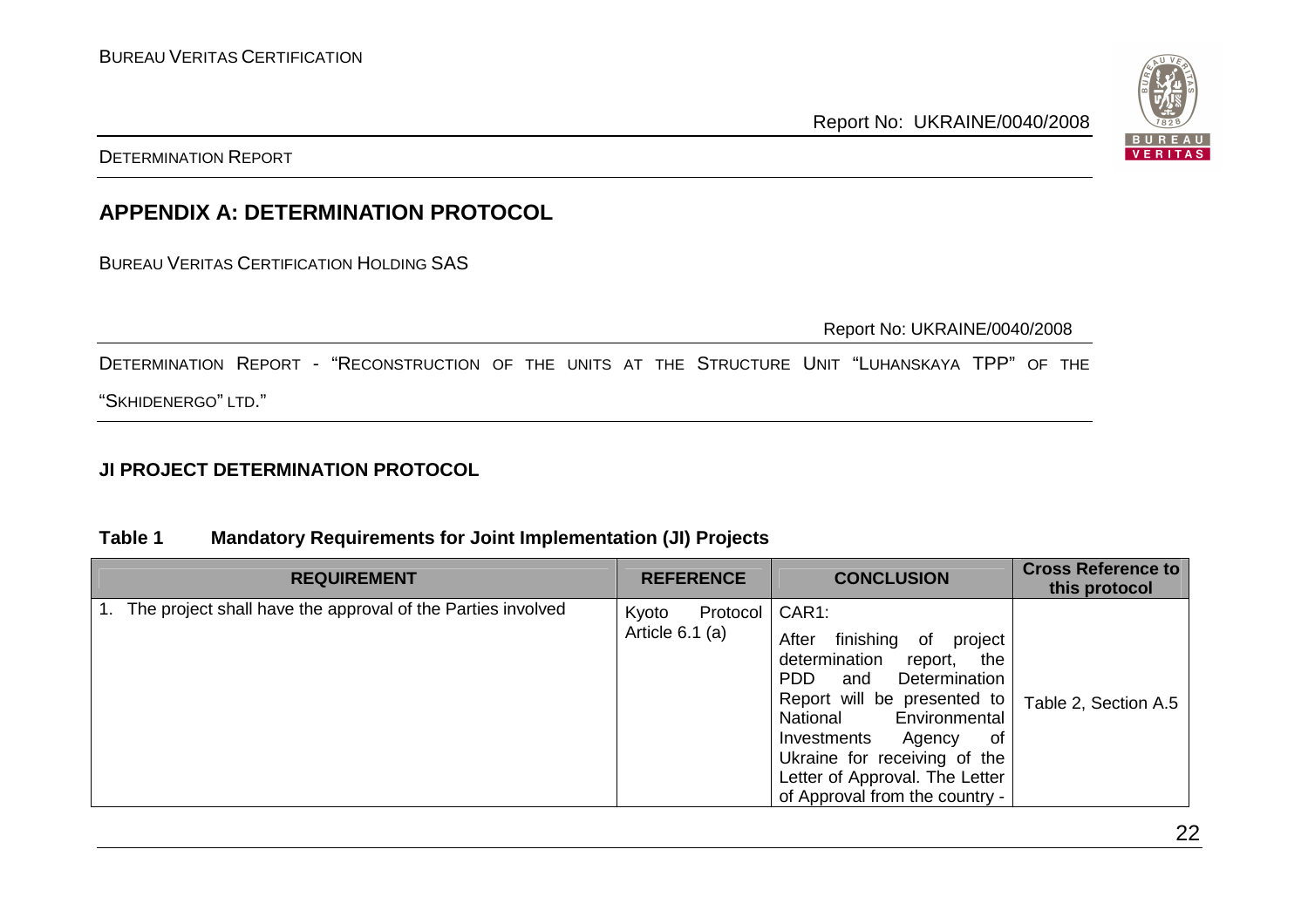BUREAU<br>VERITAS

Report No: UKRAINE/0040/2008

## DETERMINATION REPORT

| <b>REQUIREMENT</b>                                                                                                                         | <b>REFERENCE</b>                     | <b>CONCLUSION</b>                                                                                                   | <b>Cross Reference to</b><br>this protocol |
|--------------------------------------------------------------------------------------------------------------------------------------------|--------------------------------------|---------------------------------------------------------------------------------------------------------------------|--------------------------------------------|
|                                                                                                                                            |                                      | investor will be provided after<br>of<br>approval<br>project<br>by<br>Ukraine.                                      |                                            |
|                                                                                                                                            |                                      | <b>National Environmental</b><br><b>Investment Agency of</b><br><b>Ukraine</b>                                      |                                            |
|                                                                                                                                            |                                      | 35, Urytskogo str.                                                                                                  |                                            |
|                                                                                                                                            |                                      | 03035 Kiev                                                                                                          |                                            |
|                                                                                                                                            |                                      | Ukraine<br>Email: info.neia@gmail.com                                                                               |                                            |
|                                                                                                                                            |                                      | Mr. Igor Lupaltsov<br><b>Head</b>                                                                                   |                                            |
|                                                                                                                                            |                                      | <b>National Environmental</b><br>Investment Agency of<br>Ukraine                                                    |                                            |
|                                                                                                                                            |                                      | Phone: +380 44 594 9111                                                                                             |                                            |
|                                                                                                                                            |                                      | Fax: +380 44 594 9115                                                                                               |                                            |
|                                                                                                                                            |                                      | Email: lupaltsov@ukr.net                                                                                            |                                            |
| 2. Emission reductions, or an enhancement of removal by sinks,<br>shall be additional to any that would otherwise occur                    | Protocol<br>Kyoto<br>Article 6.1 (b) | <b>OK</b>                                                                                                           | Table 2, Section B                         |
| The sponsor Party shall not acquire emission reduction units if<br>3.<br>it is not in compliance with its obligations under Articles 5 & 7 | Kyoto<br>Protocol<br>Article 6.1 (c) | CAR2:<br><b>There</b><br>is<br>no<br>information about sponsor<br>Party in PDD. . Pending till<br>1st verification. |                                            |

23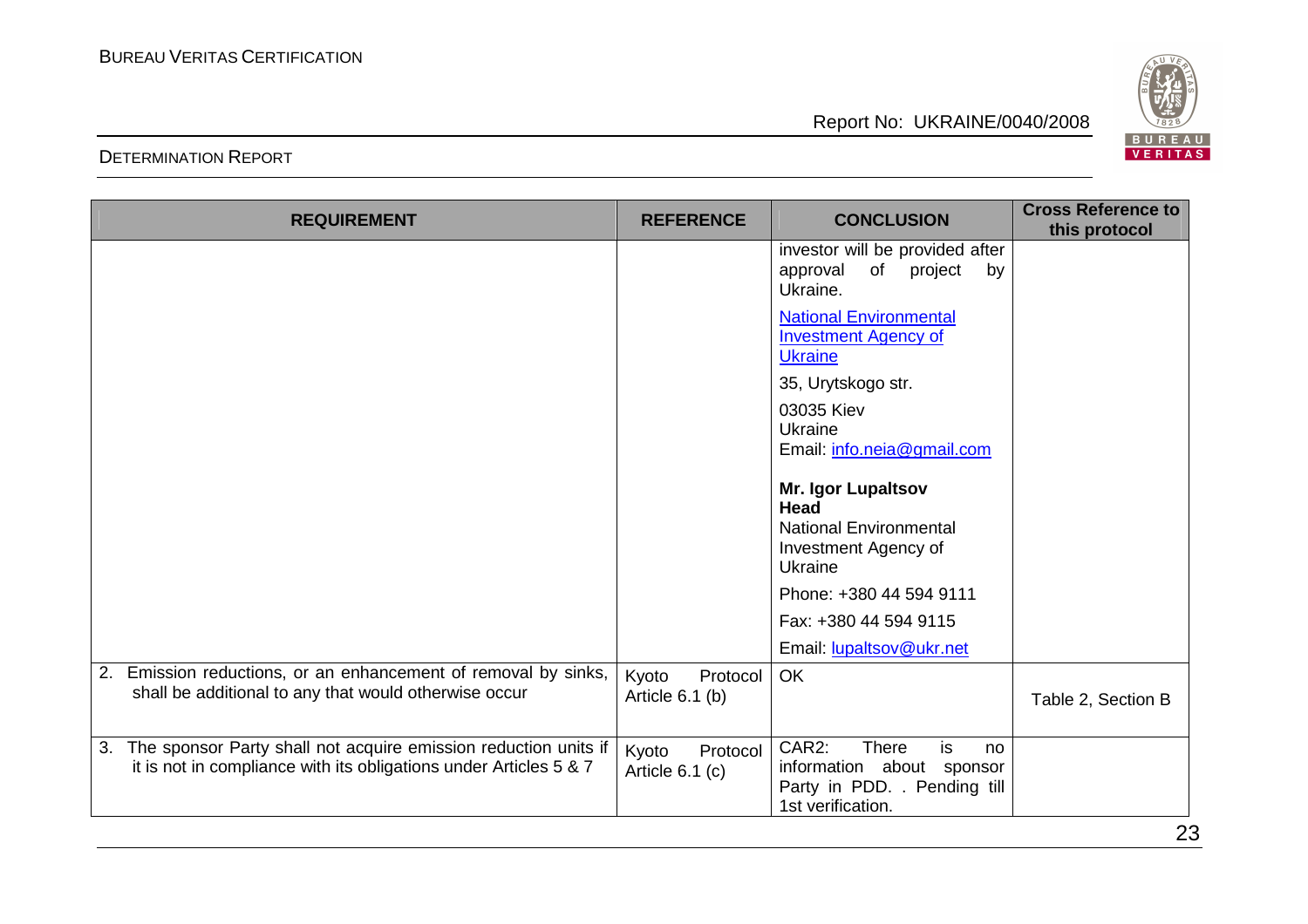

|    | <b>REQUIREMENT</b>                                                                                                                                                                     | <b>REFERENCE</b>                                         | <b>CONCLUSION</b>                                                                                                                                                                                                                                                                                                                                                                            | <b>Cross Reference to</b><br>this protocol |
|----|----------------------------------------------------------------------------------------------------------------------------------------------------------------------------------------|----------------------------------------------------------|----------------------------------------------------------------------------------------------------------------------------------------------------------------------------------------------------------------------------------------------------------------------------------------------------------------------------------------------------------------------------------------------|--------------------------------------------|
| 4. | The acquisition of emission reduction<br>units<br>shall<br>be<br>supplemental to domestic actions for the purpose of meeting<br>commitments under Article 3                            | Protocol<br>Kyoto<br>Article 6.1 (d)                     | OK                                                                                                                                                                                                                                                                                                                                                                                           |                                            |
| 5. | Parties participating in JI shall designate national focal points<br>for approving JI projects and have in place national guidelines<br>and procedures for the approval of JI projects | Marrakech<br>Accords,<br>JI Modalities, §20              | <b>National</b><br>Environmental<br>Investment<br><b>Agency</b><br>0t<br><b>Ukraine</b>                                                                                                                                                                                                                                                                                                      |                                            |
|    | 6. The host Party shall be a Party to the Kyoto Protocol                                                                                                                               | Marrakech<br>Accords,<br>JI<br>Modalities,<br>§21(a)/24  | The Ukraine is a Party<br>(Annex I Party) to the Kyoto<br>Protocol and has ratified the<br>Kyoto Protocol at April 12th,<br>2004.                                                                                                                                                                                                                                                            |                                            |
|    | The host Party's assigned amount shall have been calculated<br>and recorded in accordance with the modalities for the<br>accounting of assigned amounts                                | Marrakech<br>Accords,<br>Modalities,<br>JI<br>\$21(b)/24 | <b>This</b><br>issue<br>cannot<br>be<br>answered finally as it is out of<br>the influence of the project<br>participants.<br>In the Initial Report submitted<br>by Ukraine on 29. Dec. 2006<br>the AAUs are quantified with:<br>925 362 174.39 (x 5) tCO2-e.<br>(compare<br>http://unfccc.int/national repo<br>rts/initial reports under the<br>kyoto protocol/items/3765.ph<br>$\mathsf{D}$ |                                            |
| 8. | The host Party shall have in place a national registry in<br>accordance with Article 7, paragraph 4                                                                                    | Marrakech<br>Accords,<br>Modalities,<br>JI               | The designed system of the<br>national registry has been<br>outlined in the Initial Report                                                                                                                                                                                                                                                                                                   |                                            |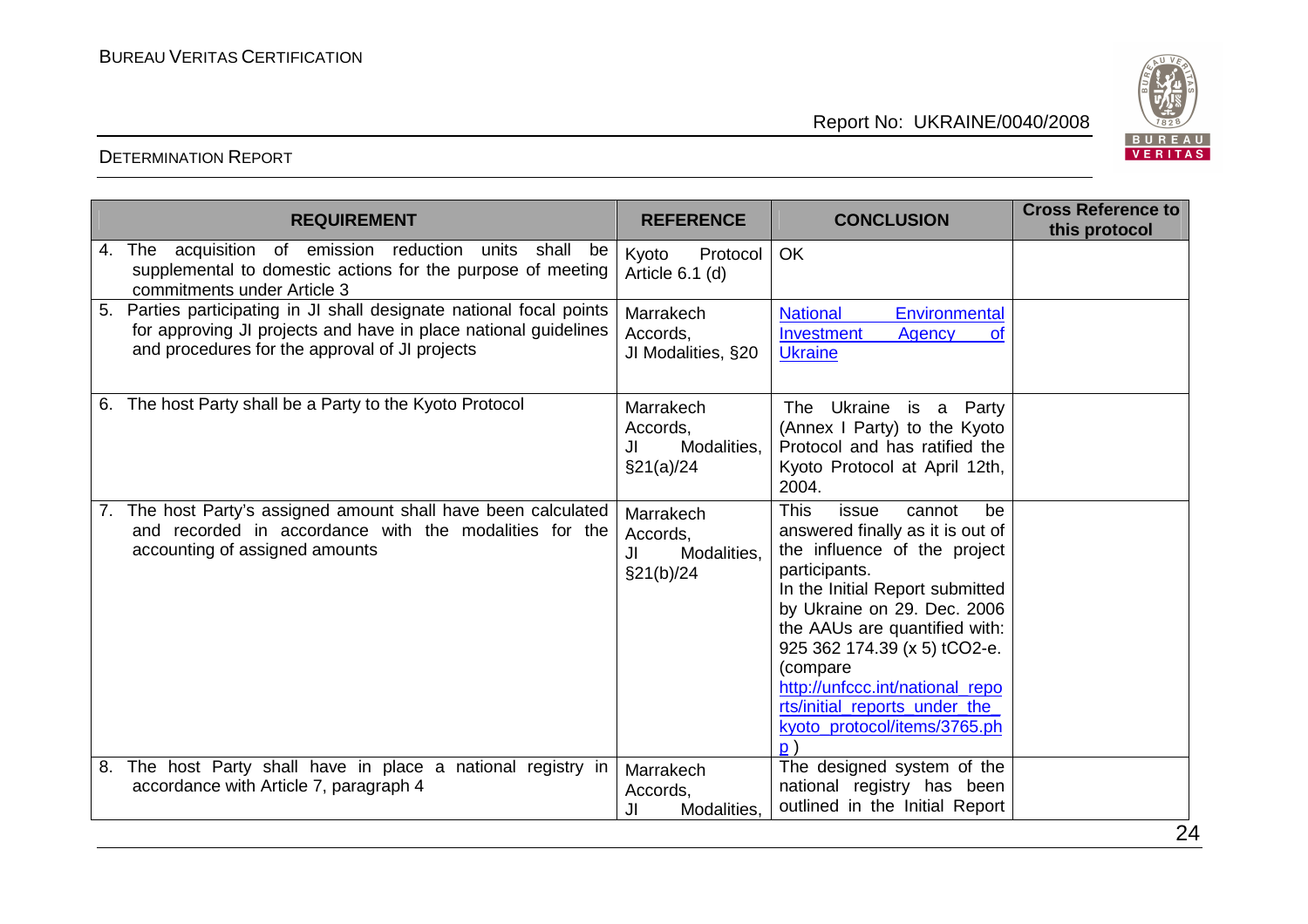BUREAU<br>VERITAS

#### DETERMINATION REPORT

| <b>REQUIREMENT</b>                                                                                                                                                                                                                                                                                                                                                                                                                               | <b>REFERENCE</b>                                      | <b>CONCLUSION</b>                                                                                                                                                                                                                                                                                                                                                                                             | <b>Cross Reference to</b><br>this protocol |
|--------------------------------------------------------------------------------------------------------------------------------------------------------------------------------------------------------------------------------------------------------------------------------------------------------------------------------------------------------------------------------------------------------------------------------------------------|-------------------------------------------------------|---------------------------------------------------------------------------------------------------------------------------------------------------------------------------------------------------------------------------------------------------------------------------------------------------------------------------------------------------------------------------------------------------------------|--------------------------------------------|
|                                                                                                                                                                                                                                                                                                                                                                                                                                                  | \$21(d)/24                                            | (see link above). This issue is<br>out of the influence of the<br>project owner.<br>The National Registry is not a<br>direct requirement for project                                                                                                                                                                                                                                                          |                                            |
|                                                                                                                                                                                                                                                                                                                                                                                                                                                  |                                                       | registration.                                                                                                                                                                                                                                                                                                                                                                                                 |                                            |
| Project participants shall submit to the independent entity a<br>9.<br>project design document that contains all information needed<br>for the determination                                                                                                                                                                                                                                                                                     | Marrakech<br>Accords,<br>JI Modalities, §31           | <b>OK</b>                                                                                                                                                                                                                                                                                                                                                                                                     |                                            |
| 10. The project design document shall be made publicly available<br>and Parties, stakeholders and UNFCCC accredited observers<br>shall be invited to, within 30 days, provide comments                                                                                                                                                                                                                                                           | Marrakech<br>Accords,<br>JI Modalities, §32           | 30 Sept 09 - 30 Oct 09                                                                                                                                                                                                                                                                                                                                                                                        |                                            |
| 11. Documentation on the analysis of the environmental impacts of<br>the project activity, including transboundary impacts, in<br>accordance with procedures as determined by the host Party<br>shall be submitted, and, if those impacts are considered<br>significant by the project participants or the Host Party, an<br>environmental impact assessment in accordance with<br>procedures as required by the Host Party shall be carried out | Marrakech<br>Accords,<br>Modalities,<br>JI<br>\$33(d) | Environmental<br>Impact<br>legislative<br>Assessment<br>requirements are defined by<br>Clause 36 of the Law of<br>Ukraine "On Environmental<br>Expertise". Requirements for<br>the EIA structure is contained<br>the state construction<br>in.<br>norms of Ukraine DBN A.2.2-<br>1-2003. Requirements for the<br>documentation of the state<br>EE are set in the "Instruction"<br>on realization of the state | Table 2, Section F                         |

# Report No: UKRAINE/0040/2008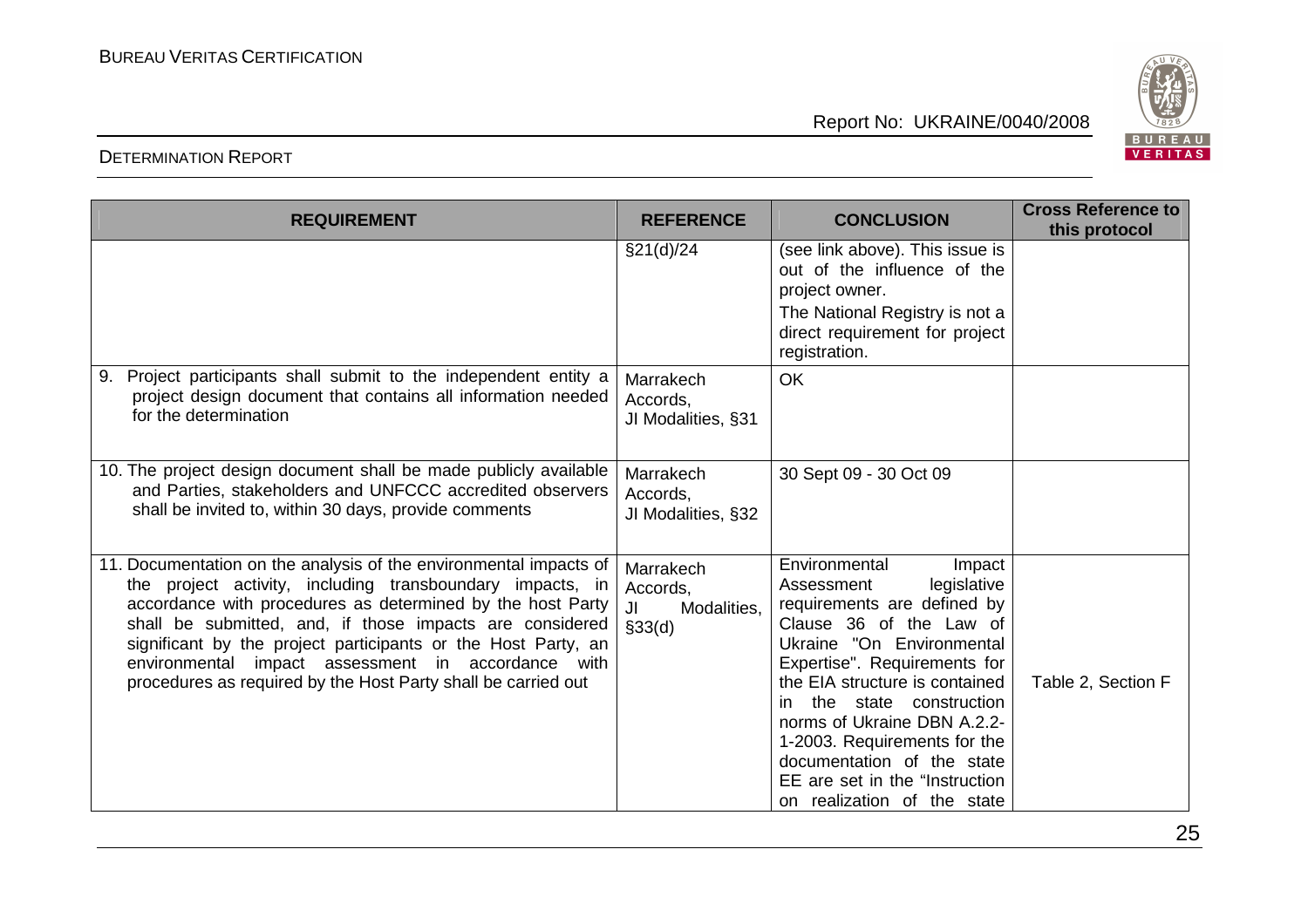

## DETERMINATION REPORT

| <b>REQUIREMENT</b>                                                                                                                                                                   | <b>REFERENCE</b>                                         | <b>CONCLUSION</b>                                                                                                                                                                                                                                                                                                                                                                                                                                                                                                                                  | <b>Cross Reference to</b><br>this protocol |
|--------------------------------------------------------------------------------------------------------------------------------------------------------------------------------------|----------------------------------------------------------|----------------------------------------------------------------------------------------------------------------------------------------------------------------------------------------------------------------------------------------------------------------------------------------------------------------------------------------------------------------------------------------------------------------------------------------------------------------------------------------------------------------------------------------------------|--------------------------------------------|
|                                                                                                                                                                                      |                                                          | environmental<br>expertise".<br>the<br><b>Requirements</b><br>for<br>conclusions of the EE are<br>defined by the Clause 43 of<br>the Law of Ukraine<br>"On<br>Environmental Expertise".<br>documentation<br>Design<br>including the EIA is submitted<br>execution<br>for<br>0f<br>environmental expertise<br>to<br>the Ministry of Environment<br>Natural<br>Resources<br>and<br><b>Protection</b><br>of<br>Ukraine<br>(MENRPU) or its regional<br>bodies. The State EE is<br>undertaken by the MENRPU<br>who then issues an official<br>response. |                                            |
| 12. The baseline for a JI project shall be the scenario that<br>reasonably represents the GHG emissions or removal by<br>sources that would occur in absence of the proposed project | Marrakech<br>Accords,<br>JI<br>Modalities,<br>Appendix B | OK                                                                                                                                                                                                                                                                                                                                                                                                                                                                                                                                                 | Table 2, Section B                         |
| 13. A baseline shall be established on a project-specific basis, in a<br>transparent manner and taking into account relevant national<br>and/or sectoral policies and circumstances  | Marrakech<br>Accords,<br>Modalities,<br>JI<br>Appendix B | <b>OK</b>                                                                                                                                                                                                                                                                                                                                                                                                                                                                                                                                          | Table 2, Section B                         |
| 14. The baseline methodology shall exclude to earn CERs for<br>decreases in activity levels outside the project activity or due to                                                   | Marrakech<br>Accords,                                    | OK                                                                                                                                                                                                                                                                                                                                                                                                                                                                                                                                                 | Table 2, Section B                         |

26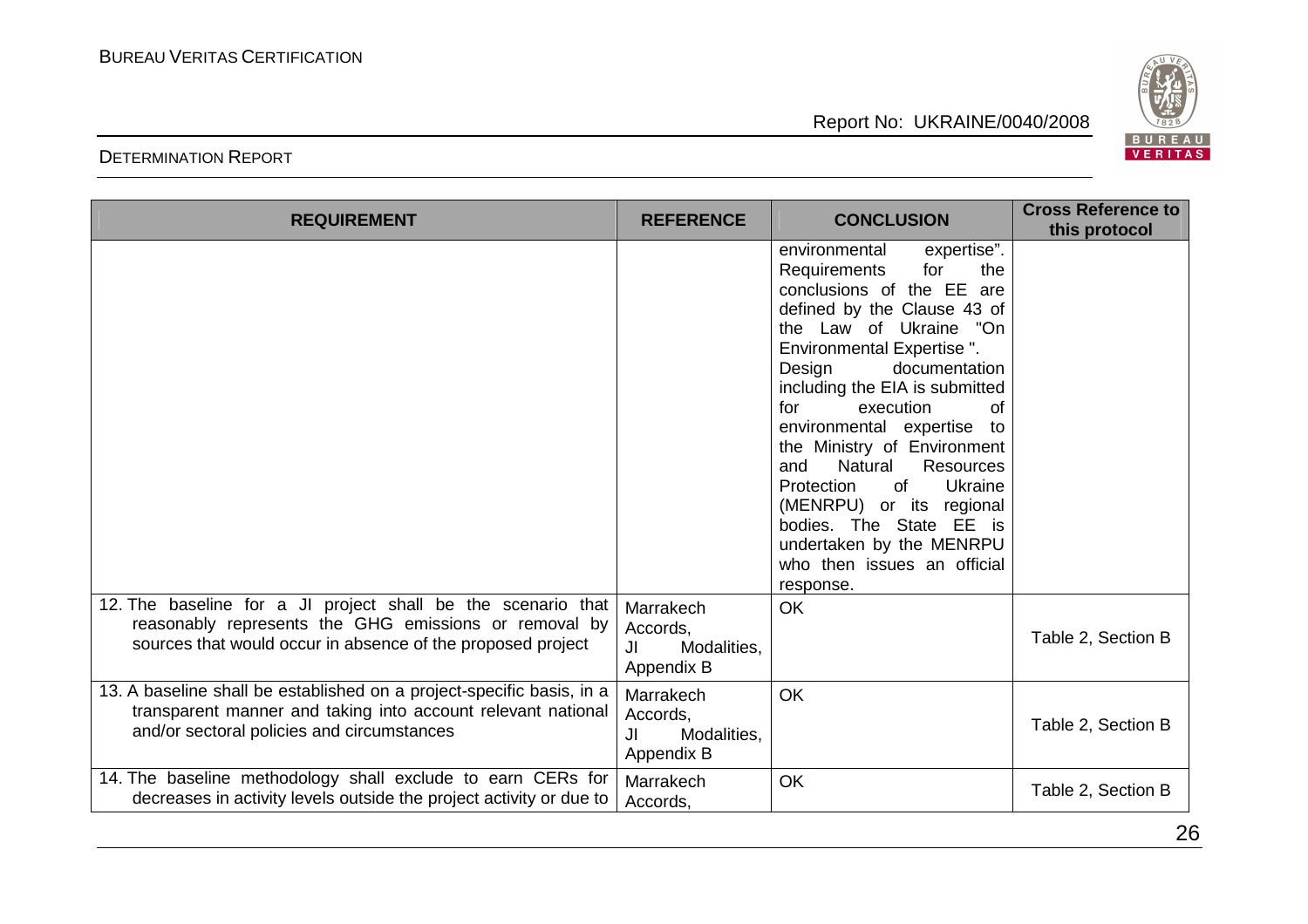

| <b>REQUIREMENT</b>                                                                                                                                                     | <b>REFERENCE</b>                                                                                                                     | <b>CONCLUSION</b>                                                                                                                                                                                                                                                                                                            | <b>Cross Reference to</b><br>this protocol |
|------------------------------------------------------------------------------------------------------------------------------------------------------------------------|--------------------------------------------------------------------------------------------------------------------------------------|------------------------------------------------------------------------------------------------------------------------------------------------------------------------------------------------------------------------------------------------------------------------------------------------------------------------------|--------------------------------------------|
| force majeure                                                                                                                                                          | JI<br>Modalities,<br>Appendix B                                                                                                      |                                                                                                                                                                                                                                                                                                                              |                                            |
| 15. The project shall have an appropriate monitoring plan                                                                                                              | Marrakech<br>Accords,<br>Modalities,<br>JI<br>§33(c)                                                                                 | OK                                                                                                                                                                                                                                                                                                                           | Table 2, Section D                         |
| 16. A project participant may be: (a) A Party involved in the JI<br>project; or (b) A legal entity authorized by a Party involved to<br>participate in the JI project. | <b>JISC</b> "Modalities<br>0f<br>communication<br>οf<br>Project<br>Participants with<br>JISC"<br>the<br>01,<br>Version<br>Clause A.3 | Ukrainian<br>The<br>project<br>participant<br>will<br>be<br>authorised by the Host<br>Party through the issuance<br>of the approval for the<br>project.<br>Conclusion is pending until<br>written<br>approval<br>authorizing the<br>project<br>participants by<br>Parties<br>involved will be issued.<br>See CAR 1 and CAR2. | Table 2, Section A                         |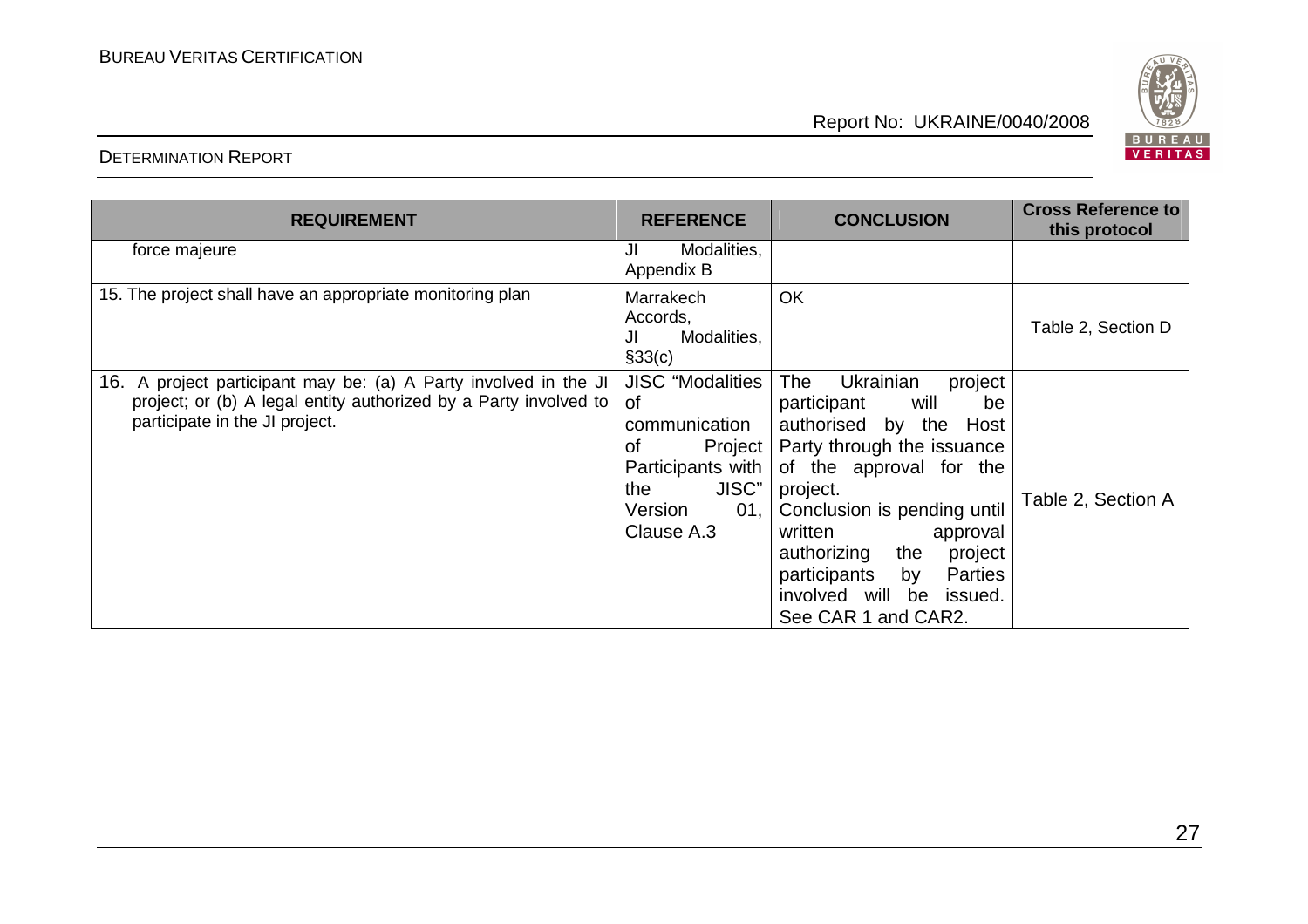

## DETERMINATION REPORT

## **Table 2 Requirements Checklist**

| <b>CHECKLIST QUESTION</b>                                                                     | Ref.          | MoV*      | <b>COMMENTS</b>                                                                                                                                                                                                                                                           | <b>Draft</b><br><b>Concl</b> | <b>Final</b><br><b>Concl</b> |
|-----------------------------------------------------------------------------------------------|---------------|-----------|---------------------------------------------------------------------------------------------------------------------------------------------------------------------------------------------------------------------------------------------------------------------------|------------------------------|------------------------------|
| A. General Description of the project                                                         |               |           |                                                                                                                                                                                                                                                                           |                              |                              |
| A.1 Title of the project                                                                      |               |           |                                                                                                                                                                                                                                                                           |                              |                              |
| A.1.1. Is the title of the project activity presented?                                        | 1,2,3<br>,4   | <b>DR</b> | Reconstruction of the units at the Structure<br>"Luhanskaya<br>TPP"<br>Unit<br>of<br>the<br>"Skhidenergo" Itd.                                                                                                                                                            | <b>OK</b>                    | <b>OK</b>                    |
| A.1.2. Is the current version number of the document<br>presented?                            | 1,2,3<br>,4   | <b>DR</b> | version 2.2.1                                                                                                                                                                                                                                                             | <b>OK</b>                    | OK                           |
| A.1.3. Is the date when the document was completed<br>presented?                              | 1, 2, 3<br>,4 | <b>DR</b> | 12th February 2010                                                                                                                                                                                                                                                        | OK                           | <b>OK</b>                    |
| A.2. Description of the project                                                               |               |           |                                                                                                                                                                                                                                                                           |                              |                              |
| A.2.1. Is the purpose of the project activity included?                                       | 1,2,3<br>,4   | <b>DR</b> | The main objective of the Project is to make<br>the existing power equipment of the TPP<br>more efficient and reliable. The increased<br>efficiency will provide a higher output and<br>lower fuel consumption.                                                           | <b>OK</b>                    | OK                           |
| A.2.2. Is it explained how the proposed project activity<br>reduces greenhouse gas emissions? | 1,2,3<br>,4   | <b>DR</b> | The increased capacity of the TPP is due to<br>the better efficiency of the existing<br>It will reduce the fuel<br>equipment.<br>consumption per unit of the energy<br>produced by the station. Thus the GHG<br>emission per the energy unit produced will<br>be lowered. | <b>OK</b>                    | <b>OK</b>                    |
| A.3. Project participants                                                                     |               |           |                                                                                                                                                                                                                                                                           |                              |                              |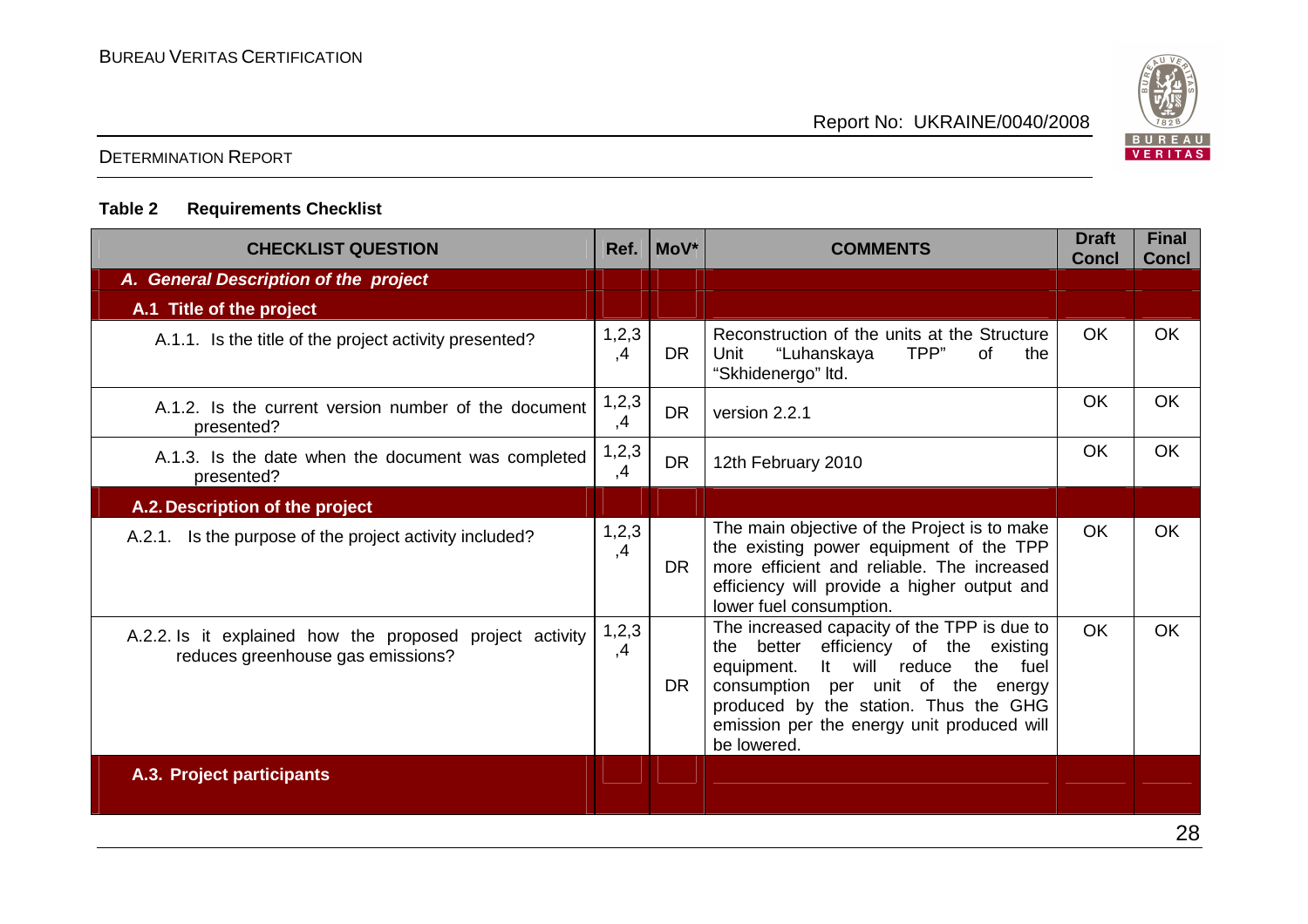

| <b>CHECKLIST QUESTION</b>                                                                                                                                             | Ref.          | MoV*      | <b>COMMENTS</b>                                                        | <b>Draft</b><br><b>Concl</b> | <b>Final</b><br><b>Concl</b> |
|-----------------------------------------------------------------------------------------------------------------------------------------------------------------------|---------------|-----------|------------------------------------------------------------------------|------------------------------|------------------------------|
| A.3.1.<br>Are project participants and Party(ies)<br>involved in the project listed?                                                                                  | 1,2,3<br>,4   | <b>DR</b> | Ukraine (Host Party)<br>Skhidenergo Ltd.<br>Ukraine<br><b>ELTA JSC</b> | OK.                          | <b>OK</b>                    |
| A.3.2. Are project participants authorized<br>by a Party<br>involved?                                                                                                 | 1,2,3<br>,4   | <b>DR</b> | See section A.5.1 (CAR2) below                                         | $\blacksquare$               |                              |
| A.3.3. The data of the project participants are presented in<br>tabular format?                                                                                       | 1, 2, 3<br>,4 | <b>DR</b> | See section A.3 of the PDD                                             | OK                           | OK                           |
| Is contact information provided in annex 1 of the<br>A.3.4.<br>PDD?                                                                                                   | 1, 2, 3<br>,4 | <b>DR</b> | See Annex 1 of the PDD                                                 | <b>OK</b>                    | <b>OK</b>                    |
| A.3.5.<br>Is it indicated, if it is the case, if the Party<br>involved is a host Party?                                                                               | 1, 2, 3<br>,4 | <b>DR</b> | Ukraine (Host Party)                                                   | OK                           | <b>OK</b>                    |
| A.4. Technical description of the project                                                                                                                             |               |           |                                                                        |                              |                              |
| A.4.1.<br>Location of the project activity                                                                                                                            |               |           |                                                                        |                              |                              |
| A.4.1.1.<br>Host Party(ies)                                                                                                                                           | 1, 2, 3<br>,4 | <b>DR</b> | Ukraine                                                                | <b>OK</b>                    | <b>OK</b>                    |
| A.4.1.2.<br>Region/State/Province etc.                                                                                                                                | 1, 2, 3<br>,4 | <b>DR</b> | Luhansk region, Eastern Part of Ukraine                                | OK                           | <b>OK</b>                    |
| A.4.1.3.<br>City/Town/Community etc.                                                                                                                                  | 1, 2, 3<br>,4 | <b>DR</b> | Schastye town, Luhansk region, Ukraine                                 | OK                           | <b>OK</b>                    |
| A.4.1.4.<br>Detail of the physical location, including<br>information allowing the unique identification of the<br>project. (This section should not exceed one page) | 1,2,3<br>,4   | <b>DR</b> | See section A.4.1.4 of the PDD                                         | OK                           | <b>OK</b>                    |
| A.4.2.<br>Technology(ies) to be employed, or measures,<br>operations or actions to be implemented by the                                                              |               |           |                                                                        |                              |                              |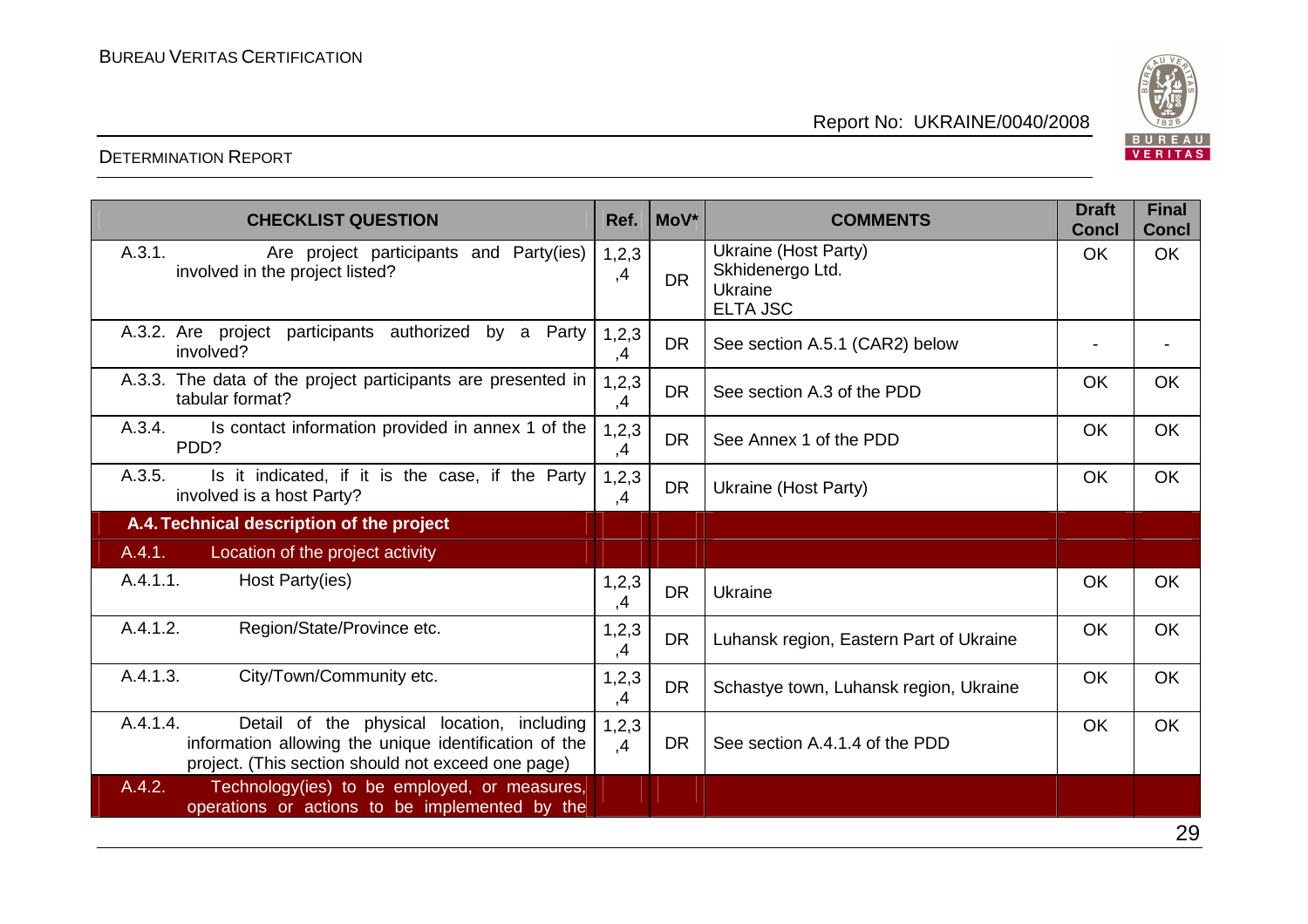

| <b>CHECKLIST QUESTION</b>                                                                                                                                                                                                                                                                                                        | Ref.           | MoV*      | <b>COMMENTS</b>                                                                                                                                                                                                                                  | <b>Draft</b><br><b>Concl</b> | <b>Final</b><br><b>Concl</b> |
|----------------------------------------------------------------------------------------------------------------------------------------------------------------------------------------------------------------------------------------------------------------------------------------------------------------------------------|----------------|-----------|--------------------------------------------------------------------------------------------------------------------------------------------------------------------------------------------------------------------------------------------------|------------------------------|------------------------------|
| project                                                                                                                                                                                                                                                                                                                          |                |           |                                                                                                                                                                                                                                                  |                              |                              |
| A.4.2.1.<br>Does the project design engineering reflect<br>current good practices?                                                                                                                                                                                                                                               | 1,2,3<br>,4    | <b>DR</b> | See section A.4.2 of the PDD.<br>Please, clarify in PDD if the project design<br>engineering reflect current good practices                                                                                                                      | CL <sub>1</sub>              | OK                           |
| A.4.2.2.<br>Does the project use state of the art<br>technology or would the technology result in a<br>significantly better performance than any commonly<br>used technologies in the host country?                                                                                                                              | 1,2,3<br>,4    | <b>DR</b> | See section A.4.2 of the PDD.<br>Please, clarify in PDD if the project use<br>state of the art technology or would the<br>technology result in a significantly better<br>performance than any commonly used<br>technologies in the host country. | CL <sub>2</sub>              | <b>OK</b>                    |
| A.4.2.3.<br>Is the project technology likely to<br>be<br>substituted by other or more efficient technologies<br>within the project period?                                                                                                                                                                                       | 1,2,3<br>,4    | <b>DR</b> | Please, clarify in PDD if the project<br>technology is likely to be substituted by<br>other or more efficient technologies within<br>the project period.                                                                                         | CL <sub>3</sub>              | <b>OK</b>                    |
| A.4.2.4.<br>Does the project require extensive initial<br>training and maintenance efforts in order to work as<br>presumed during the project period?                                                                                                                                                                            | 1,2,3<br>,4    | <b>DR</b> | No special training for the personnel is<br>needed.                                                                                                                                                                                              | OK                           | OK                           |
| A.4.2.5.<br>Does the project make provisions for meeting<br>training and maintenance needs?                                                                                                                                                                                                                                      | 1,2,3<br>,4    | <b>DR</b> | No special training for the personnel is<br>needed.                                                                                                                                                                                              | <b>OK</b>                    | OK                           |
| Brief explanation of how the anthropogenic<br>A.4.3.<br>emissions of greenhouse gases by sources are to<br>be reduced by the proposed JI project, including why<br>the emission reductions would not occur in the<br>absence of the proposed project, taking into account<br>national and/or sectoral policies and circumstances |                |           |                                                                                                                                                                                                                                                  |                              |                              |
| A.4.3.1.<br>Is it stated how anthropogenic GHG emission<br>reductions are to be achieved? (This section should                                                                                                                                                                                                                   | 1,2,3<br>,4,5, | <b>DR</b> | See section A.4.3 of the PDD.<br>The proposed Project provides emission                                                                                                                                                                          | <b>OK</b>                    | OK                           |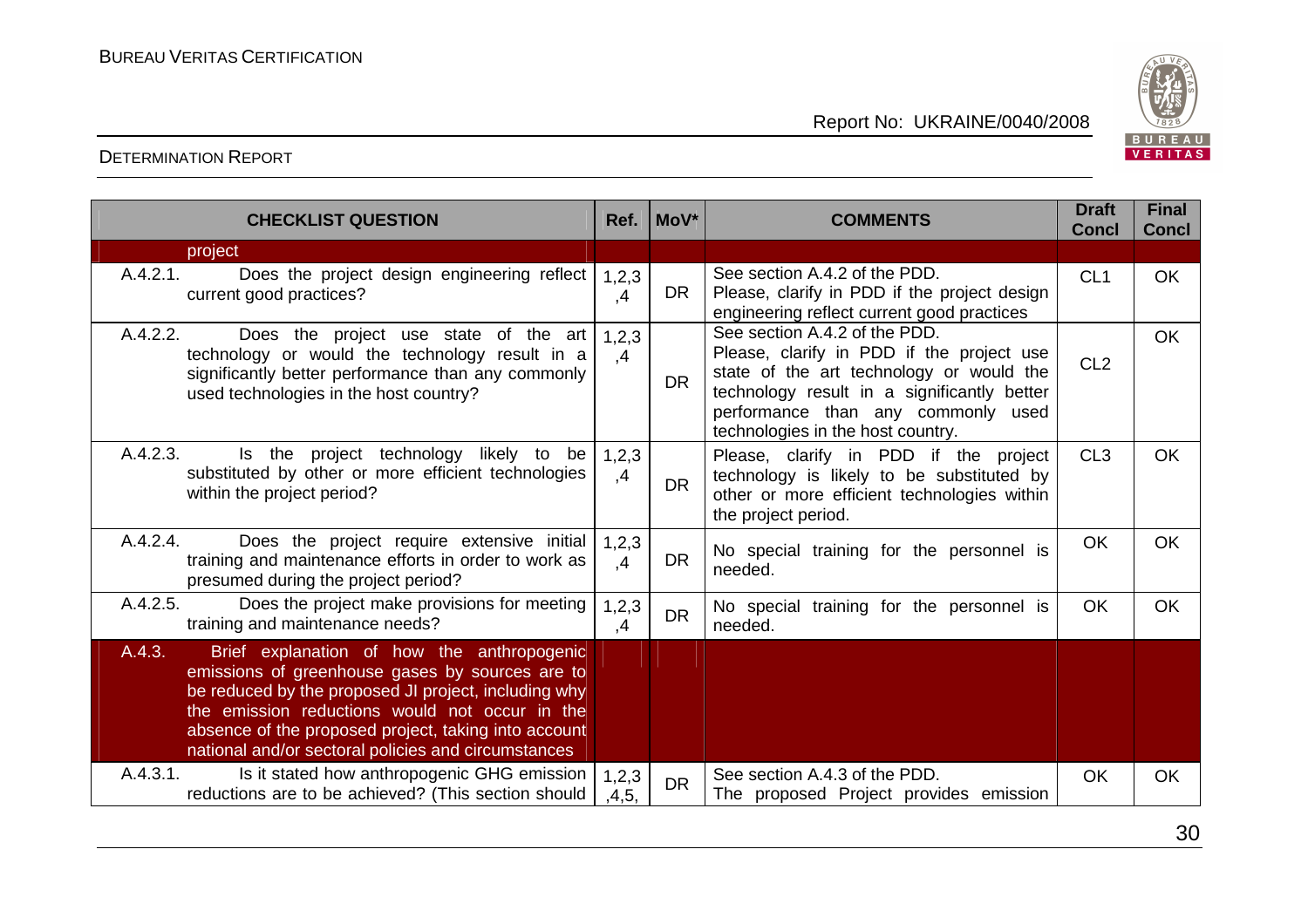

| <b>CHECKLIST QUESTION</b>                                                                              | Ref.                  | MoV*      | <b>COMMENTS</b>                                                                                                                                                                                                           | <b>Draft</b><br><b>Concl</b> | <b>Final</b><br><b>Concl</b> |
|--------------------------------------------------------------------------------------------------------|-----------------------|-----------|---------------------------------------------------------------------------------------------------------------------------------------------------------------------------------------------------------------------------|------------------------------|------------------------------|
| not exceed one page)                                                                                   | 6                     |           | reductions by lowering of the amount of fuel<br>used per energy unit produced (MW, Gcal,<br>$etc.$ ).                                                                                                                     |                              |                              |
| A.4.3.2.<br>Is it provided the estimation of emission<br>reductions over the crediting period?         | 1,2,3<br>,4           | <b>DR</b> | See section A.4.3.1 of the PDD.<br>Please clarify why the crediting period of<br>this Project is 2009-2020 but is not 2009-<br>2012.                                                                                      | CL <sub>4</sub>              | <b>OK</b>                    |
| A.4.3.3.<br>Is it provided the estimated annual reduction<br>for the chosen credit period in $tCO2e$ ? | 1,2,3<br>,4           | <b>DR</b> | See item A.4.3.2 above.                                                                                                                                                                                                   |                              |                              |
| A.4.3.4.<br>Are the data from questions A.4.3.2 to A.4.3.4<br>above presented in tabular format?       | 1,2,3<br>,4           | <b>DR</b> | See section A.4.3.1 of the PDD.                                                                                                                                                                                           | OK                           | <b>OK</b>                    |
| A.5. Project approval by the Parties involved                                                          |                       |           |                                                                                                                                                                                                                           |                              |                              |
| A.5.1. Are written project approvals by the Parties<br>involved attached?                              | 1,2,3<br>,4           | DR.       | See table 1 item 1 above.                                                                                                                                                                                                 |                              |                              |
| <b>B.</b> Baseline                                                                                     |                       |           |                                                                                                                                                                                                                           |                              |                              |
| B.1. Description and justification of the baseline chosen                                              |                       |           |                                                                                                                                                                                                                           |                              |                              |
| B.1.1. Is the chosen baseline described?                                                               | 1, 2, 3<br>,4,6,<br>7 | <b>DR</b> | See section B.1 of the PDD.<br>Baseline chosen is not described.                                                                                                                                                          | CAR <sub>3</sub>             | <b>OK</b>                    |
| B.1.2. Is it justified the choice of the applicable baseline<br>for the project category?              | 1, 2, 3<br>,4,6,<br>7 | DR.       | See section B.1 of PDD.<br>Please clarify why the partly implementation<br>project activity (with and without registration<br>as JI project) is not provided in PDD as one<br>of the alternative to the project activity. | CL <sub>5</sub>              | OK                           |
| B.1.3. Is it described how the methodology is applied in                                               | 1,2,3                 | <b>DR</b> | See section B.1 of the PDD.                                                                                                                                                                                               | <b>OK</b>                    | OK                           |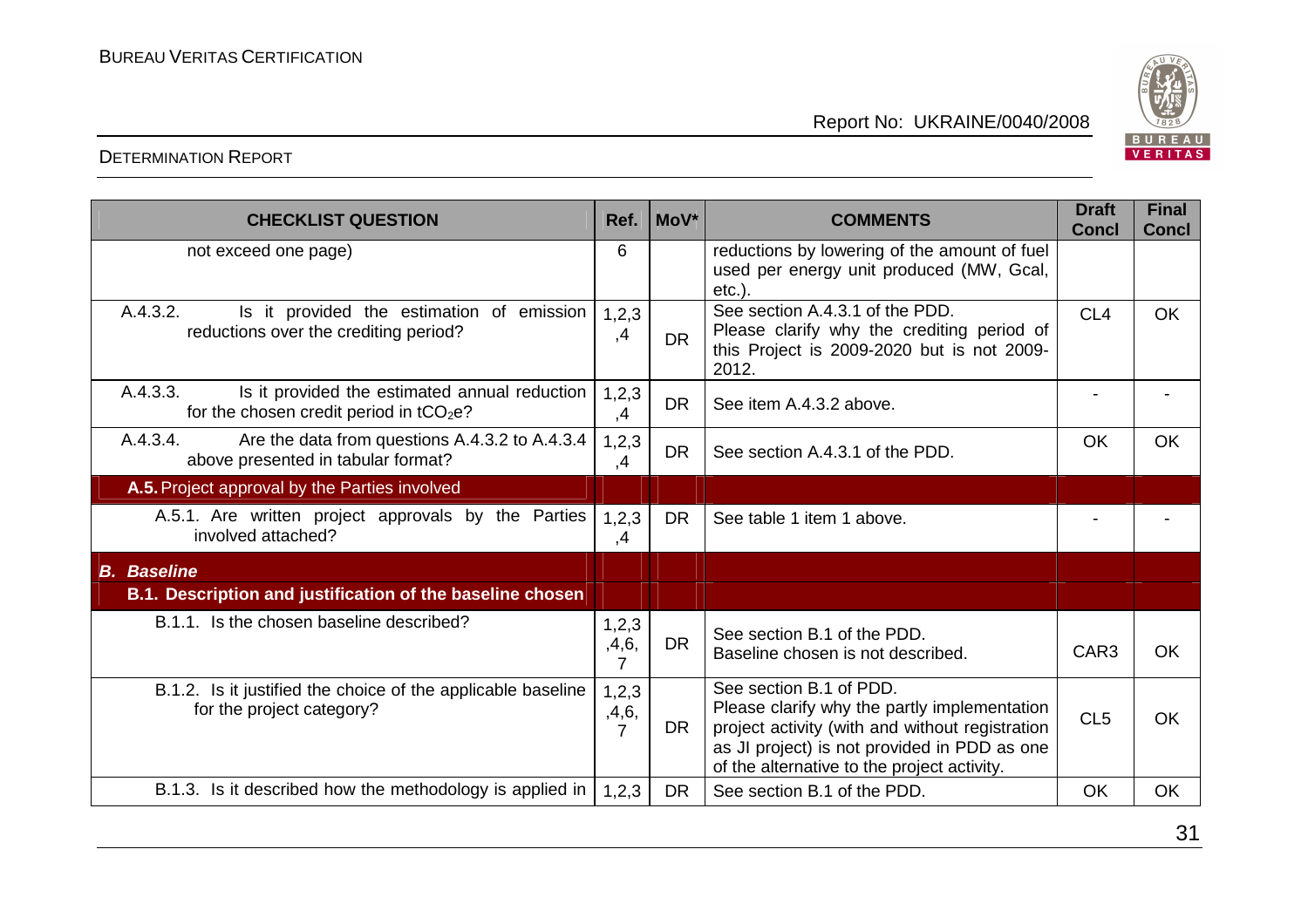

| <b>CHECKLIST QUESTION</b>                                                                                                                                                     | Ref.                    | MoV*      | <b>COMMENTS</b>                                                                                                                                                                                                             | <b>Draft</b><br><b>Concl</b> | <b>Final</b><br><b>Concl</b> |
|-------------------------------------------------------------------------------------------------------------------------------------------------------------------------------|-------------------------|-----------|-----------------------------------------------------------------------------------------------------------------------------------------------------------------------------------------------------------------------------|------------------------------|------------------------------|
| the context of the project?                                                                                                                                                   | ,4,6,<br>$\overline{7}$ |           |                                                                                                                                                                                                                             |                              |                              |
| B.1.4. Are the basic assumptions of the baseline<br>methodology in the context of the project activity<br>presented (See Annex 2)?                                            | 1,2,3<br>,4,5,<br>6     | <b>DR</b> | See annex 2 of the PDD.                                                                                                                                                                                                     | <b>OK</b>                    | <b>OK</b>                    |
| B.1.5. Is all literature and sources clearly referenced?                                                                                                                      | 1,2,3<br>,4             | <b>DR</b> | Please provide in PDD references on all<br>literature and sources that were used in<br>development<br>methodology<br>(including)<br>sources of the formulas).                                                               | CAR4                         | <b>OK</b>                    |
| B.2. Description of how the anthropogenic emissions of<br>greenhouse gases by sources are reduced below<br>those that would have occurred in the absence of<br>the JI project |                         |           |                                                                                                                                                                                                                             |                              |                              |
| B.2.1. Is the proposed project activity additional?                                                                                                                           | 1, 2, 3<br>,4,6,<br>7   |           | "The proposed project is being registered as<br>a JI project." (Sub-step 1a) can't be defined<br>as alternative to the project activity.                                                                                    | CAR <sub>5</sub>             | <b>OK</b>                    |
|                                                                                                                                                                               |                         | <b>DR</b> | Developer must used "Combined tool to<br>identify<br>the<br>baseline<br>scenario<br>and<br>demonstrate additionality" (Version 02.2) for<br>the indentification and baseline scenario<br>and demonstration of additonality. | CAR6                         | <b>OK</b>                    |
|                                                                                                                                                                               |                         |           | technical<br>condition<br><b>The</b><br>bad<br>the<br>of<br>equipment can't be provided as barrier,<br>because it means the equipment must be                                                                               | CAR7                         | <b>OK</b>                    |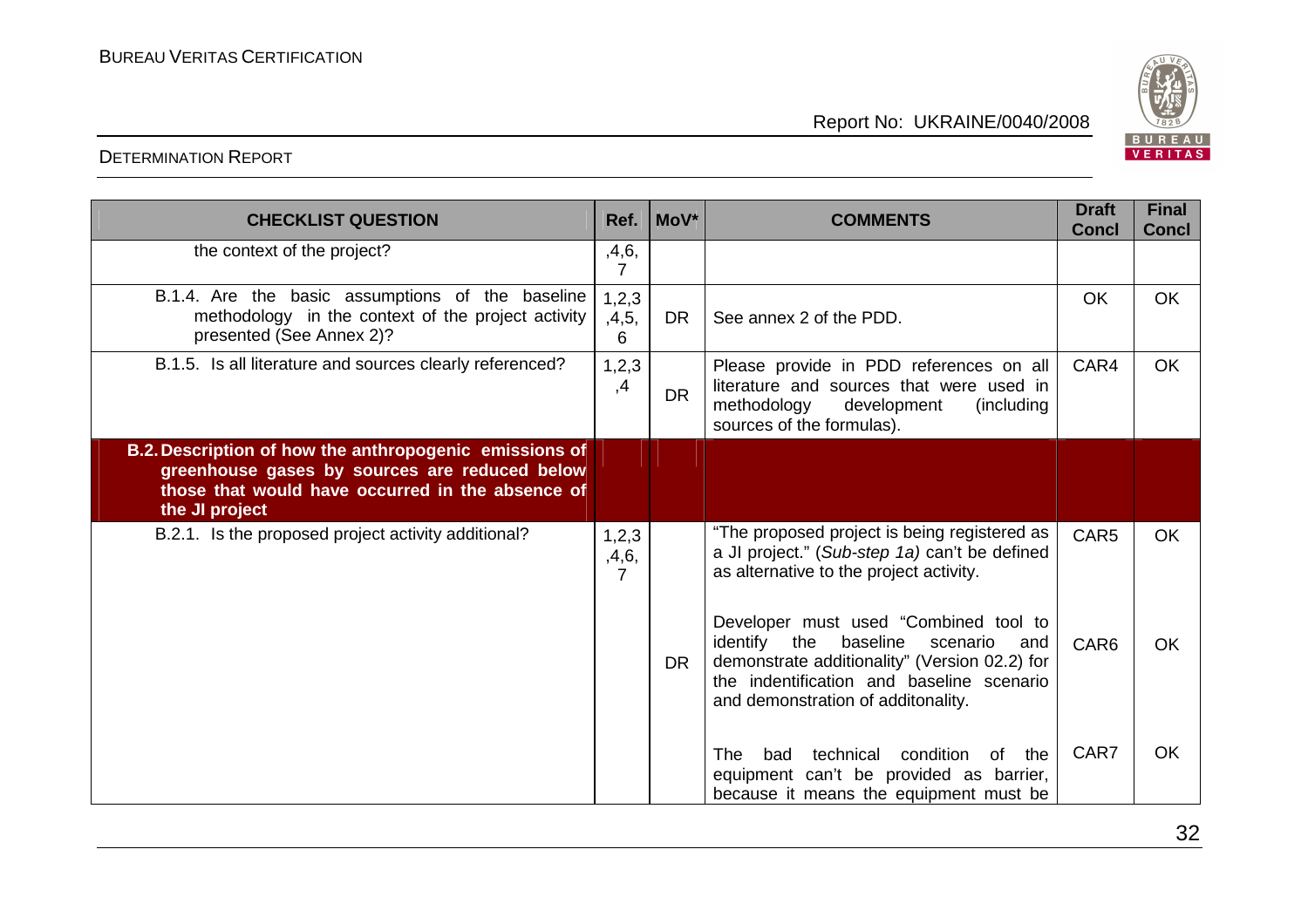BUREAU<br>VERITAS

#### DETERMINATION REPORT

| <b>CHECKLIST QUESTION</b>                                                                                                                             | Ref.            | MoV*      | <b>COMMENTS</b>                                                                                                                                                                            | <b>Draft</b><br><b>Concl</b> | <b>Final</b><br><b>Concl</b> |
|-------------------------------------------------------------------------------------------------------------------------------------------------------|-----------------|-----------|--------------------------------------------------------------------------------------------------------------------------------------------------------------------------------------------|------------------------------|------------------------------|
|                                                                                                                                                       |                 |           | rehabilitated<br>with or without JI<br>project<br>registration.                                                                                                                            |                              |                              |
|                                                                                                                                                       |                 |           | Please provide calculations of IRR and<br>NPV.                                                                                                                                             | CL <sub>6</sub>              | <b>OK</b>                    |
| B.2.2. Is the baseline scenario described?                                                                                                            | 1,2,3<br>,4     | DR.       | See section B.1 of the PDD.<br>The Baseline Scenario is the amount of the<br>energy that would have otherwise been<br>generated by the Kurakhovskaya TPP at the<br>absence of the Project. | <b>OK</b>                    | <b>OK</b>                    |
| B.2.3. Is the project scenario described?                                                                                                             | 1, 2, 3<br>,4   | <b>DR</b> | Please provide in section B.2 of the PDD<br>description of the project scenario.                                                                                                           | CL7                          | <b>OK</b>                    |
| B.2.4. Is an analysis showing why the emissions in the<br>baseline scenario would likely exceed<br>the<br>emissions in the project scenario included? | 1,2,3<br>,4,5   | <b>DR</b> | See section B.2 of the PDD.                                                                                                                                                                | <b>OK</b>                    | <b>OK</b>                    |
| B.2.5. Is it demonstrated that the project activity itself is<br>not a likely baseline scenario?                                                      | 1, 2, 3<br>,4,6 | <b>DR</b> | See section B.2 of the PDD.                                                                                                                                                                | <b>OK</b>                    | <b>OK</b>                    |
| B.2.6. Are national policies and circumstances relevant                                                                                               | 1,2,3           |           | See section B.2 of the PDD.                                                                                                                                                                |                              |                              |
| to the baseline of the proposed project activity<br>summarized?                                                                                       | ,4              | <b>DR</b> | Please provide relevant state norms on<br>power tariffs regulation.                                                                                                                        | CL <sub>8</sub>              | OK                           |
| B.3. Description of how the definition of the project<br>boundary is applied to the project activity                                                  |                 |           |                                                                                                                                                                                            |                              |                              |
| B.3.1. Are the project's spatial (geographical) boundaries<br>clearly defined?                                                                        | 1,2,3<br>,4     | <b>DR</b> | See section B.3 of the PDD                                                                                                                                                                 | <b>OK</b>                    | <b>OK</b>                    |
| B.4. Further baseline information, including the date of                                                                                              |                 |           |                                                                                                                                                                                            |                              |                              |

# Report No: UKRAINE/0040/2008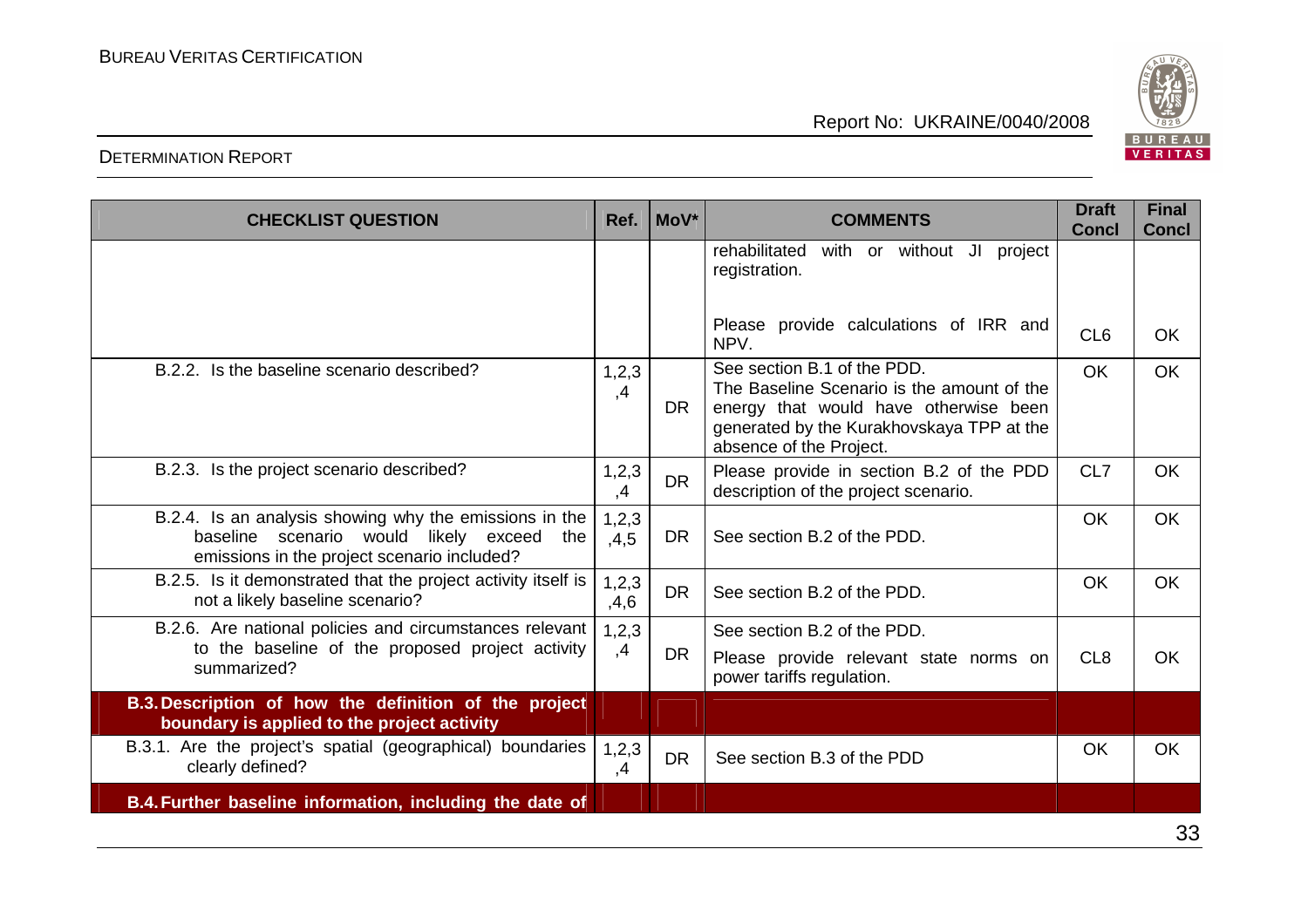

| <b>CHECKLIST QUESTION</b>                                                                                      | Ref.            | MoV*      | <b>COMMENTS</b>                                                                                             | <b>Draft</b><br><b>Concl</b> | <b>Final</b><br><b>Concl</b> |
|----------------------------------------------------------------------------------------------------------------|-----------------|-----------|-------------------------------------------------------------------------------------------------------------|------------------------------|------------------------------|
| baseline<br>setting<br>name(s)<br><b>of</b><br>the<br>the<br>and<br>person(s)/entity(ies) setting the baseline |                 |           |                                                                                                             |                              |                              |
| B.4.1. Is the date of the baseline setting presented (in<br>DD/MM/YYYY)?                                       | 1,2,3<br>,4     | <b>DR</b> | 15/07/2009                                                                                                  | <b>OK</b>                    | <b>OK</b>                    |
| B.4.2. Is the contact information provided?                                                                    | 1,2,3<br>,4     | <b>DR</b> | See section B.4 of the PDD.<br>Name of the person(s)/entities setting the<br>baseline: JSC IEA "Elta".      | <b>OK</b>                    | <b>OK</b>                    |
| B.4.3. Is the person/entity also a project participant<br>listed in Annex 1 of PDD?                            | 1,2,3<br>,4     | <b>DR</b> | Yes, the person/entity also a project<br>participant is listed in Annex 1 of PDD.<br>See annex 1 of the PDD | <b>OK</b>                    | <b>OK</b>                    |
| C. Duration of the small-scale project and crediting period                                                    |                 |           |                                                                                                             |                              |                              |
| <b>C.1. Starting date of the project</b>                                                                       |                 |           |                                                                                                             |                              |                              |
| C.1.1. Is the project's starting date clearly defined?                                                         | 1, 2, 3<br>,4,5 | <b>DR</b> | Please clarify why the date 1/08/2009 was<br>accepted as the project's starting date<br>clearly defined?    | CL <sub>9</sub>              | <b>OK</b>                    |
| C.2. Expected operational lifetime of the project                                                              |                 |           |                                                                                                             |                              |                              |
| C.2.1. Is the project's operational lifetime clearly defined<br>in years and months?                           | 1,2,3<br>,4     | <b>DR</b> | Please, provide the project's operational<br>lifetime in years and months                                   | CAR <sub>8</sub>             | <b>OK</b>                    |
| C.3. Length of the crediting period                                                                            |                 |           |                                                                                                             |                              |                              |
| C.3.1. Is the length of the crediting period specified in<br>years and months?                                 | 1, 2, 3<br>,4   | <b>DR</b> | Please, provide the length of the crediting<br>period in years and months                                   | CAR <sub>9</sub>             | <b>OK</b>                    |
| <b>Monitoring Plan</b><br>D.                                                                                   |                 |           |                                                                                                             |                              |                              |
| D.1. Description of monitoring plan chosen                                                                     |                 |           |                                                                                                             |                              | $\sim$ $\lambda$             |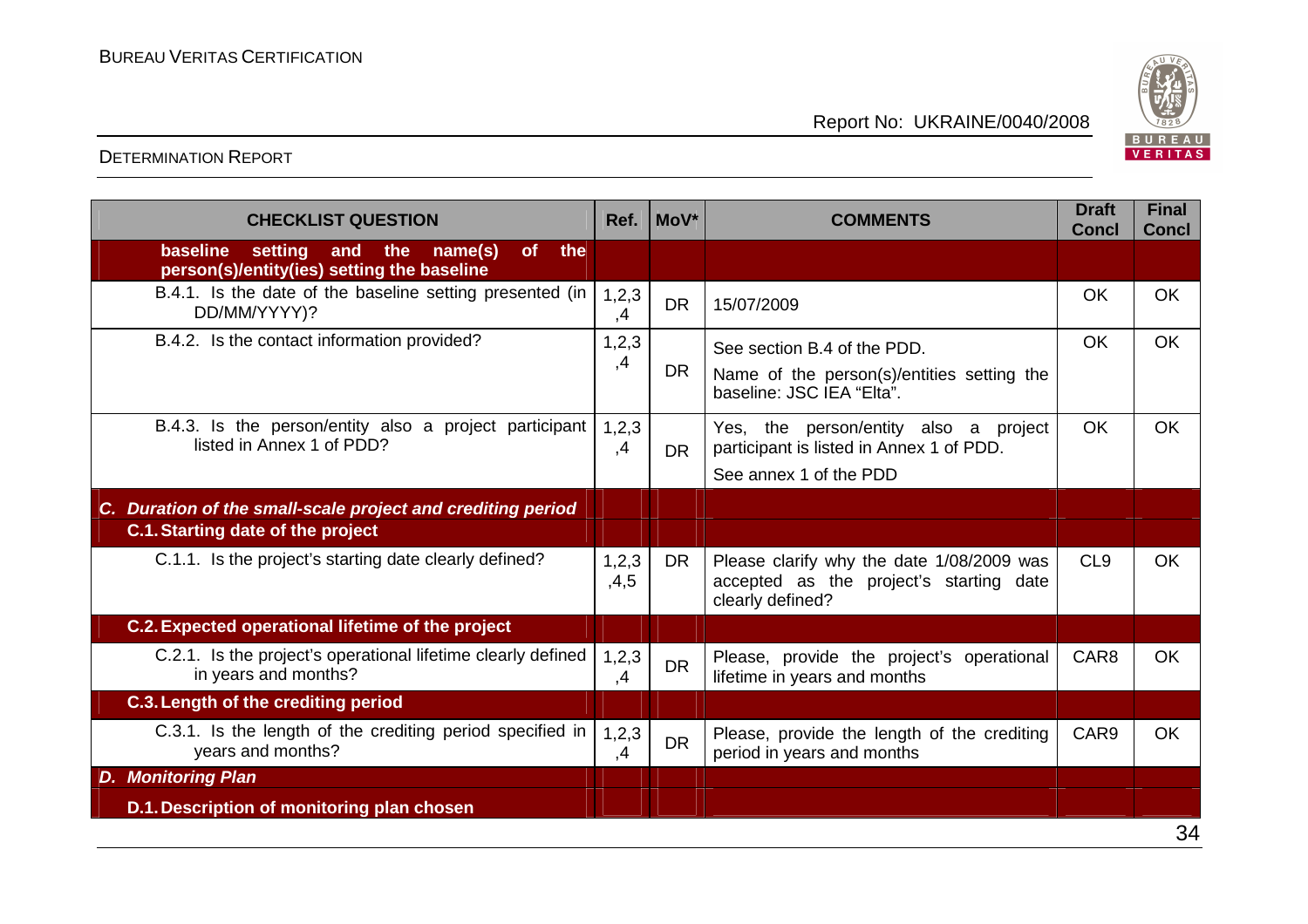

| <b>CHECKLIST QUESTION</b>                                                                                                                      | Ref.          | $Mov^*$   | <b>COMMENTS</b>                                                                                                                                                                                                | <b>Draft</b><br><b>Concl</b> | <b>Final</b><br><b>Concl</b> |
|------------------------------------------------------------------------------------------------------------------------------------------------|---------------|-----------|----------------------------------------------------------------------------------------------------------------------------------------------------------------------------------------------------------------|------------------------------|------------------------------|
| D.1.1. Is the monitoring plan defined?                                                                                                         | 1,2,3<br>,4,6 | <b>DR</b> | See section D.1 of the PDD.                                                                                                                                                                                    | <b>OK</b>                    | <b>OK</b>                    |
| D.1.2. Option $1 -$ Monitoring of the emissions in the<br>project scenario and the baseline scenario.                                          | 1,2,3<br>,4,7 |           | See section D.1.1 of the PDD.                                                                                                                                                                                  |                              |                              |
|                                                                                                                                                |               | <b>DR</b> | Please, clarify in PDD why thermal energy<br>produced by TPP is not used in<br>calculations.                                                                                                                   | <b>CL10</b>                  | OK                           |
| D.1.3. Data to be collected in order to monitor emissions<br>from the project, and how these data will be<br>archived.                         | 1,2,3<br>,4,7 |           | Refer to section D.1.1.1 of PDD.                                                                                                                                                                               |                              |                              |
|                                                                                                                                                |               | <b>DR</b> | Please clarify why the changes of caloric<br>value of the fuel were not taken into<br>account.                                                                                                                 | <b>CL11</b>                  | <b>OK</b>                    |
| D.1.4. Description of the formulae used to estimate<br>project emissions (for each gas, source etc,;<br>emissions in units of CO2 equivalent). | 1,2,3<br>,4   |           | Refer to section D.1.1.2 of PDD.                                                                                                                                                                               |                              |                              |
|                                                                                                                                                |               | <b>DR</b> | Amount of electricity that was consumed for<br>own needs is not used in calculations. It's<br>incorrect.                                                                                                       | CAR <sub>10</sub>            | <b>OK</b>                    |
| D.1.5. Relevant data necessary for determining the<br>baseline of anthropogenic emissions of greenhouse                                        | 1,2,3<br>,4   |           | Refer to section D.1.1.3 of PDD.                                                                                                                                                                               |                              |                              |
| gases by sources within the project boundary, and<br>how such data will be collected and archived.                                             |               | DR.       | Please justify usage of fixed emission<br>coefficient of the energy produced in a<br>baseline scenario. Please provide statistic<br>data on average emission coefficient of the<br>energy produced in 5 years. | <b>CL12</b>                  | OK                           |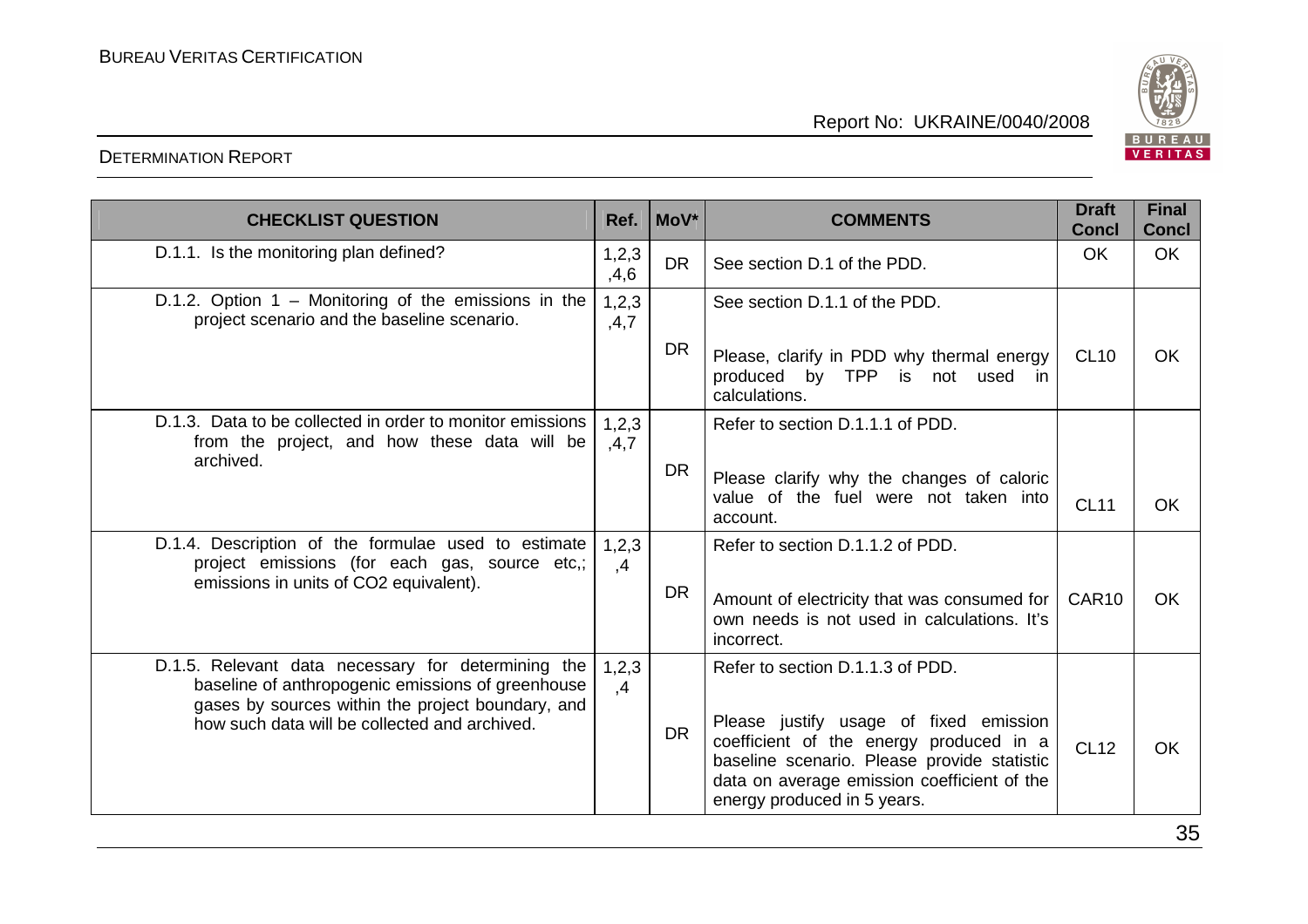

| <b>CHECKLIST QUESTION</b>                                                                                                                                                                 | Ref.                     | MoV*      | <b>COMMENTS</b>                                                                             | <b>Draft</b><br><b>Concl</b> | <b>Final</b><br><b>Concl</b> |
|-------------------------------------------------------------------------------------------------------------------------------------------------------------------------------------------|--------------------------|-----------|---------------------------------------------------------------------------------------------|------------------------------|------------------------------|
| D.1.6. Description of the formulae used to estimate                                                                                                                                       | 1,2,3                    |           | Refer to section D.1.1.4 of PDD.                                                            |                              |                              |
| baseline emissions (for each gas, source etc,<br>emissions in units of CO2 equivalent).                                                                                                   | ,4                       | <b>DR</b> | Please specify what is AELPb and provide<br>relevant calculations?                          | <b>CL13</b>                  | <b>OK</b>                    |
| D.1.7. Option 2 - Direct monitoring of emissions<br>reductions from the project (values should be<br>consistent with those in section E)                                                  | 1,2,3<br>,4              | <b>DR</b> | N/A                                                                                         | <b>OK</b>                    | OK                           |
| D.1.8. Data to be collected in order to monitor emission<br>reductions from the project, and how these data will<br>be archived.                                                          | 1,2,3<br>$\mathcal{A}$   | <b>DR</b> | N/A                                                                                         | <b>OK</b>                    | <b>OK</b>                    |
| D.1.9. Description of the formulae used to calculate<br>emission reductions from the project (for each gas,<br>source etc.; emissions/emission reductions in units<br>of CO2 equivalent). | 1,2,3<br>,4              | <b>DR</b> | N/A                                                                                         | <b>OK</b>                    | <b>OK</b>                    |
| D.1.10. If applicable, please describe the data and<br>information that will be collected in order to monitor<br>leakage effects of the project.                                          | 1,2,3<br>,4,6            | <b>DR</b> | See section D.1.3.1 of the PDD.                                                             | <b>OK</b>                    | OK                           |
| D.1.11. Description of the formulae used to estimate<br>leakage (for each gas, source etc,; emissions in<br>units of CO2 equivalent).                                                     | 1,2,3<br>$\mathcal{A}$   | <b>DR</b> | See section D.1.3.2 of the PDD.                                                             | <b>OK</b>                    | <b>OK</b>                    |
| D.1.12. Description of the formulae used to estimate<br>emission reductions for the project (for each gas,<br>source etc.; emissions in units of CO2 equivalent).                         | 1, 2, 3<br>$\mathcal{A}$ | <b>DR</b> | Refer to section D.1.4 of PDD                                                               | <b>OK</b>                    | OK                           |
| D.1.13.Is information on the collection and archiving of                                                                                                                                  | 1,2,3                    |           | See section D.1.5 of PDD.                                                                   |                              |                              |
| information on the environmental impacts of the<br>project provided?                                                                                                                      | ,4                       | DR,       | Please, if applicable provide information on                                                |                              |                              |
|                                                                                                                                                                                           |                          |           | the collection and archiving of information<br>on the environmental impacts of the project. | <b>CL14</b>                  | <b>OK</b>                    |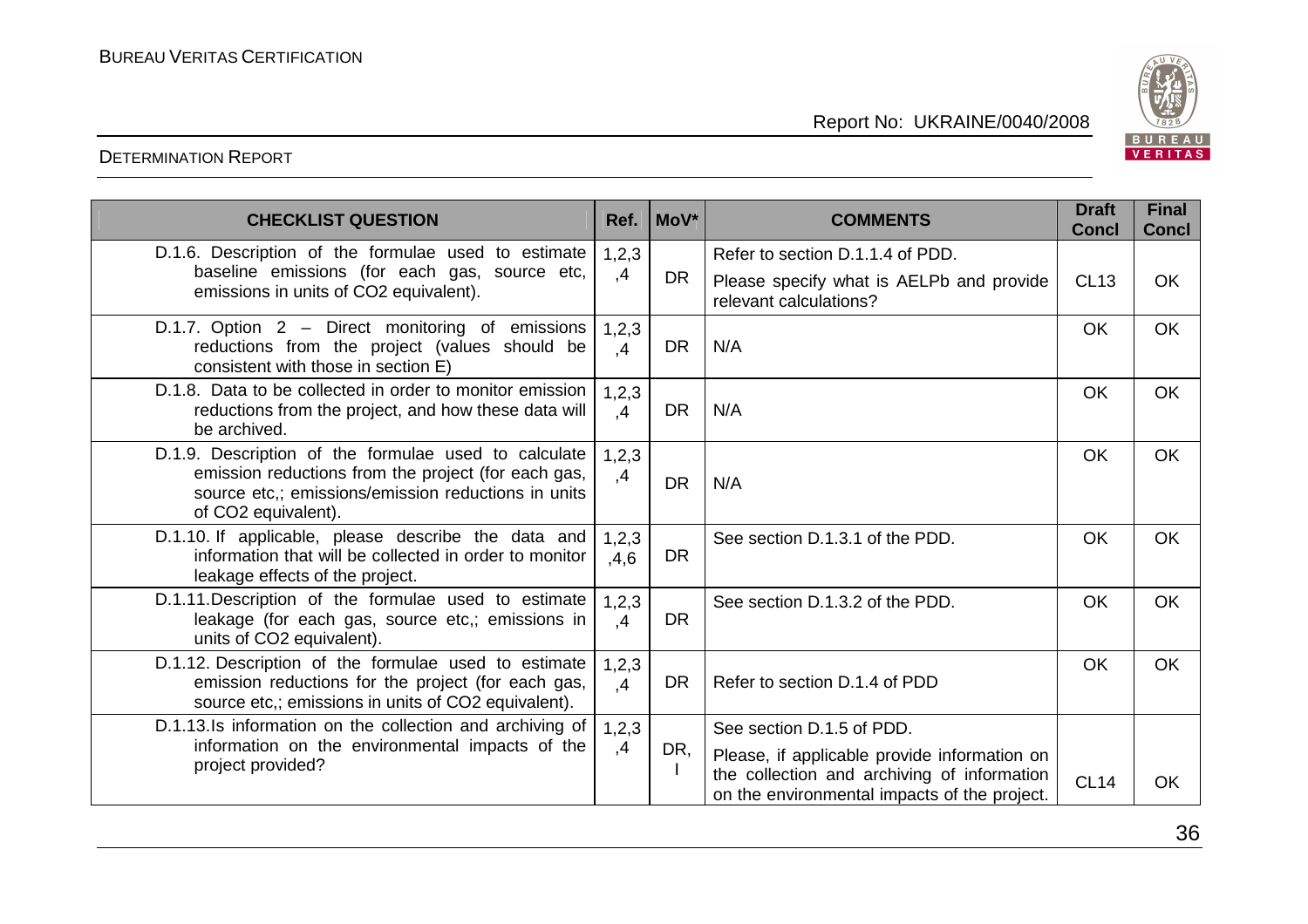

| <b>CHECKLIST QUESTION</b>                                                                                                                                                                                                                           | Ref.          | $Mov^*$   | <b>COMMENTS</b>                                                                                        | <b>Draft</b><br><b>Concl</b> | <b>Final</b><br><b>Concl</b> |
|-----------------------------------------------------------------------------------------------------------------------------------------------------------------------------------------------------------------------------------------------------|---------------|-----------|--------------------------------------------------------------------------------------------------------|------------------------------|------------------------------|
|                                                                                                                                                                                                                                                     |               |           | If no, clarify it.                                                                                     |                              |                              |
| D.1.14. Is reference to the<br>relevant host Party<br>regulation(s) provided?                                                                                                                                                                       | 1,2,3<br>,4   | DR,       | Please, provide reference to the relevant<br>host Party regulation(s). If not applicable,<br>state so. | <b>CL15</b>                  | <b>OK</b>                    |
| D.1.15. If not applicable, is it stated so?                                                                                                                                                                                                         | 1, 2, 3<br>,4 | DR,       | Reference to section D.1.14 (CL15) above                                                               |                              |                              |
| D.2. Qualitative control (QC) and quality assurance (QA)<br>procedures undertaken for data monitored                                                                                                                                                |               |           |                                                                                                        |                              |                              |
| D.2.1. Are there quality control and quality assurance<br>procedures to be used in the monitoring of the<br>measured data established?                                                                                                              | 1,2,3<br>,4   | DR.       | See section D.2 of the PDD.                                                                            | <b>OK</b>                    | <b>OK</b>                    |
| D.3. Please describe of the operational and management<br>structure that the project operator will apply in<br>implementing the monitoring plan                                                                                                     |               |           |                                                                                                        |                              |                              |
| D.3.1. Is it described briefly the operational and<br>that<br>the<br>structure<br>project<br>management<br>participants(s) will implement in order to monitor<br>emission reduction and any leakage<br>effects<br>generated by the project activity | 1, 2, 3<br>,4 | <b>DR</b> | See section D.3 of the PDD.                                                                            | <b>OK</b>                    | <b>OK</b>                    |
| D.4. Name of person(s)/entity(ies)<br>establishing<br>the<br>monitoring plan                                                                                                                                                                        |               |           |                                                                                                        |                              |                              |
| D.4.1. Is the contact information provided?                                                                                                                                                                                                         | 1,2,3         |           | Mr. Maksym Rogovoy                                                                                     | <b>OK</b>                    | <b>OK</b>                    |
|                                                                                                                                                                                                                                                     | ,4            | <b>DR</b> | <b>ELTA JSC</b>                                                                                        |                              |                              |
|                                                                                                                                                                                                                                                     |               |           | 14/3, Stadionny proezd str.                                                                            |                              |                              |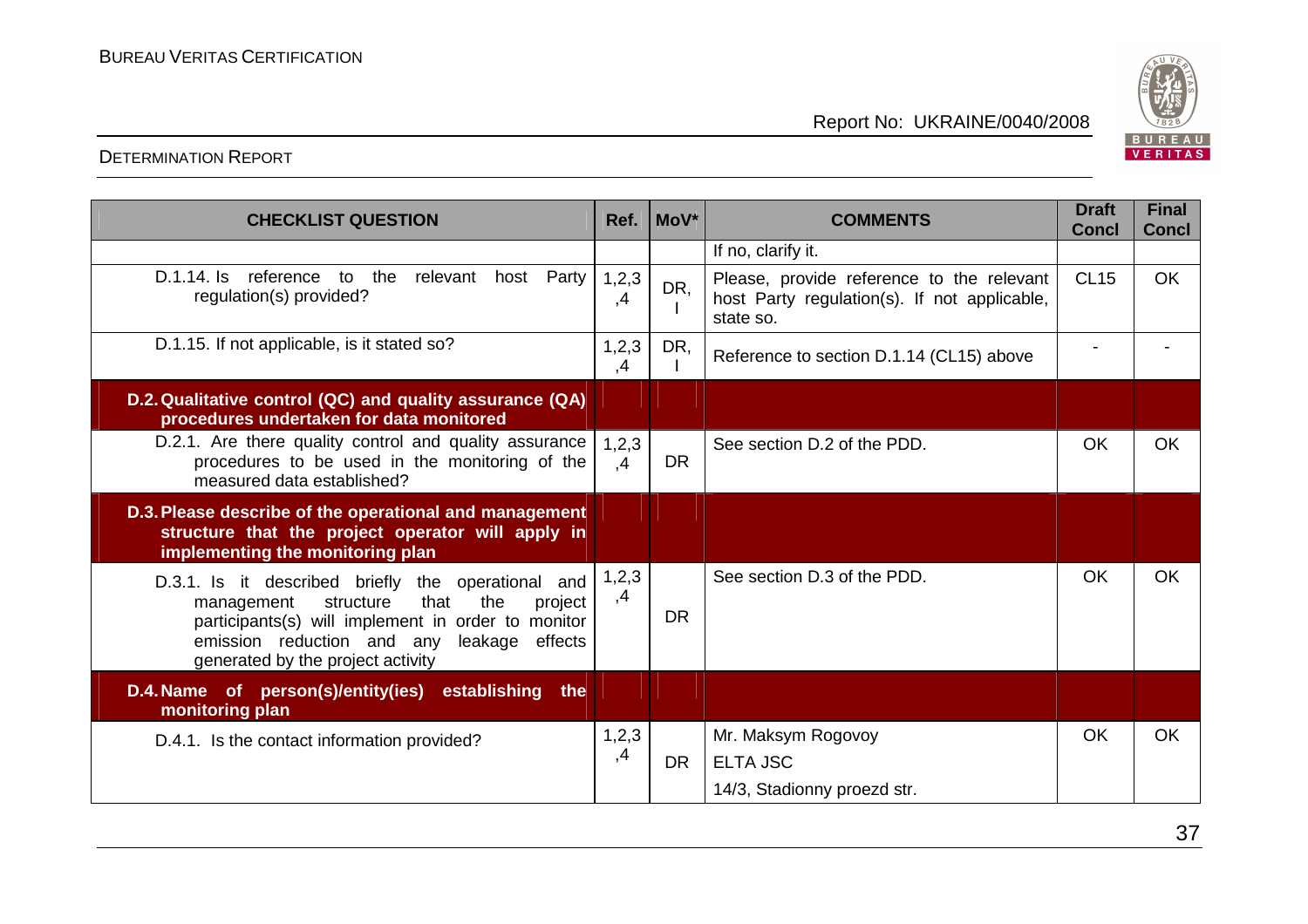

| <b>CHECKLIST QUESTION</b>                                                                                                                                    | Ref.                   | MoV*      | <b>COMMENTS</b>                                                                                                                                               | <b>Draft</b><br><b>Concl</b> | <b>Final</b><br><b>Concl</b> |
|--------------------------------------------------------------------------------------------------------------------------------------------------------------|------------------------|-----------|---------------------------------------------------------------------------------------------------------------------------------------------------------------|------------------------------|------------------------------|
|                                                                                                                                                              |                        |           | Kharkov, Ukraine                                                                                                                                              |                              |                              |
|                                                                                                                                                              |                        |           | 61091                                                                                                                                                         |                              |                              |
|                                                                                                                                                              |                        |           | Telephone: +38 050 5950311                                                                                                                                    |                              |                              |
|                                                                                                                                                              |                        |           | Fax: +38 057 392 0045                                                                                                                                         |                              |                              |
|                                                                                                                                                              |                        |           | M_rogovoy@elta.kharkov.ua                                                                                                                                     |                              |                              |
| D.4.2. Is the person/entity also a project participant<br>listed in Annex 1 of PDD?                                                                          | 1,2,3<br>$\mathcal{A}$ | <b>DR</b> | See Annex 1 of the PDD.                                                                                                                                       | <b>OK</b>                    | <b>OK</b>                    |
| <b>Estimation of greenhouse gases emission reductions</b><br>Е.                                                                                              |                        |           |                                                                                                                                                               |                              |                              |
| <b>E.1. Estimated project emissions</b>                                                                                                                      |                        |           |                                                                                                                                                               |                              |                              |
| E.1.1. Are described the formulae used to estimate<br>anthropogenic emissions by source of GHGs due<br>the project?                                          | 1,2,3<br>,4,7          | <b>DR</b> | See sections E.1 and B.2 of the PDD.                                                                                                                          | <b>OK</b>                    | <b>OK</b>                    |
| E.1.2. Is there a description of calculation of GHG<br>project emissions in accordance with the formula<br>specified in for the applicable project category? | 1,2,3<br>,4,7          | <b>DR</b> | Description of calculation of GHG project<br>emissions in accordance with the formula<br>specified in for the applicable project<br>category is not provided. | CAR11                        | <b>OK</b>                    |
| E.1.3. Have conservative assumptions been used to<br>calculate project GHG emissions?                                                                        | 1,2,3<br>,4            | <b>DR</b> | Please clarify if conservative assumptions<br>are used to calculate project GHG<br>emissions                                                                  | <b>OK</b>                    | <b>OK</b>                    |
| <b>E.2. Estimated leakage</b>                                                                                                                                |                        |           |                                                                                                                                                               |                              |                              |
| E.2.1. Are described the formulae used to estimate<br>leakage due to the project activity where required?                                                    | 1, 2, 3<br>,4,7        | <b>DR</b> | Please, describe in this section the formulae<br>used to estimate leakage due to the project<br>activity where required                                       | <b>CL16</b>                  | <b>OK</b>                    |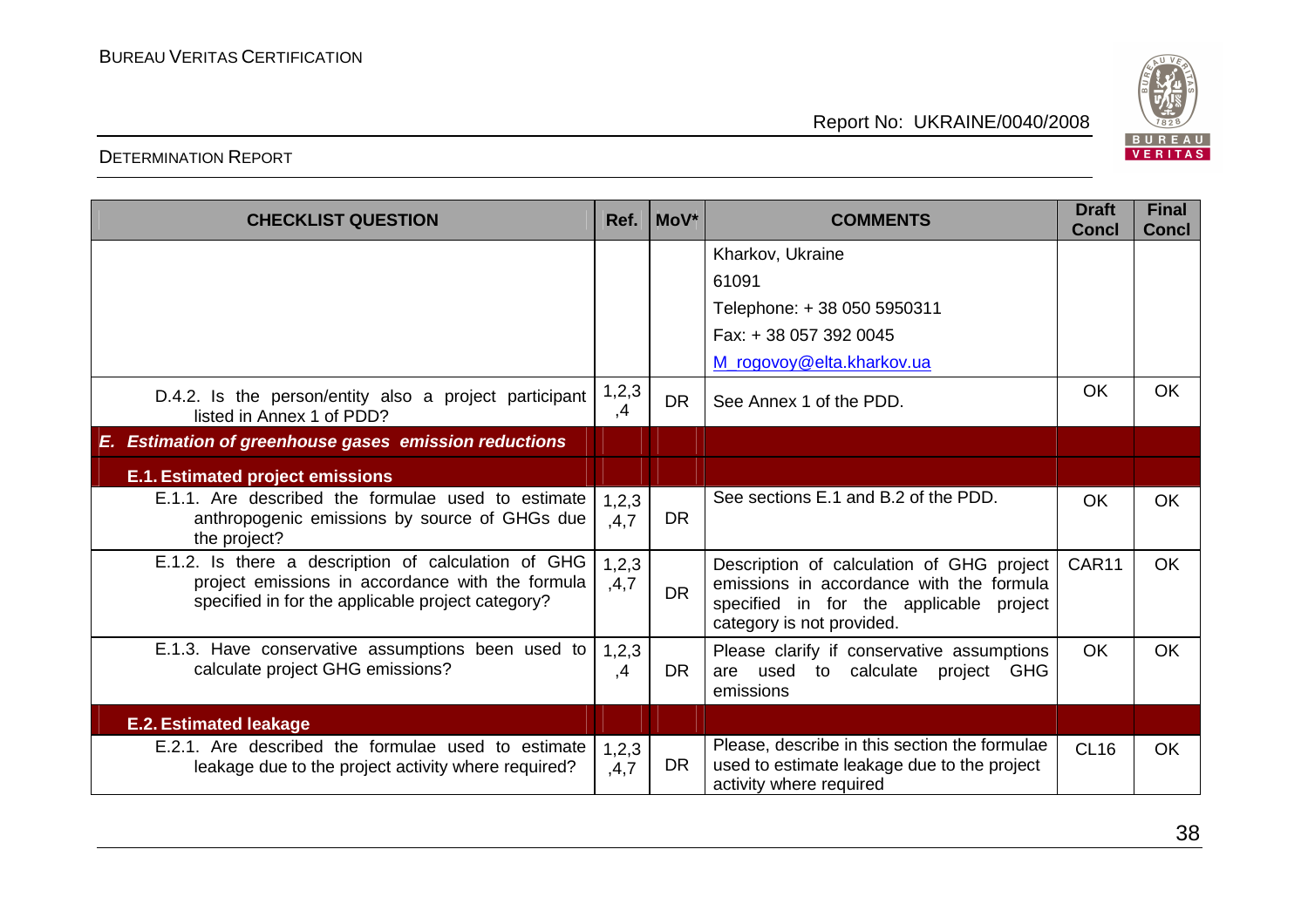

| <b>CHECKLIST QUESTION</b>                                                                                                                                                                     | Ref.            | $Mov^*$   | <b>COMMENTS</b>                                                                                                                                                                                       | <b>Draft</b><br><b>Concl</b> | <b>Final</b><br><b>Concl</b> |
|-----------------------------------------------------------------------------------------------------------------------------------------------------------------------------------------------|-----------------|-----------|-------------------------------------------------------------------------------------------------------------------------------------------------------------------------------------------------------|------------------------------|------------------------------|
| E.2.2. Is there a description of calculation of leakage in<br>accordance with the formula specified in for the<br>applicable project category?                                                | 1,2,3<br>,4     | <b>DR</b> | See section D.1.3.2 of the PDD.                                                                                                                                                                       | <b>OK</b>                    | <b>OK</b>                    |
| E.2.3. Have conservative assumptions been used to<br>calculate leakage?                                                                                                                       | 1, 2, 3<br>,4,7 | <b>DR</b> | Please clarify if conservative assumptions<br>were used to calculate leakage                                                                                                                          | <b>CL17</b>                  | <b>OK</b>                    |
| E.3. The sum of E.1 and E.2.                                                                                                                                                                  |                 |           |                                                                                                                                                                                                       |                              |                              |
| E.3.1. Does the sum of E.1 and E.2 represent the<br>project activity emissions?                                                                                                               | 1,2,3<br>,4     | <b>DR</b> | See section E.3 of the PDD.                                                                                                                                                                           | <b>OK</b>                    | <b>OK</b>                    |
| <b>E.4. Estimated baseline emissions</b>                                                                                                                                                      |                 |           |                                                                                                                                                                                                       |                              |                              |
| E.4.1. Are described the formulae used to estimate the<br>anthropogenic emissions by source of GHGs in the<br>baseline using the baseline methodology for the<br>applicable project category? | 1,2,3<br>,4     | <b>DR</b> | Please provide description of formulae used<br>to estimate the anthropogenic emissions by<br>source of GHGs in the baseline using the<br>baseline methodology for the applicable<br>project category. | <b>CL18</b>                  | <b>OK</b>                    |
| E.4.2. Is there a description of calculation of GHG<br>baseline emissions in accordance with the formula<br>specified in for the applicable project category?                                 | 1,2,3<br>,4     | <b>DR</b> | Please provide description of calculation of<br>GHG baseline emissions in accordance with<br>the formula specified in for the applicable<br>project category is not provided.                         | <b>CL19</b>                  | <b>OK</b>                    |
| E.4.3. Have conservative assumptions been used to<br>calculate baseline GHG emissions?                                                                                                        | 1,2,3<br>,4     | <b>DR</b> | Please clarify in section E.4 of PDD if<br>conservative assumptions are used to<br>calculate baseline GHG emissions                                                                                   | <b>CL20</b>                  | <b>OK</b>                    |
| E.5. Difference between E.4. and E.3. representing the<br>emission reductions of the project                                                                                                  |                 |           |                                                                                                                                                                                                       |                              |                              |
| E.5.1. Does the difference between E.4. and E.3.<br>represent the emission reductions due to the                                                                                              | 1,2,3<br>,4     | <b>DR</b> | Refer to E.5 of the PDD.                                                                                                                                                                              | OK                           | OK                           |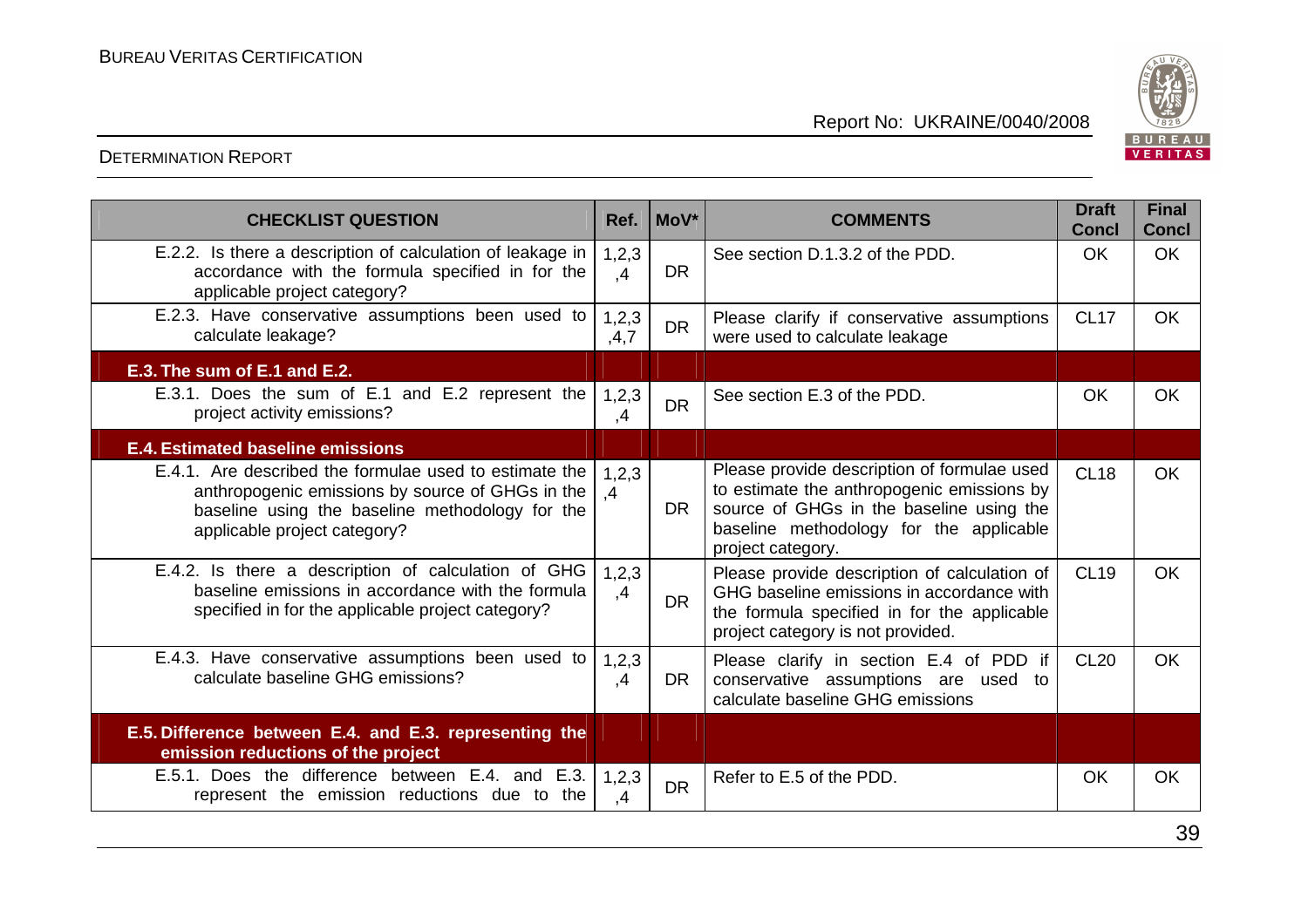

| <b>CHECKLIST QUESTION</b>                                                                                                                                                               | Ref.          | MoV <sup>*</sup> | <b>COMMENTS</b>                                                                                                                                                                                                                                                                                                                                       | <b>Draft</b><br><b>Concl</b> | <b>Final</b><br><b>Concl</b> |
|-----------------------------------------------------------------------------------------------------------------------------------------------------------------------------------------|---------------|------------------|-------------------------------------------------------------------------------------------------------------------------------------------------------------------------------------------------------------------------------------------------------------------------------------------------------------------------------------------------------|------------------------------|------------------------------|
| project during a given period?                                                                                                                                                          |               |                  |                                                                                                                                                                                                                                                                                                                                                       |                              |                              |
| E.6. Table providing values obtained when applying<br>formulae above                                                                                                                    |               |                  |                                                                                                                                                                                                                                                                                                                                                       |                              |                              |
| E.6.1. Is there a table providing values of total $CO2$<br>abated?                                                                                                                      | 1,2,3<br>,4   | <b>DR</b>        | Table presented in section E.6 of the PDD.                                                                                                                                                                                                                                                                                                            | <b>OK</b>                    | <b>OK</b>                    |
| <b>F. Environmental Impacts</b>                                                                                                                                                         |               |                  |                                                                                                                                                                                                                                                                                                                                                       |                              |                              |
| F.1. Documentation on the analysis of the environmental<br>impacts of the project, including transboundary<br>impacts, in accordance with procedures as<br>determined by the host Party |               |                  |                                                                                                                                                                                                                                                                                                                                                       |                              |                              |
| F.1.1. Has an analysis of the environmental impacts of<br>the project been sufficiently described?                                                                                      | 1,2,3<br>,4   | DR,              | The environmental impacts of the Project<br>are described in the Explanatory Note "Draft<br>Environmental Impact Assessment of the<br>Project of the Unit#10 of the Luhanskaya<br>TPP", which is the part of the Technical and<br>Economical Substantiation of the Project.<br>The «Donbas-Azovye XXI Vek» Company<br>prepared the Note in year 2009. | <b>OK</b>                    | <b>OK</b>                    |
| F.1.2. Are there any Host Party requirements for an<br>Environmental Impact Assessment (EIA), and if<br>yes, is and EIA approved?                                                       | 1,2,3<br>,4   | DR,              | The environmental impacts of the project<br>are not significant and there are no<br>procedures required by Ukraine for this<br>Project.                                                                                                                                                                                                               | OK                           | <b>OK</b>                    |
| F.1.3. Are the requirements of the National Focal Point<br>being met?                                                                                                                   | 1, 2, 3<br>,4 | DR,              | The National Focal Point issued Letter of<br>Endorsement.                                                                                                                                                                                                                                                                                             | <b>OK</b>                    | <b>OK</b>                    |
| F.1.4. Will the project create any adverse environmental                                                                                                                                | 1, 2, 3       | DR,              | Please, clarify if project create any adverse                                                                                                                                                                                                                                                                                                         | <b>CL21</b>                  | <b>OK</b>                    |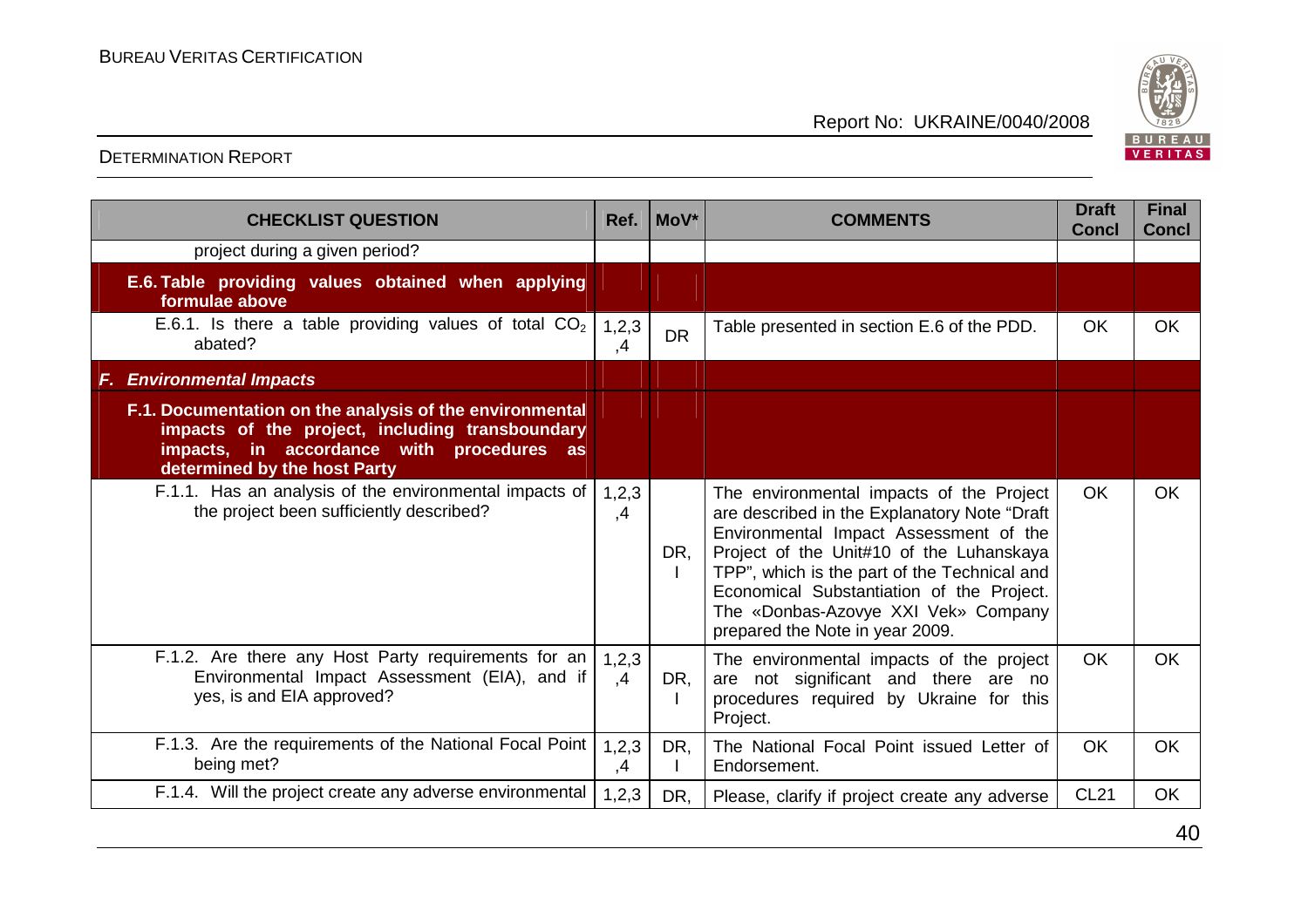

#### DETERMINATION REPORT

| <b>CHECKLIST QUESTION</b>                                                                         | Ref.          | $ $ MoV $*$ | <b>COMMENTS</b>                                                                                          | <b>Draft</b><br><b>Concl</b> | <b>Final</b><br><b>Concl</b> |
|---------------------------------------------------------------------------------------------------|---------------|-------------|----------------------------------------------------------------------------------------------------------|------------------------------|------------------------------|
| effects?                                                                                          | ,4            |             | environmental effects                                                                                    |                              |                              |
| F.1.5. Are transboundary environmental considered in<br>the analysis?                             | 1,2,3<br>,4   | DR,         | Transboundary effects are not considered<br>(no effect can be deduced only).                             |                              |                              |
|                                                                                                   |               |             | Please, specify if the project has no<br>transboundary impact. If no, clarify why it is<br>not expected. | CAR12                        | <b>OK</b>                    |
| F.1.6. Have<br>identified<br>environmental<br>impacts<br>been<br>addressed in the project design? | 1,2,3<br>,4   | DR,         | See item F.1.4 (CL21) above.                                                                             |                              |                              |
| G. Stakeholders' comments                                                                         |               |             |                                                                                                          |                              |                              |
| G.1. Information on stakeholders' comments on the<br>project, as appropriate                      |               |             |                                                                                                          |                              |                              |
| G.1.1. Is there a list of stakeholders from whom<br>comments on the project have been received?   | 1,2,3<br>,4,8 | <b>DR</b>   | Section G.1 of PDD                                                                                       | OK                           | OK                           |
| G.1.2. The nature of comments is provided?                                                        | 1,2,3<br>,4   | <b>DR</b>   | Section G.1 of PDD                                                                                       | <b>OK</b>                    | OK                           |
| G.1.3. Has due account been taken of any stakeholder<br>comments received?                        | 1, 2, 3<br>,4 | <b>DR</b>   | Section G.1 of PDD                                                                                       | <b>OK</b>                    | OK                           |

**Table 3 Baseline and Monitoring Methodologies: Own approach**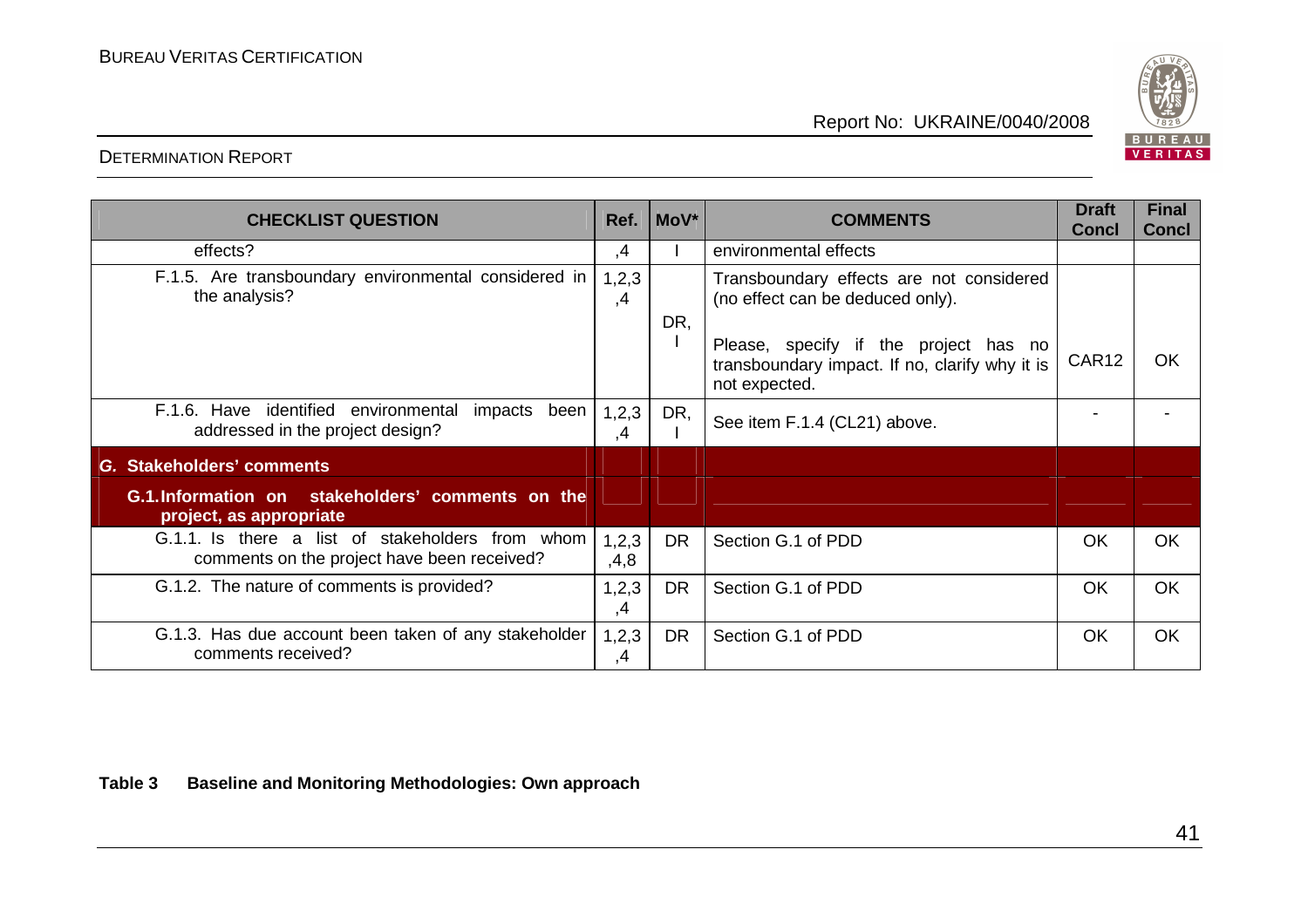

| <b>CHECKLIST QUESTION</b>                                                                                                                                                                                                                                                             | Ref.  | MoV*      | <b>COMMENTS</b>                                                                                                                | <b>Draft</b><br><b>Concl</b> | <b>Final</b><br><b>Concl</b> |
|---------------------------------------------------------------------------------------------------------------------------------------------------------------------------------------------------------------------------------------------------------------------------------------|-------|-----------|--------------------------------------------------------------------------------------------------------------------------------|------------------------------|------------------------------|
| 1. Baseline Methodology                                                                                                                                                                                                                                                               |       |           |                                                                                                                                |                              |                              |
| 1. 1. General                                                                                                                                                                                                                                                                         |       |           |                                                                                                                                |                              |                              |
| 1.1.1. Does the baseline cover emissions from all<br>gases, sectors and source categories listed in Annex A,<br>and anthropogenic removals by sinks, within the project<br>boundary?                                                                                                  | 1,2,6 | <b>DR</b> | Section B.3 of the PDD establishes project<br>boundaries. Only CO2 and CH4 emissions are<br>taken into account by the project. | <b>OK</b>                    | OK                           |
| 1.1.2. Is baseline established on a project-specific basis<br>and/or using a multi-project emission factor?                                                                                                                                                                           | 1,2,6 | <b>DR</b> | A multi-project emission factor is used for baseline<br>establishing.                                                          | <b>OK</b>                    | <b>OK</b>                    |
| 1.1.3 Is baseline established in a transparent manner<br>with regard to the choice of approaches, assumptions,<br>methodologies, parameters, data sources and key<br>factors?                                                                                                         | 1,2,6 | <b>DR</b> | See items B.1.1 (CAR3), B.1.2 (CL5), B.1.5<br>(CAR4) above.                                                                    | $\overline{\phantom{a}}$     |                              |
| 1.1.4 Is baseline established taking into account<br>national<br>and/or sectoral<br>relevant<br>policies<br>and<br>circumstances, such as sectoral reform initiatives, local<br>fuel availability, power sector expansion plans, and the<br>economic situation in the project sector? | 1,2,6 | <b>DR</b> | See items B.2.6 (CL8) above.                                                                                                   |                              |                              |
| 1.1.5 Is baseline established in such a way that ERUs<br>cannot be earned for decreases in activity levels outside<br>the project activity or due to force majeure?                                                                                                                   | 1,2,6 | <b>DR</b> | Baseline does not envisage earning ERUs for<br>activity level decrease outside the project or due to<br>force majeure.         | <b>OK</b>                    | <b>OK</b>                    |
| 1.1.6 Is baseline established taking account of<br>uncertainties and using conservative assumptions?                                                                                                                                                                                  | 1,2,6 | <b>DR</b> | Please, clarify how uncertainties were taken into<br>account.                                                                  | <b>CL22</b>                  | <b>OK</b>                    |
| <b>1.2. Additionality</b>                                                                                                                                                                                                                                                             |       |           |                                                                                                                                |                              |                              |
| 1.2.1. Was the additionality of the project activity<br>demonstrated and assessed?                                                                                                                                                                                                    | 1,2,6 | DR.       | See section B.2.1 above                                                                                                        |                              |                              |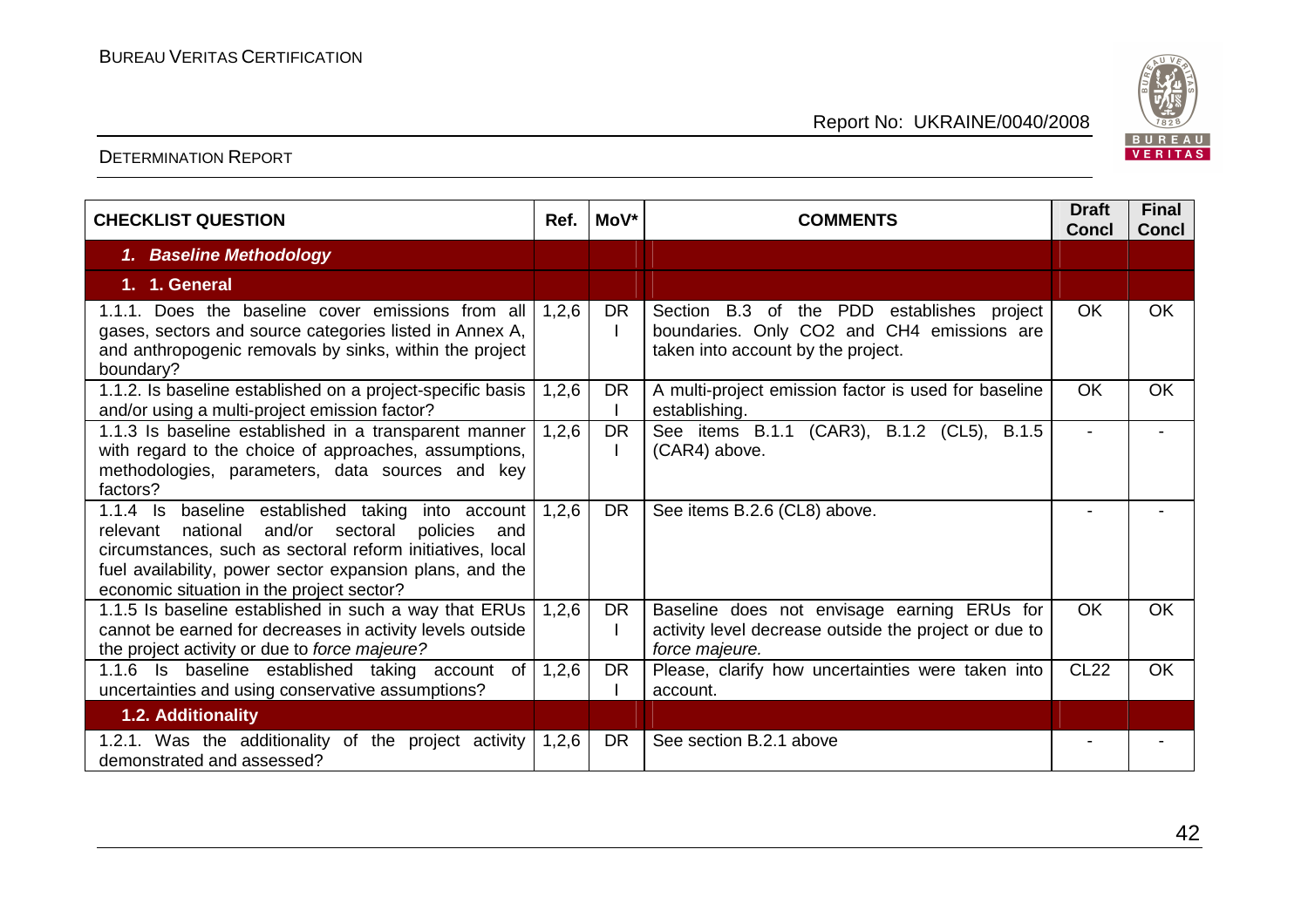

| <b>CHECKLIST QUESTION</b>                                                                                                                                                                                                                                                                                                                                                                           | Ref.  | MoV*      | <b>COMMENTS</b>                                                                                                                                                                                    | <b>Draft</b><br><b>Concl</b> | <b>Final</b><br><b>Concl</b> |
|-----------------------------------------------------------------------------------------------------------------------------------------------------------------------------------------------------------------------------------------------------------------------------------------------------------------------------------------------------------------------------------------------------|-------|-----------|----------------------------------------------------------------------------------------------------------------------------------------------------------------------------------------------------|------------------------------|------------------------------|
| 2. Monitoring Methodology                                                                                                                                                                                                                                                                                                                                                                           |       |           |                                                                                                                                                                                                    |                              |                              |
| 2.1. Monitoring plan                                                                                                                                                                                                                                                                                                                                                                                |       |           |                                                                                                                                                                                                    |                              |                              |
| 2.1.1. Is a monitoring plan included?                                                                                                                                                                                                                                                                                                                                                               | 1,2,6 | <b>DR</b> | Yes, monitoring plan is included.                                                                                                                                                                  | <b>OK</b>                    | <b>OK</b>                    |
| 2.1.2. Does the monitoring plan provide for the collection<br>and archiving of all relevant data necessary for<br>estimating or measuring anthropogenic emissions by<br>sources and/or anthropogenic removals by sinks of<br>greenhouse gases occurring within the project boundary<br>during the crediting period?                                                                                 | 1,2,6 | <b>DR</b> | Refer to sections D.1.1.1, D.1.1.3 and D.1.3.1 of<br>PDD.<br>See items D.1.2 (CL10), D.1.3 (CL11) and D.1.5<br>(CL12) above.                                                                       | $\overline{\phantom{a}}$     |                              |
| 2.1.3. Does the monitoring plan provide for the collection<br>and archiving of all relevant data necessary for<br>determining the baseline of anthropogenic emissions by<br>sources and/or anthropogenic removals by sinks of<br>greenhouse gases within the project boundary during the<br>crediting period?                                                                                       | 1,2,6 | <b>DR</b> | Refer to section D.1.1.3 of PDD.<br>See item D.1.5 (CL12) above.                                                                                                                                   |                              |                              |
| 2.1.4. Does the monitoring plan provide for the<br>identification of all potential sources of, and the collection<br>and archiving of data on increased anthropogenic<br>emissions by sources and/or reduced anthropogenic<br>removals by sinks of greenhouse gases outside the<br>project boundary that are significant and reasonably<br>attributable to the project during the crediting period? | 1,2,6 | <b>DR</b> | See section D.1.3.1 of the PDD.                                                                                                                                                                    | OK                           | <b>OK</b>                    |
| 2.1.5. Does the project boundary encompass all<br>anthropogenic emissions by sources and/or removals by<br>sinks of greenhouse gases under the control of the<br>project participants that are significant and reasonably<br>attributable to the JI project?                                                                                                                                        | 1,2,6 | <b>DR</b> | Significant anthropogenic emissions by sources<br>and/or removals by sinks of greenhouse gases<br>under the control of the project participants are<br>envisaged by the project. Validated onsite. | <b>OK</b>                    | OK.                          |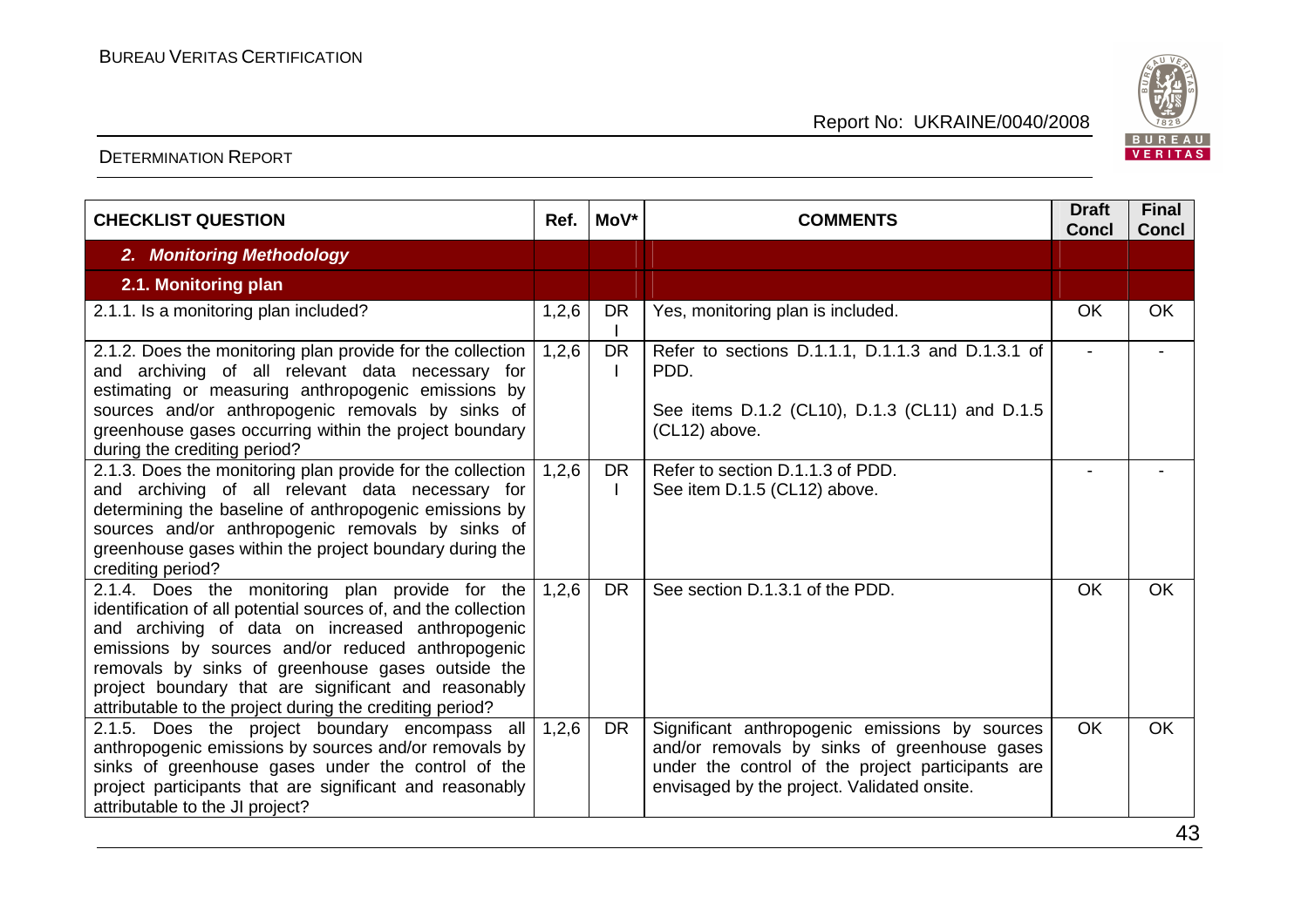

| <b>CHECKLIST QUESTION</b>                                                                                                                                                                                                                                                               | Ref.  | MoV*      | <b>COMMENTS</b>                                                                                                                                                                                               | <b>Draft</b> | <b>Final</b> |
|-----------------------------------------------------------------------------------------------------------------------------------------------------------------------------------------------------------------------------------------------------------------------------------------|-------|-----------|---------------------------------------------------------------------------------------------------------------------------------------------------------------------------------------------------------------|--------------|--------------|
|                                                                                                                                                                                                                                                                                         |       |           |                                                                                                                                                                                                               | <b>Concl</b> | <b>Concl</b> |
| 2.1.6. Does the monitoring plan provide for the collection<br>and archiving of information on environmental impacts,<br>in accordance with procedures as required by the host<br>Party, where applicable?                                                                               | 1,2,6 | <b>DR</b> | See items D.1.13 (CL14) above.                                                                                                                                                                                |              |              |
| 2.1.7. Does the monitoring plan provide for quality<br>assurance and control procedures for the monitoring<br>process?                                                                                                                                                                  | 1,2,6 | <b>DR</b> | See section D.2 of the PDD                                                                                                                                                                                    | <b>OK</b>    | OK           |
| 2.1.8. Does the monitoring plan provide for procedures<br>for the periodic calculation of the reductions of<br>emissions<br>by<br>anthropogenic<br>and/or<br>sources<br>enhancements of anthropogenic removals by sinks by<br>the proposed JI project, and for leakage effects, if any? | 1,2,6 | <b>DR</b> | The monitoring plan provides formulae for<br>the<br>calculation<br>of<br>the<br>periodic<br>reductions<br>0f<br>anthropogenic emissions and for leakage effects<br>(see sections D.1.1.2 and D.1.3.1 of PDD). | <b>OK</b>    | OK           |
| 2.1.9. Does<br>the monitoring<br>plan provide<br>for<br>documentation of all steps involved in the calculations?                                                                                                                                                                        | 1,2,6 | <b>DR</b> | See items D.1.6 (CL13) above.                                                                                                                                                                                 |              |              |
| 2.2. Quality Control (QC) and Quality Assurance<br>(QA) Procedures                                                                                                                                                                                                                      |       |           |                                                                                                                                                                                                               |              |              |
| 2.2.1.<br><b>Did</b><br>all<br>calibrated<br>measurements<br>use<br>measurement equipment that is regularly checked for its<br>functioning?                                                                                                                                             | 1,2,6 | <b>DR</b> | Control<br>the<br>measuring<br>of<br>equipment<br><b>is</b><br>implemented<br>followed, that was validated<br>and<br>onsite.                                                                                  | <b>OK</b>    | <b>OK</b>    |
| 2.2.2 Is frequency of monitoring the parameters defined?                                                                                                                                                                                                                                | 1,2,6 | <b>DR</b> | Frequency of monitoring the parameters is defined.                                                                                                                                                            | OK           | OK           |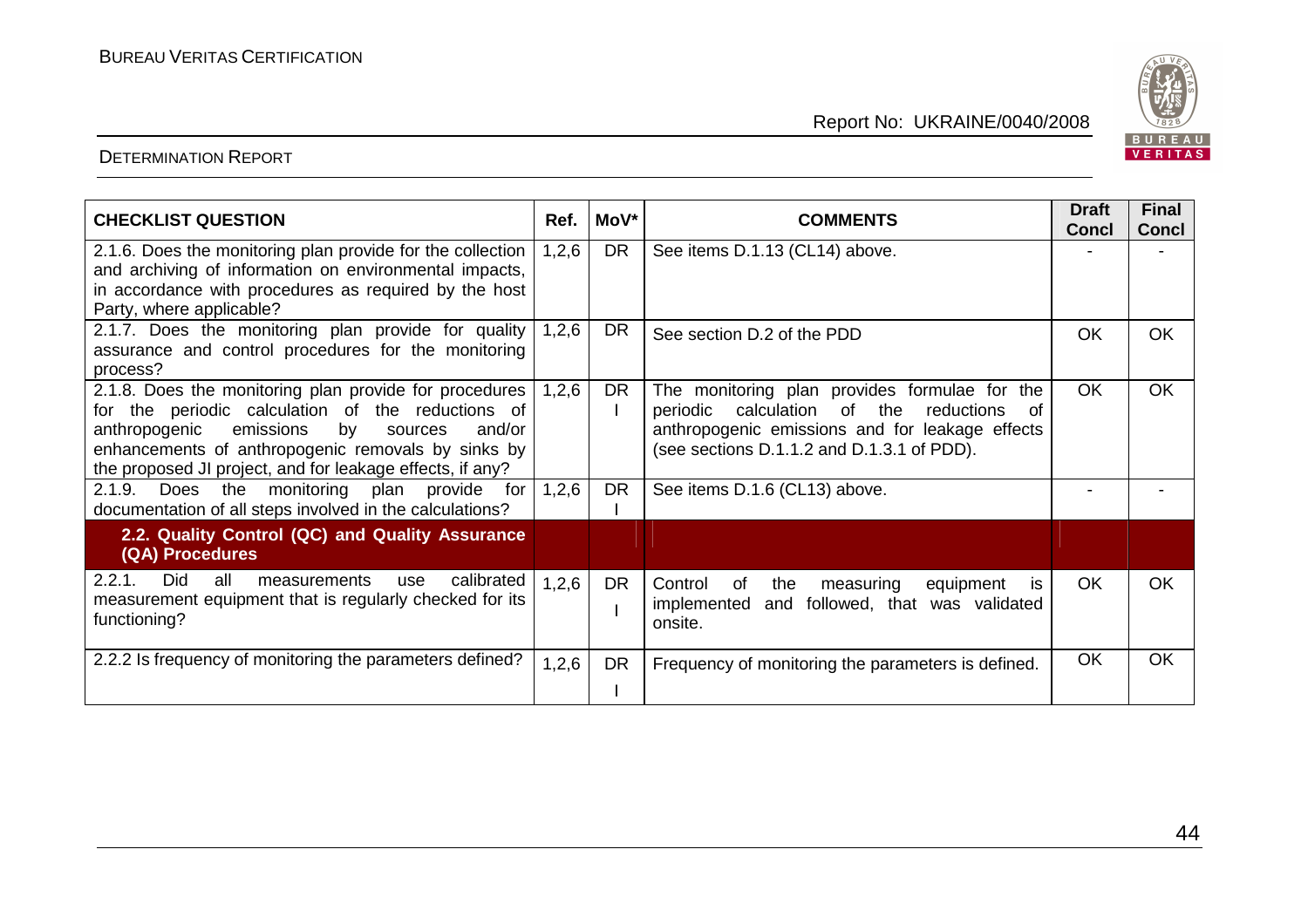

## DETERMINATION REPORT

#### **Table 4 Legal requirements**

| <b>CHECKLIST QUESTION</b>                                                                             |     | Ref. MoV* | <b>COMMENTS</b>                                                                                         | <b>Draft</b><br><b>Concl</b> | <b>Final</b><br><b>Concl</b> |
|-------------------------------------------------------------------------------------------------------|-----|-----------|---------------------------------------------------------------------------------------------------------|------------------------------|------------------------------|
| <b>Legal requirements</b><br>1.                                                                       |     |           |                                                                                                         |                              |                              |
| 1.1. Is the project activity environmentally licensed by the<br>competent authority?                  | 1,2 | DR,       | Proposed project activity is not capital<br>construction.                                               |                              |                              |
|                                                                                                       |     |           | Please clarify in PDD is the project activity<br>environmentally licensed by the competent<br>authority | <b>CL23</b>                  | OK                           |
| 1.2. Are there conditions of the environmental permit? In<br>case of yes, are they already being met? | 1,2 | DR,       | Please clarify in PDD if conditions of the<br>environmental permit?                                     | <b>CL24</b>                  | OK                           |
| 1.3. Is the project in line with relevant legislation and plans in<br>the host country?               | 1,2 | DR,       | See items 1.1 (CL23) above                                                                              |                              |                              |

## **Table 5 Resolution of Corrective Action and Clarification Requests**

| Draft report clarifications and<br>corrective action requests by<br>determination team                                        | Ref. to<br>checklist<br>question in<br>tables 2, 3<br>and 4 | Summary of project owner response                                                                                                                                                | Determination team conclusion                                                                                                                                |
|-------------------------------------------------------------------------------------------------------------------------------|-------------------------------------------------------------|----------------------------------------------------------------------------------------------------------------------------------------------------------------------------------|--------------------------------------------------------------------------------------------------------------------------------------------------------------|
| Corrective Action Request (CAR) 1<br>There is no evidence<br>of<br>written<br>project approvals by the Parties<br>l involved. | Table 1,<br>question 1                                      | The Letter of Approval from the country -<br>investor will be provided after approval of<br>project by Ukraine.<br>National Environmental Investment Agency of<br><b>Ukraine</b> | After finishing of project<br>determination report, the PDD<br>and Determination Report will be<br>presented to National<br><b>Environmental Investments</b> |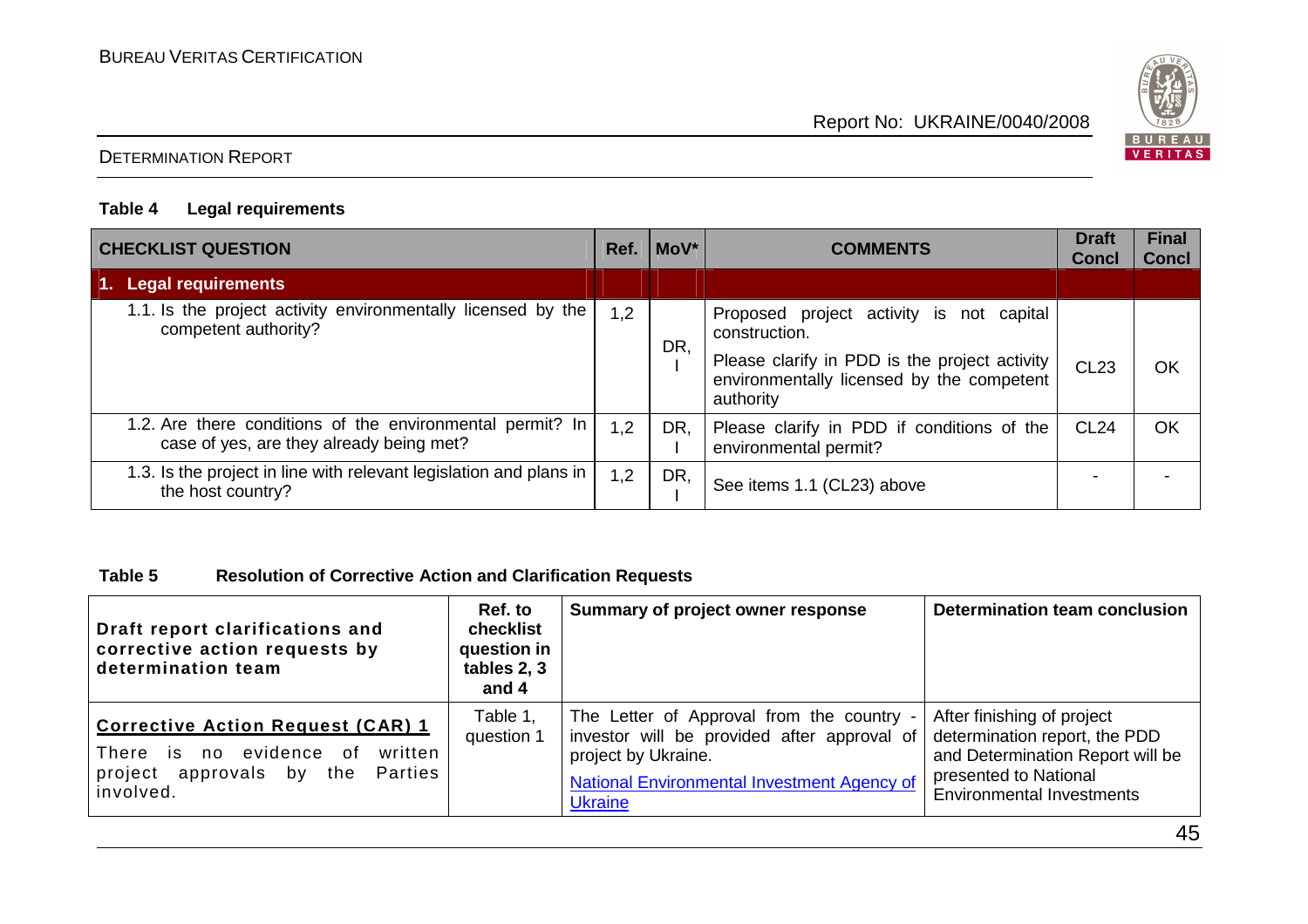

| Please, provide # and date of LoE.                                                                 | Table 1.<br>question 3        | 35, Urytskogo str.<br>03035 Kiev<br>Ukraine<br>Email: info.neia@gmail.com<br><b>Mr. Igor Lupaltsov</b><br><b>Head</b><br>National Environmental Investment Agency of<br>Ukraine<br>Phone: +380 44 594 9111<br>Fax: +380 44 594 9115<br>Email: lupaltsov@ukr.net<br>Page 12 and Annex 4, version 2.2.1.<br>Project costs will be partially covered by<br>"Skhidenergo" Itd. company and rest will be | Agency of Ukraine for receiving of<br>the Letter of Approval.<br><b>Corrective Action Request is</b><br>pending untill letter of approval<br>will be obtained from Host Party.<br>PDD version 2.2.1 was checked.<br><b>Corrective Action Request is</b> |
|----------------------------------------------------------------------------------------------------|-------------------------------|-----------------------------------------------------------------------------------------------------------------------------------------------------------------------------------------------------------------------------------------------------------------------------------------------------------------------------------------------------------------------------------------------------|---------------------------------------------------------------------------------------------------------------------------------------------------------------------------------------------------------------------------------------------------------|
| <b>Corrective Action Request (CAR) 2</b><br>There is no information about<br>sponsor Party in PDD. |                               | covered by loan capital; currently<br>negotiations with few banks are in the<br>process, in particular with European Bank of<br>Reconstruction and Development. Also the<br>option of partial project financing by ERUs<br>buyer is under consideration. Page 11 of<br>PDD, version 2.2.1.                                                                                                          | pending till 1st verification.                                                                                                                                                                                                                          |
| <b>Corrective Action Request (CAR) 3</b><br>Baseline chosen is not described.                      | Table 2,<br>question<br>B.1.1 | See section B.1 of the PDD version 2.2.1.                                                                                                                                                                                                                                                                                                                                                           | PDD version 2.2.1 was checked.<br><b>Corrective Action Request is</b><br>closed.                                                                                                                                                                        |
| <b>Corrective Action Request (CAR) 4</b><br>Please provide in PDD references on                    | Table 2,<br>question          | All necessary references are provided. See<br>PDD version 2.2.1.                                                                                                                                                                                                                                                                                                                                    | PDD version 2.2.1 was checked.<br>Corrective Action Request is                                                                                                                                                                                          |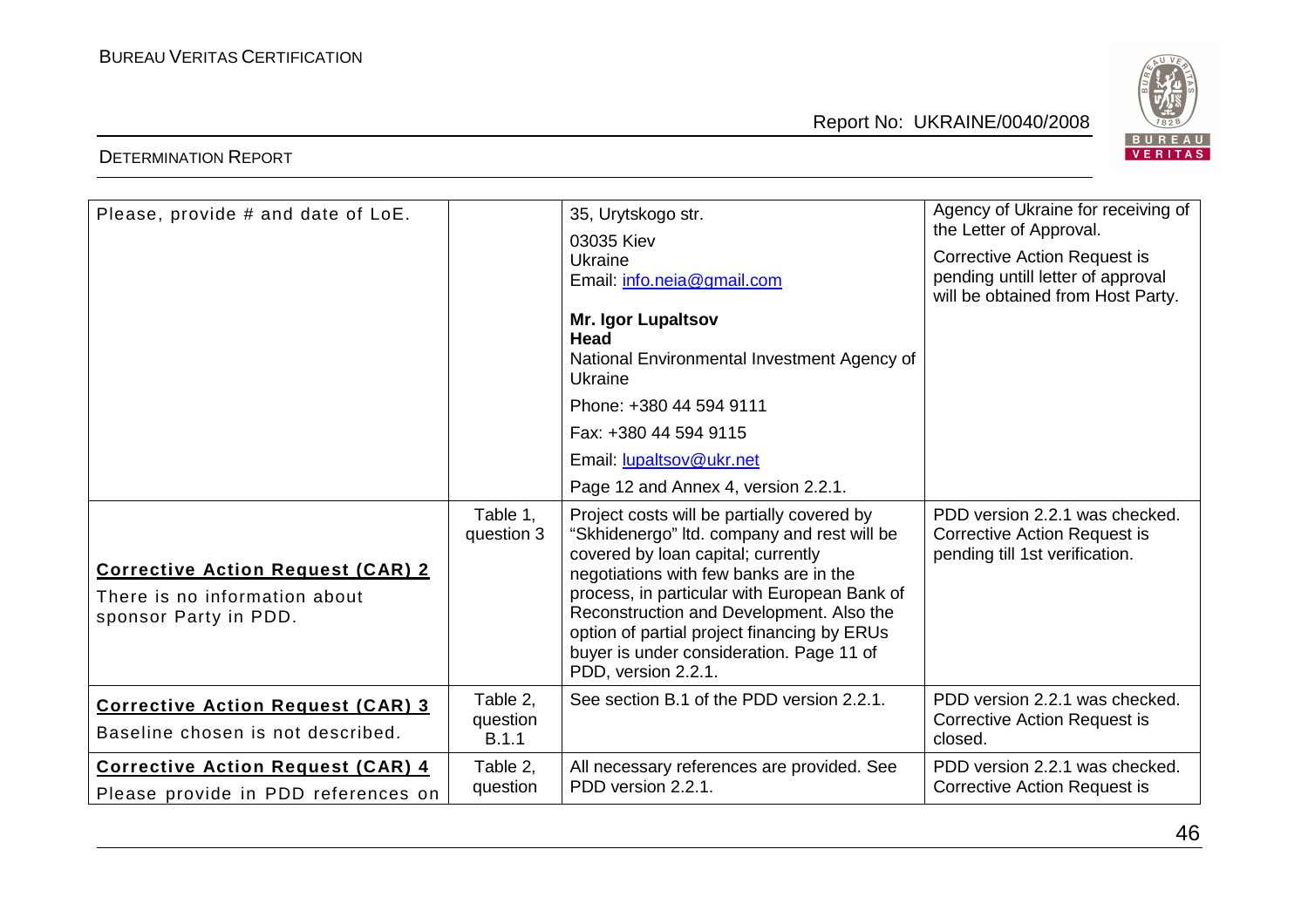

| all literature and sources that were<br>used in methodology development<br>(including sources of the formulas).                                                                                                                                                | <b>B.1.5</b>                   |                                                                                               | closed.                                                                          |
|----------------------------------------------------------------------------------------------------------------------------------------------------------------------------------------------------------------------------------------------------------------|--------------------------------|-----------------------------------------------------------------------------------------------|----------------------------------------------------------------------------------|
| <b>Corrective Action Request (CAR) 5</b><br>project is being<br>"The proposed<br>registered as a JI project." (Sub-step<br>1a) can't be defined as alternative to<br>the project activity.                                                                     | Table 2.<br>question<br>B.2.1  | This alternative was removed from list of<br>Alternatives.                                    | PDD version 2.2.1 was checked.<br><b>Corrective Action Request is</b><br>closed. |
| <b>Corrective Action Request (CAR) 6</b><br>Developer must used "Combined tool<br>to identify the baseline scenario and<br>demonstrate additionality" (Version<br>02.2) for the indentification and<br>baseline scenario and demonstration<br>of additonality. | Table 2,<br>question<br>B.2.1. | PDD was corrected. See section B.1.                                                           | PDD version 2.2 was checked.<br><b>Corrective Action Request is</b><br>closed.   |
| <b>Corrective Action Request (CAR) 7</b><br>The bad technical condition of the<br>equipment can't be provided<br>as<br>barrier,<br>because<br>it it<br>means<br>the<br>equipment must be rehabilitated with<br>or without JI project registration.             | Table 2.<br>question<br>B.2.1. | This barrier was excluded from list of barriers.<br>See section B.1 of the PDD version 2.2.1. | PDD version 2.2.1 was checked.<br><b>Corrective Action Request is</b><br>closed. |
| <b>Corrective Action Request (CAR) 8</b><br>Please,<br>provide<br>the<br>project's<br>operational lifetime in years and<br>months                                                                                                                              | Table 2.<br>question<br>C.2.1. | 20 years (240 months)                                                                         | PDD version 2.2.1 was checked.<br><b>Corrective Action Request is</b><br>closed. |
| <b>Corrective Action Request (CAR) 9</b><br>Please, provide the length of the                                                                                                                                                                                  | Table 2.<br>question<br>C.3.1  | 17 years (204 months)                                                                         | PDD version 2.2.1 was checked.<br><b>Corrective Action Request is</b><br>closed. |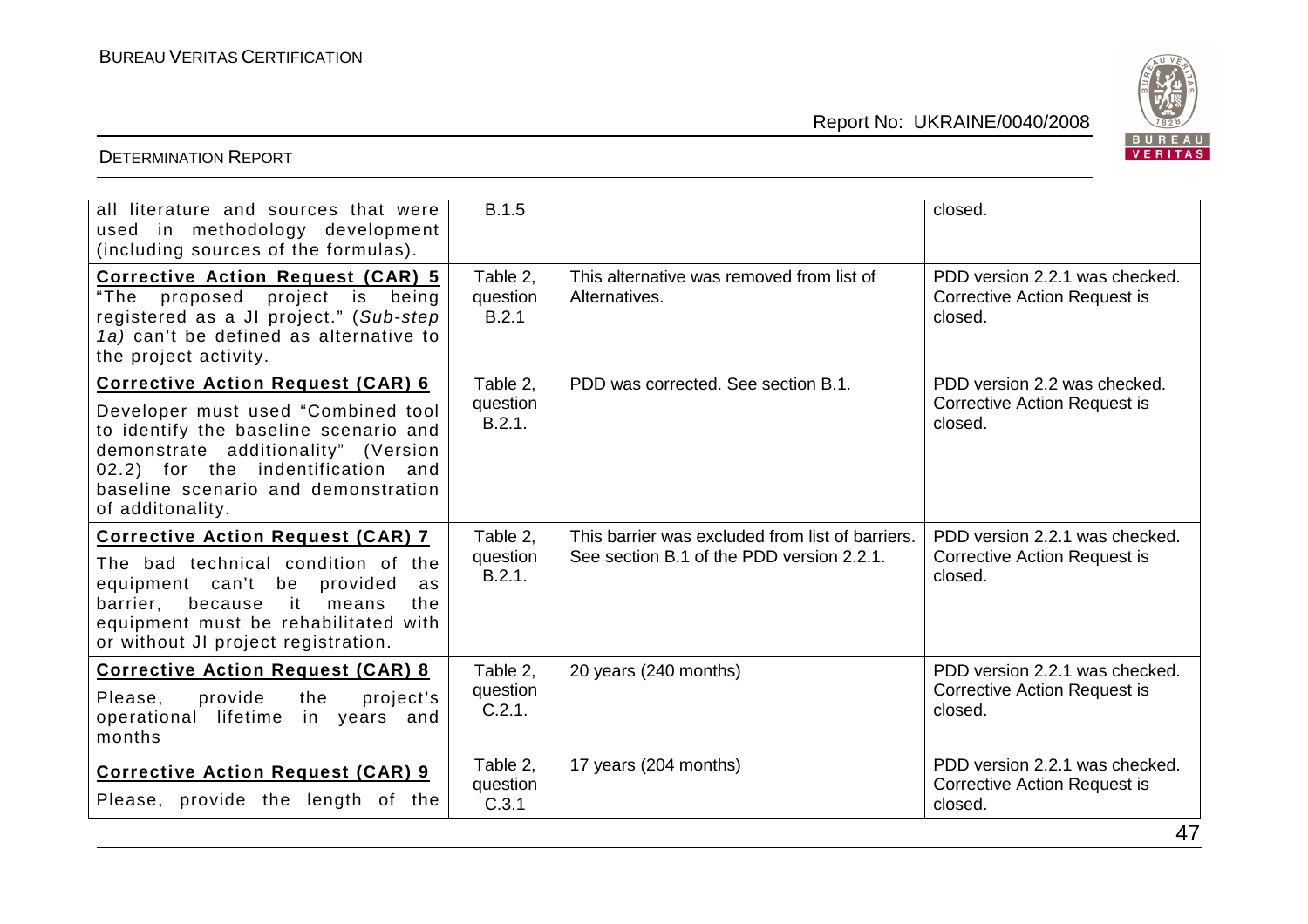

| crediting period in years and months                                                                                                                                                                                                          |                                 |                                                                                                                                                                                                                                                                                                |                                                                                  |
|-----------------------------------------------------------------------------------------------------------------------------------------------------------------------------------------------------------------------------------------------|---------------------------------|------------------------------------------------------------------------------------------------------------------------------------------------------------------------------------------------------------------------------------------------------------------------------------------------|----------------------------------------------------------------------------------|
| Corrective Action Request (CAR)<br>10<br>of<br>electricity<br>that<br>Amount<br>was<br>consumed for own needs is not used<br>in calculations. It's incorrect.                                                                                 | Table 2,<br>question<br>D.1.4   | In corrected calculations for the Calculations<br>of the Baseline emission was used the<br>Specific Fuel Rate (SFR). The SFR<br>coefficient shows the fuel consumption per<br>the electricity supplied to the grid. It means,<br>that the own consumption of the TPP is taken<br>into account. | PDD version 2.2.1 was checked.<br>Corrective Action Request is<br>closed.        |
| Corrective Action Request (CAR)<br>11<br>Description of calculation of GHG<br>project emissions in accordance with<br>the formula specified in for<br>the<br>applicable project category is not<br>provided.                                  | Table 2,<br>question<br>E.1.2   | All necessary formulas and references are<br>provided. See sections D.1 and E of the PDD<br>version 2.2.1.                                                                                                                                                                                     | PDD version 2.2.1 was checked.<br><b>Corrective Action Request is</b><br>closed. |
| Corrective Action Request (CAR)<br>12<br>Transboundary<br>effects<br>not<br>are<br>considered (no effect can be deduced<br>only).<br>Please, specify if the project has no<br>transboundary impact. If no, clarify<br>why it is not expected. | Table 2,<br>question<br>F.1.5   | No transboundary or adverse environmental<br>impacts are expected. See section F.1 of the<br>PDD version 2.2.1.                                                                                                                                                                                | PDD version 2.2.1 was checked.<br><b>Corrective Action Request is</b><br>closed. |
| <b>Clarification Request (CL) 1</b><br>Please, clarify in PDD if the project<br>design engineering reflect current<br>good practices                                                                                                          | Table 2.<br>question<br>A.4.2.1 | For the reconstruction and rehabilitation at<br>Luhanskaya TPP the technology that is<br>common in Europe will be used. The Project<br>is one of the first projects of this kind in<br>Ukraine. The TPP has one of the best fuel                                                               | PDD version 2.2.1 has been<br>checked. Clarification Request is<br>closed.       |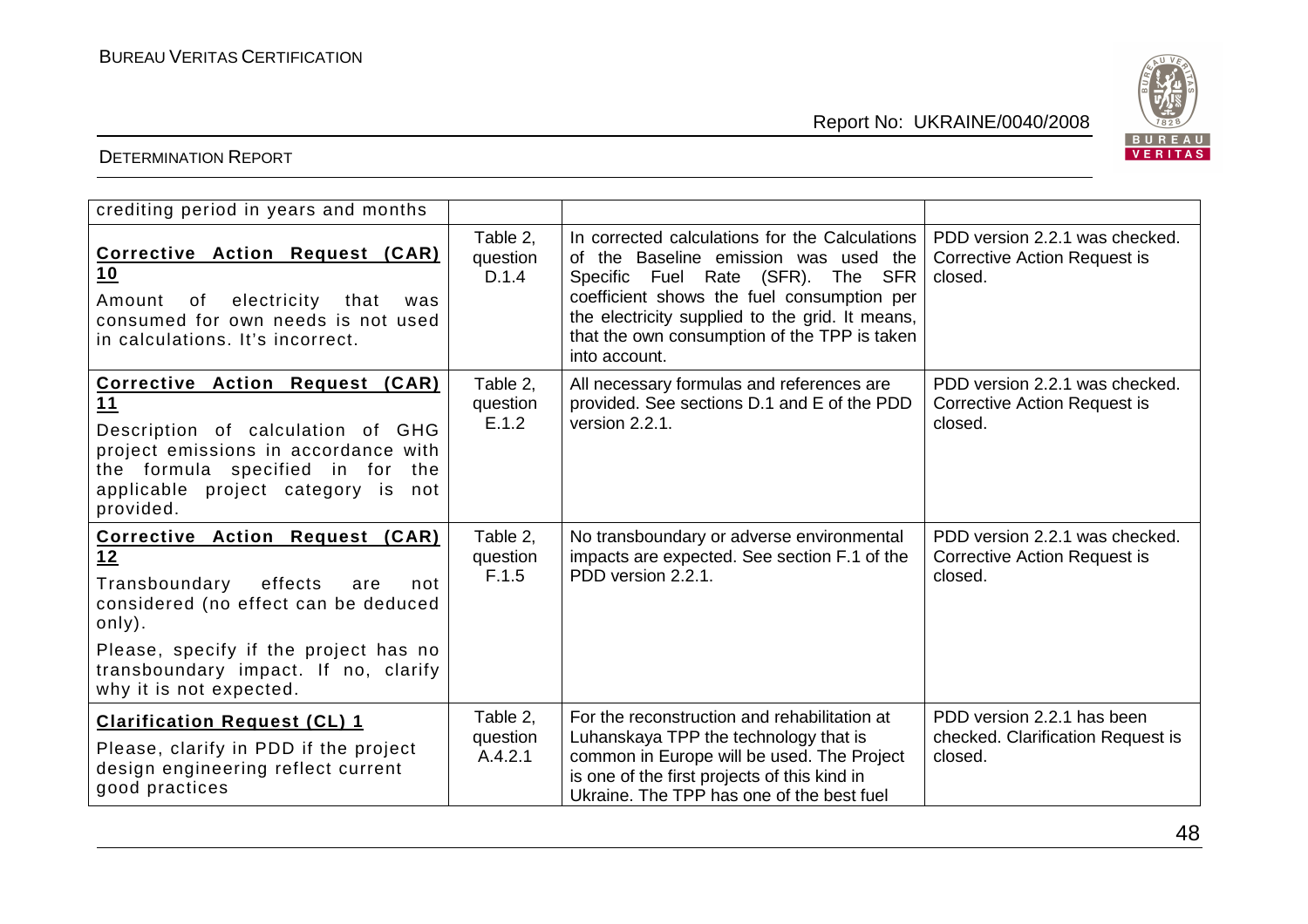

|                                                                                                                                                                                                                                                           |                                  | consumption coefficients among the coal-<br>fired TPPs in Ukraine now and the<br>rehabilitation will lower the GHG emission<br>coefficient of the TPP.                                                                                                                                                                                                                                     |                                                                            |
|-----------------------------------------------------------------------------------------------------------------------------------------------------------------------------------------------------------------------------------------------------------|----------------------------------|--------------------------------------------------------------------------------------------------------------------------------------------------------------------------------------------------------------------------------------------------------------------------------------------------------------------------------------------------------------------------------------------|----------------------------------------------------------------------------|
| <b>Clarification Request (CL) 2</b><br>Please, clarify in PDD if the project<br>use state of the art technology or<br>would the technology result in a<br>significantly better performance than<br>any commonly used technologies in<br>the host country. | Table 2.<br>question<br>A.4.2.2. | For the reconstruction and rehabilitation at<br>Luhanskaya TPP the technology that is<br>common in Europe will be used. The Project<br>is one of the first projects of this kind in<br>Ukraine. The TPP has one of the best fuel<br>consumption coefficients among the coal-<br>fired TPPs in Ukraine now and the<br>rehabilitation will lower the GHG emission<br>coefficient of the TPP. | PDD version 2.2.1 has been<br>checked. Clarification Request is<br>closed. |
| <b>Clarification Request (CL) 3</b><br>Please, clarify in PDD if the project<br>technology is likely to be substituted<br>efficient<br>other<br>by<br>or<br>more<br>within<br>technologies<br>the<br>project<br>period.                                   | Table 2,<br>question<br>A.4.2.3  | The technology is unlikely to be substituted<br>during the lifetime of the Project.                                                                                                                                                                                                                                                                                                        | PDD version 2.2.1 has been<br>checked. Clarification Request is<br>closed. |
| <b>Clarification Request (CL) 4</b><br>Please clarify why the crediting<br>period of this Project is 2009-2020<br>but is not 2009-2012.                                                                                                                   | Table 2,<br>question<br>A.4.3.1  | PDD was corrected. Periods 2006-2007,<br>2008-2012, 2013-2022 were separated and<br>described. See section A.3.1 of the PDD<br>version 2.2.1.                                                                                                                                                                                                                                              | PDD version 2.2.1 has been<br>checked. Clarification Request is<br>closed. |
| <b>Clarification Request (CL) 5</b><br>Please<br>clarify<br>why<br>the<br>partly<br>implementation project activity (with<br>and without registration as JI project)<br>is not provided in PDD as one of the                                              | Table 2.<br>question<br>B.1.2    | PDD was corrected. Such Alternatives were<br>included to PDD version 2.2.1:<br>Alternative 2. The reconstruction of the boiler<br>equipment without the rehabilitation of the<br>turbine and power generator (the technical                                                                                                                                                                | PDD version 2.2.1 has been<br>checked. Clarification Request is<br>closed. |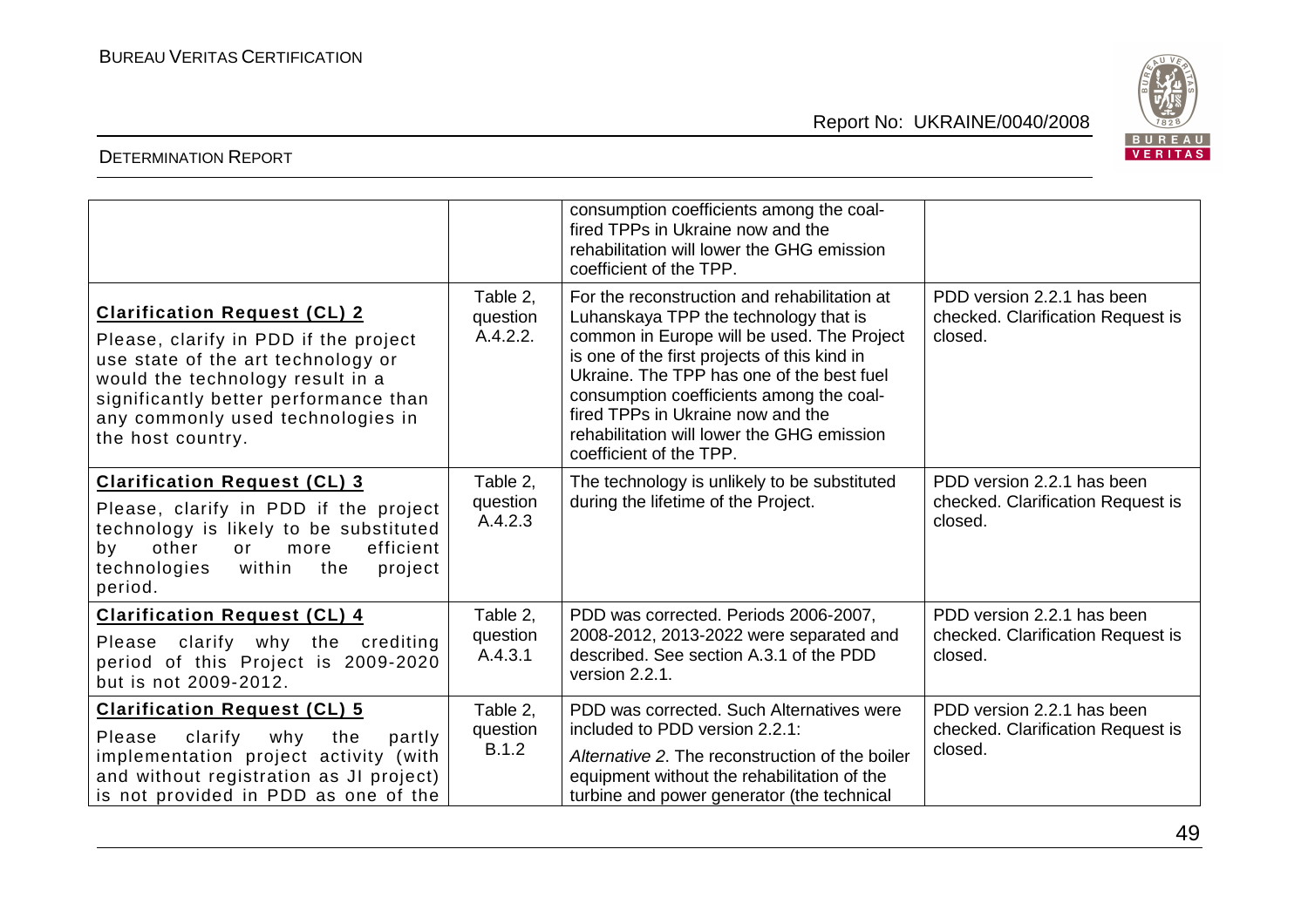

| alternative to the project activity.                                                                                             |                                      | description of the activities within this<br>alternative is shown in the section A.4.2.);                                                                                                                                                           |                                                                                                     |
|----------------------------------------------------------------------------------------------------------------------------------|--------------------------------------|-----------------------------------------------------------------------------------------------------------------------------------------------------------------------------------------------------------------------------------------------------|-----------------------------------------------------------------------------------------------------|
|                                                                                                                                  |                                      | Alternative 3. The reconstruction of the steam<br>turbine without the rehabilitation of the<br>generator and the boiler (the technical<br>description of the activities within this<br>alternative is shown in the section A.4.2.);                 |                                                                                                     |
|                                                                                                                                  |                                      | Alternative 4. The rehabilitation of the power<br>generator without the rehabilitation of the<br>boiler and the turbine equipment (the<br>technical description of the activities within<br>this alternative is shown in the section<br>$A.4.2$ .); |                                                                                                     |
|                                                                                                                                  |                                      | Alternative 5. Servicing of the equipment,<br>optimisation of the working regimes, and<br>optimisation of the fuel parameters without<br>the rehabilitation.                                                                                        |                                                                                                     |
| <b>Clarification Request (CL) 6</b><br>Please provide calculations of IRR<br>and NPV.                                            | Table 2,<br>question<br>B.2.1.       | Investment analyse was excluded from PDD.<br>See section B.1 of the PDD, version 2.2.1.                                                                                                                                                             | PDD version 2.2.1 has been<br>checked. Clarification Request is<br>closed.                          |
| <b>Clarification Request (CL) 7</b><br>Please provide in section B.2 of the<br>PDD<br>description of the<br>project<br>scenario. | Table 2,<br>question<br><b>B.2.3</b> | Investment analyse was excluded from PDD.<br>See section B.1 of the PDD, version 2.2.1.                                                                                                                                                             | PDD version 2.2.1 has been<br>checked. Clarification Request is<br>closed.                          |
| <b>Clarification Request (CL) 8</b><br>Please provide relevant state norms<br>on power tariffs regulation.                       | Table 2,<br>question<br>B.2.6        | All necessary norms were provided. See<br>section A.4.3 of the PDD, version 2.2.1.                                                                                                                                                                  | PDD version 2.2.1 and relevant<br>referenses have been checked.<br>Clarification Request is closed. |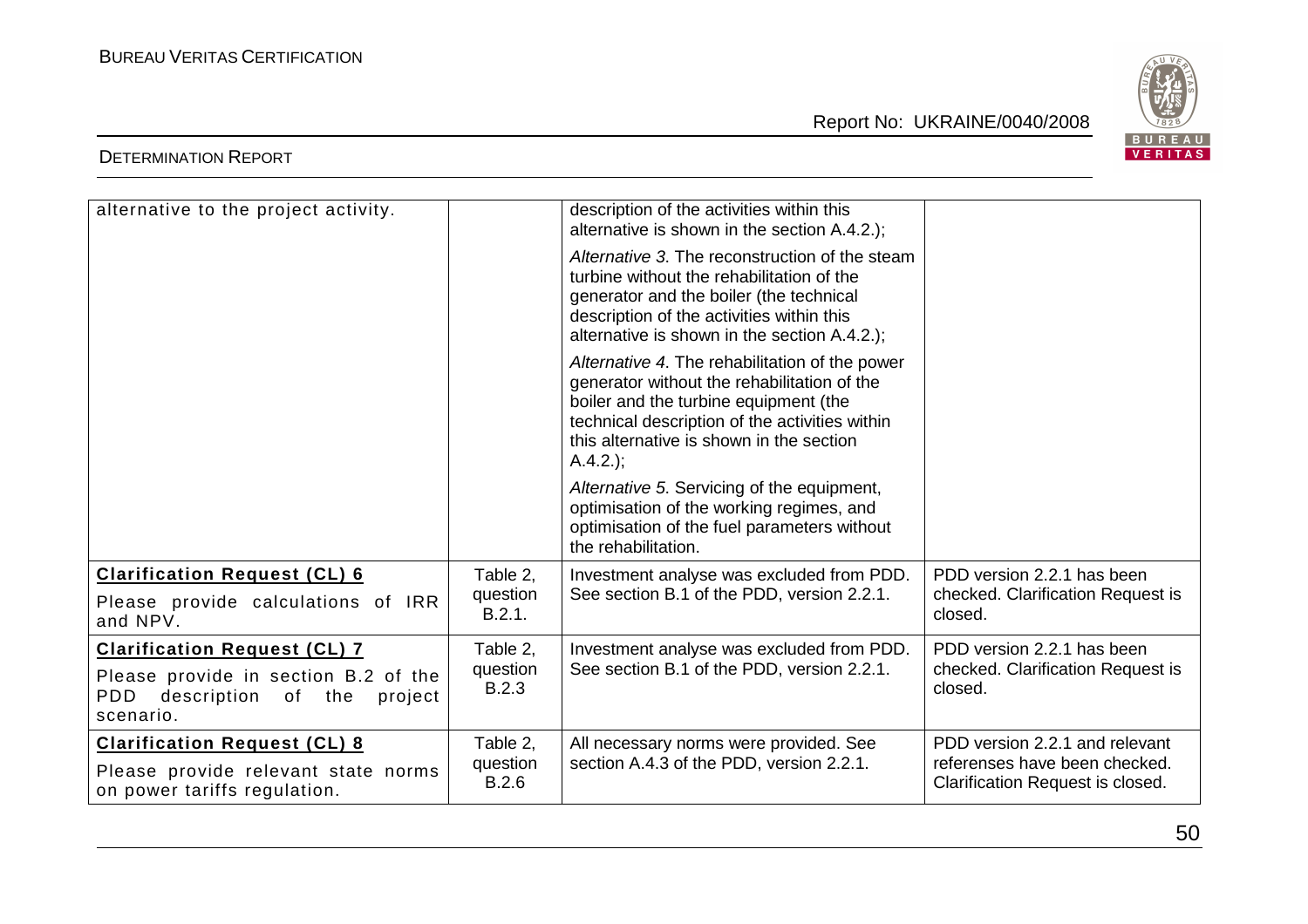



| <b>Clarification Request (CL) 9</b><br>Please clarify why the date 1/08/2009<br>accepted<br>as<br>the<br>project's<br>was<br>starting date clearly defined?    | Table 2,<br>question<br>C.1.1 | Starting date of the project was corrected.<br>Starting date is 18/03/2005 (Contract Nº<br>03/2005/244 dated 18.03.2005)                                                                                                                                                                                                                                                                                                                                                                                                                                                                                                                        | PDD version 2.2.1 and supportig<br>documents have been checked.<br>Clarification Request is closed. |
|----------------------------------------------------------------------------------------------------------------------------------------------------------------|-------------------------------|-------------------------------------------------------------------------------------------------------------------------------------------------------------------------------------------------------------------------------------------------------------------------------------------------------------------------------------------------------------------------------------------------------------------------------------------------------------------------------------------------------------------------------------------------------------------------------------------------------------------------------------------------|-----------------------------------------------------------------------------------------------------|
| <b>Clarification Request (CL) 10</b><br>Please, clarify in PDD why thermal<br>energy produced by TPP is not used<br>in calculations.                           | Table 2.<br>question<br>D.1.2 | Thermal energy delivery is minor and getting<br>lower (from 1,3% of the energy produced in<br>2003 to 0,6% in 2008) only because of the<br>energy efficiency measures and lowering of<br>the loses (the demand for the thermal energy<br>is constant – heating for the Schastye town).<br>We make a conservative assumption that in<br>the project scenario the thermal energy<br>delivery and production will remain around<br>1% of the fuel consumption and do not take it<br>into account in the calculations. The Specific<br>fuel rate (SFRy) coefficient is also calculated<br>separately for the electricity and the thermal<br>energy. | PDD version 2.2.1 has been<br>checked. Clarification Request is<br>closed.                          |
| <b>Clarification Request (CL) 11</b><br>Please clarify why the changes of<br>caloric value of the fuel were not<br>taken into account.                         | Table 2,<br>question<br>D.1.3 | The calculations of the fuel consumption by<br>the TPP are being made in the tons of the<br>equivalent fuel. One ton of the equivalent fuel<br>is 7 Gcal or 29,33 GJ (see Annex 2). This<br>method takes the NCV of the fuel into<br>account and allows comparison of the<br>parameters for the different years.                                                                                                                                                                                                                                                                                                                                | PDD version 2.2.1 has been<br>checked. Clarification Request is<br>closed.                          |
| <b>Clarification Request (CL) 12</b><br>Please justify usage of fixed emission<br>coefficient of the energy produced in<br>a baseline scenario. Please provide | Table 2,<br>question<br>D.1.5 | In corrected calculations for the Calculations<br>of the Baseline emission was used the<br>Specific Fuel Rate (SFR). For the period of<br>$2003 - 2005$ (before the start of the Project)                                                                                                                                                                                                                                                                                                                                                                                                                                                       | PDD version 2.2.1 has been<br>checked. Clarification Request is<br>closed.                          |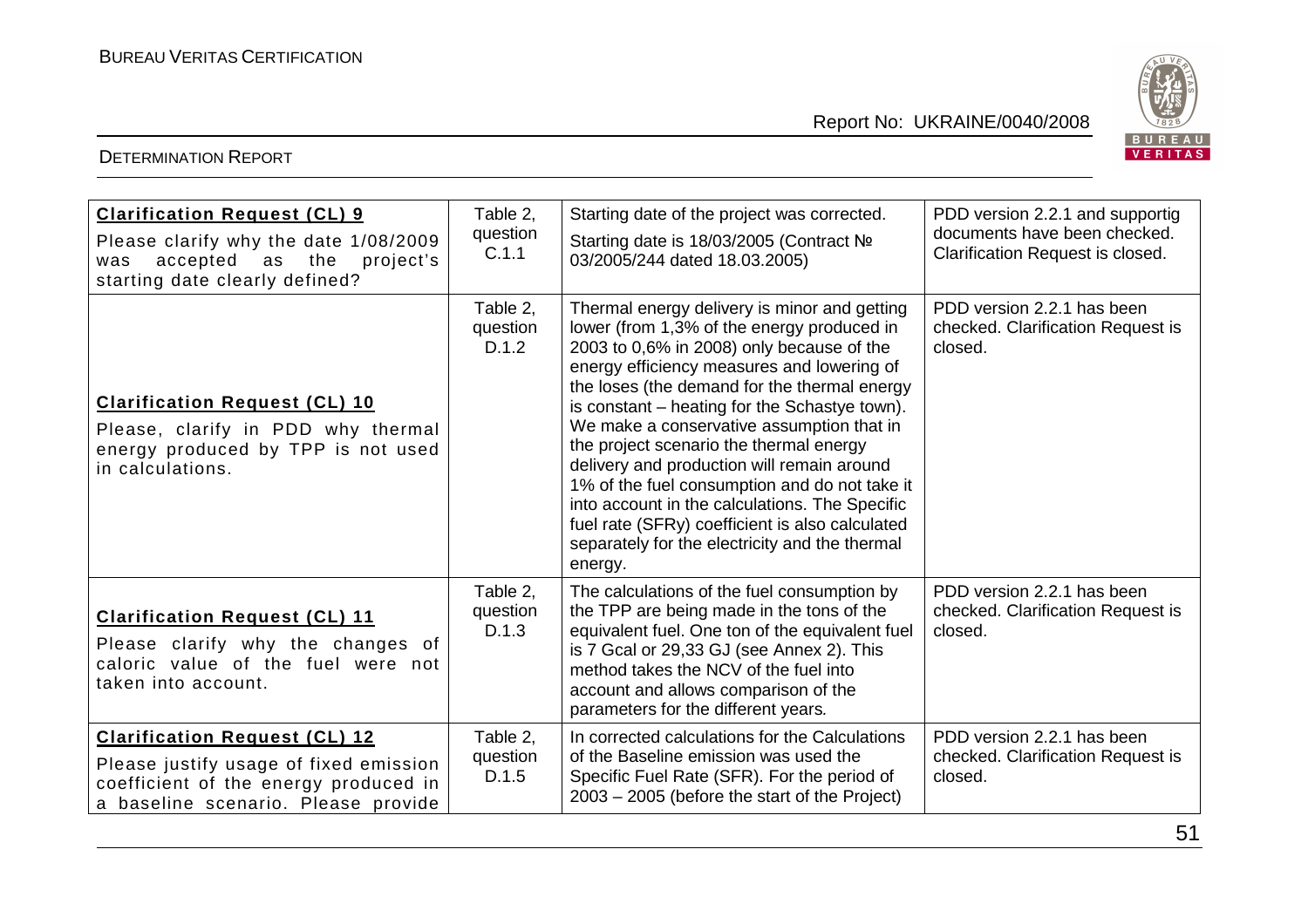

#### DETERMINATION REPORT

| statistic data on average emission<br>coefficient of the energy produced in<br>5 years.                                                                                                                                     |                                | the SFR coefficient changed in a very small<br>range and we make a conservative<br>assumption and take the average rate as the<br>Baseline SFRb coefficient (see Annex 2).                                                                                                                                                                                                                                                                                                       |                                                                                                    |
|-----------------------------------------------------------------------------------------------------------------------------------------------------------------------------------------------------------------------------|--------------------------------|----------------------------------------------------------------------------------------------------------------------------------------------------------------------------------------------------------------------------------------------------------------------------------------------------------------------------------------------------------------------------------------------------------------------------------------------------------------------------------|----------------------------------------------------------------------------------------------------|
| <b>Clarification Request (CL) 13</b><br>Please specify what is AELPb and<br>provide relevant calculations?                                                                                                                  | Table 2,<br>question<br>D.1.6  | Calculations were corrected. Parametr<br>AELPb was excluded.                                                                                                                                                                                                                                                                                                                                                                                                                     | PDD version 2.2.1 has been<br>checked. Clarification Request is<br>closed.                         |
| <b>Clarification Request (CL) 14</b><br>if<br>applicable<br>Please,<br>provide<br>information on the collection<br>and<br>archiving of information on<br>the<br>environmental impacts of the project.<br>If no, clarify it. | Table 2,<br>question<br>D.1.13 | According to the current Ukrainian laws and<br>requirements the measurement of the<br>pollution of dust, soot, NOx, CO, etc. should<br>be monitored and documented. These<br>parameters are reflected in the standard form<br>2TP-Air (the latest edition was approved by<br>the National Statistics Committee of Ukraine<br>Order #223 dated 30.06.2009). The TPP also<br>receives the Pollution Permission from the<br>Ministry of the Environmental Protection of<br>Ukraine. | PDD version 2.2.1 and relevant<br>documents have been checked.<br>Clarification Request is closed. |
| <b>Clarification Request (CL) 15</b><br>Please, provide reference to the<br>relevant host Party regulation(s). If<br>not applicable, state so.                                                                              | Table 2.<br>question<br>D.1.14 | According to the current Ukrainian laws and<br>requirements the measurement of the<br>pollution of dust, soot, NOx, CO, etc. should<br>be monitored and documented. These<br>parameters are reflected in the standard form<br>2TP-Air (the latest edition was approved by<br>the National Statistics Committee of Ukraine<br>Order #223 dated 30.06.2009). The TPP also<br>receives the Pollution Permission from the<br>Ministry of the Environmental Protection of<br>Ukraine. | PDD version 2.2.1 has been<br>checked. Clarification Request is<br>closed.                         |

# Report No: UKRAINE/0040/2008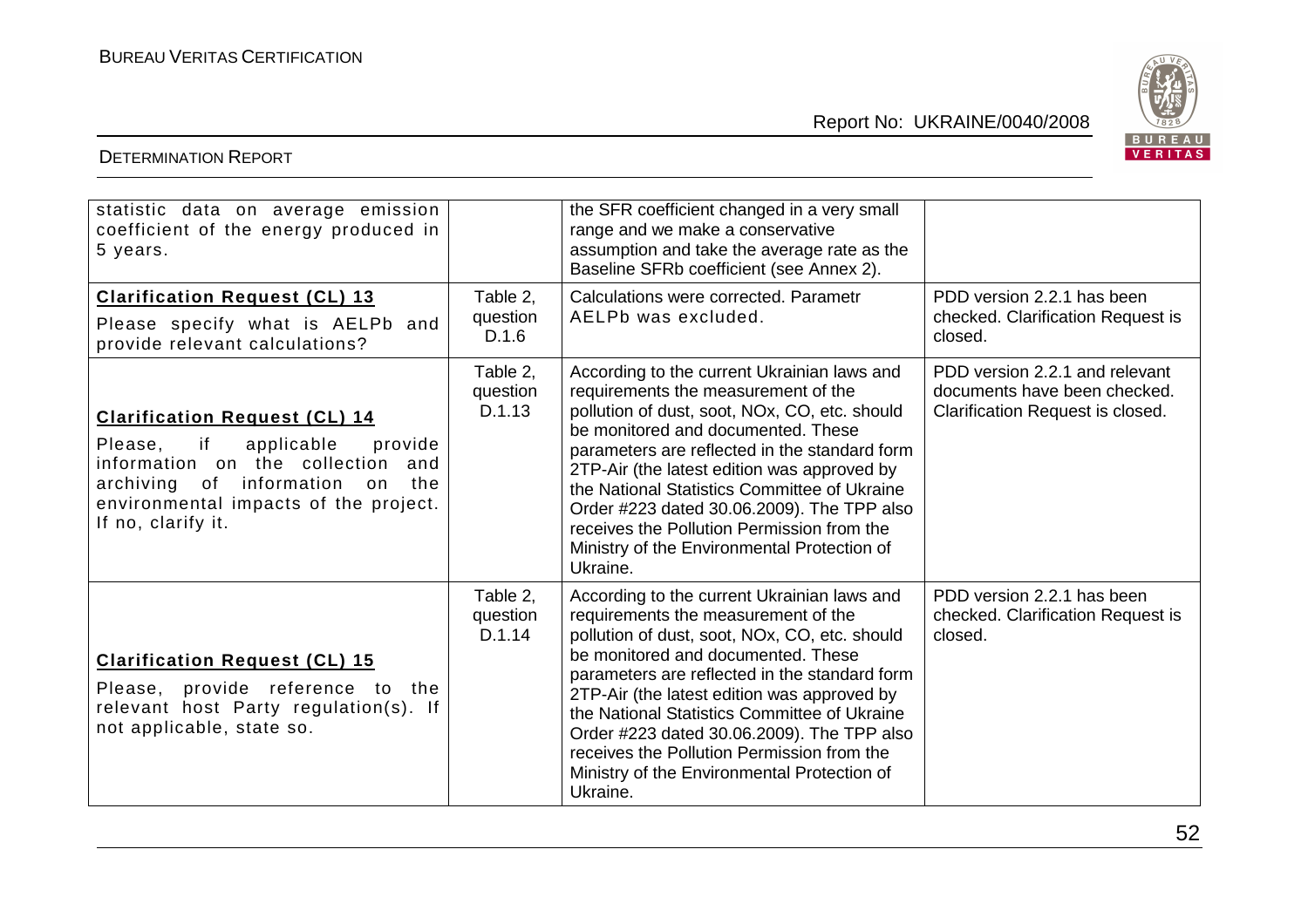

| <b>Clarification Request (CL) 16</b><br>Please, describe in this section the<br>formulae used to estimate leakage<br>due to the project activity where<br>required                                                                                                                   | Table 2,<br>question<br>E.2.1 | All necessary formulas provided in section<br>D.1 of the PDD version 2.2.1. In section E of<br>the PDD version 2.2.1 were provided<br>references on relevant formulas.                    | PDD version 2.2.1 has been<br>checked. Clarification Request is<br>closed.                 |
|--------------------------------------------------------------------------------------------------------------------------------------------------------------------------------------------------------------------------------------------------------------------------------------|-------------------------------|-------------------------------------------------------------------------------------------------------------------------------------------------------------------------------------------|--------------------------------------------------------------------------------------------|
| <b>Clarification Request (CL) 17</b><br>clarify<br>if<br>Please<br>conservative<br>assumptions were used to calculate<br>leakage                                                                                                                                                     | Table 2,<br>question<br>E.2.3 | PDD was corrected. Leakages is not<br>expected. All relevant calculations were<br>excluded.                                                                                               | PDD version 2.2.1 has been<br>checked. Clarification Request is<br>closed.                 |
| <b>Clarification Request (CL) 18</b><br>provide<br>of<br>Please<br>description<br>formulae<br>used<br>estimate<br>to<br>the<br>anthropogenic emissions by source of<br>GHGs in the baseline<br>using<br>the<br>baseline<br>methodology<br>for<br>the<br>applicable project category. | Table 2,<br>question<br>E.4.1 | All necessary formulas provided in section<br>D.1 of the PDD version 2.2.1. In section E of<br>the PDD version 2.2.1 were provided<br>references on relevant formulas.                    | PDD version 2.2.1 has been<br>checked. Clarification Request is<br>closed.                 |
| <b>Clarification Request (CL) 19</b><br>provide<br>of<br>Please<br>description<br>of<br><b>GHG</b><br>baseline<br>calculation<br>emissions in accordance<br>with the<br>formula specified in for the applicable<br>project category is not provided.                                 | Table 2,<br>question<br>E.4.2 | All necessary calculatings provided in section<br>D.1 of the PDD version 2.2.1 and Appendix 1.<br>In section E of the PDD version 2.2.1 were<br>provided references on relevant formulas. | PDD version 2.2.1 and Appendix<br>1 have been checked.<br>Clarification Request is closed. |
| <b>Clarification Request (CL) 20</b><br>Please clarify in section E.4 of PDD if<br>conservative assumptions are used to<br>calculate baseline GHG emissions                                                                                                                          | Table 2.<br>question<br>E.4.3 | All conservative provided in section D.1 of the<br>PDD, version 2.2.1. Relevant referenses<br>provided in section E.4 of the PDD, version<br>2.2.1.                                       | PDD version 2.2.1 has been<br>checked. Clarification Request is<br>closed.                 |
| <b>Clarification Request (CL) 21</b>                                                                                                                                                                                                                                                 | Table 2.                      | Adverse environmental effects are not                                                                                                                                                     | PDD version 2.2.1 has been<br>$\sim$                                                       |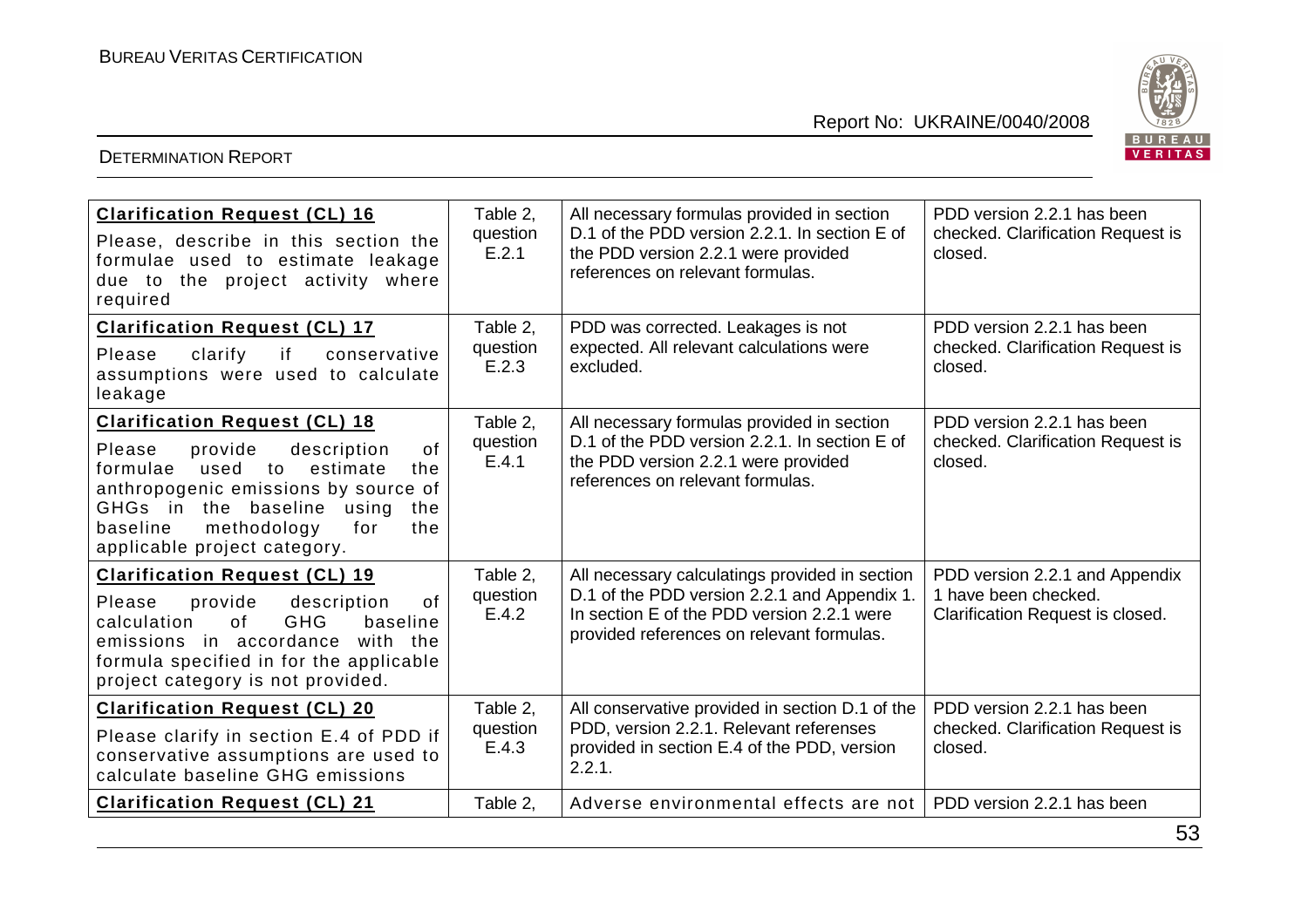

DETERMINATION REPORT

# Report No: UKRAINE/0040/2008

| Please, clarify if project create any<br>adverse environmental effects                                                                          | question<br>F.1.3.            | expected. See section F of the PDD,<br>version 2.2.1.                                                                                                                                          | checked. Clarification Request is<br>closed.                                                         |
|-------------------------------------------------------------------------------------------------------------------------------------------------|-------------------------------|------------------------------------------------------------------------------------------------------------------------------------------------------------------------------------------------|------------------------------------------------------------------------------------------------------|
| <b>Clarification Request (CL) 22</b><br>Please, clarify how uncertainties<br>were taken into account.                                           | Table 3,<br>question<br>1.1.6 | Uncertainties of the mesurements were taken<br>into account in calculations of Specific Fuel<br>Rate (SFR) in accordance with all relevant<br>regulations.                                     | PDD version 2.2.1 and supporting<br>documents have been checked.<br>Clarification Request is closed. |
| <b>Clarification Request (CL) 23</b><br>Please clarify in PDD is the project<br>activity environmentally licensed by<br>the competent authority | Table 4.<br>question 1.1      | No negative environmental impacts of the<br>project are expected and there are no special<br>procedures required by Ukraine for this<br>Project. See section F.2 of the PDD, version<br>2.2.1. | PDD version 2.2.1 has been<br>checked. Clarification Request is<br>closed.                           |
| <b>Clarification Request (CL) 24</b><br>Please clarify in PDD if conditions of<br>the environmental permit?                                     | Table 4.<br>question 1.2      | No negative environmental impacts of the<br>project are expected and there are no special<br>procedures required by Ukraine for this<br>Project. See section F.2 of the PDD, version<br>2.2.1. | PDD version 2.2.1 has been<br>checked. Clarification Request is<br>closed.                           |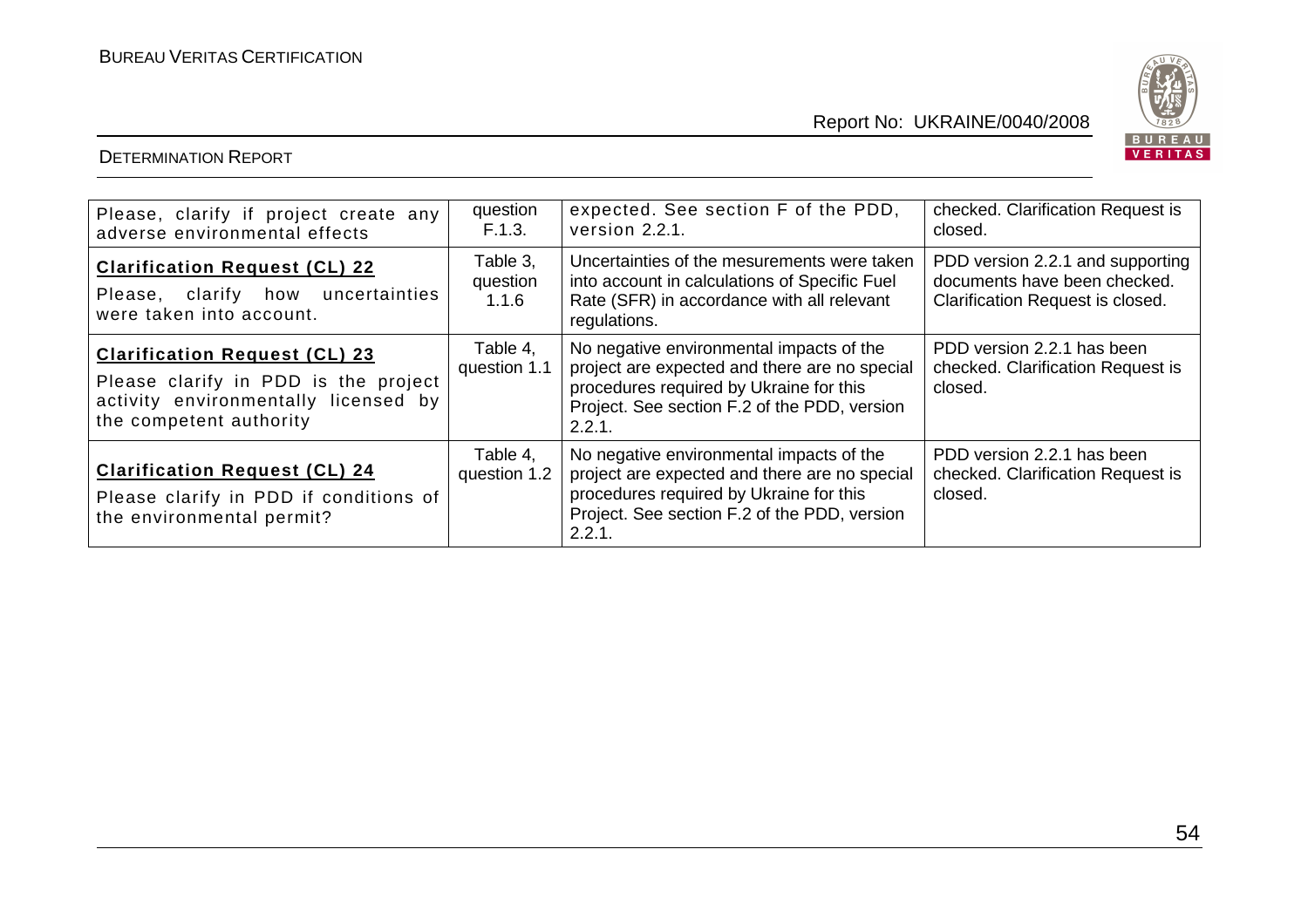

DETERMINATION REPORT

# **APPENDIX B: VERIFIERS CV'S**

#### **Nadiya Kaiiun, M. Sci. (environmental science)**

Climate Change Lead Verifier

Bureau Veritas Ukraine HSE Department project manager.

She has graduated from National University of Kyiv-Mohyla Academy with the Master Degree in Environmental Science. She is a Lead auditor of Bureau Veritas Certification for Environment Management System (IRCA registered). She performed over 15 audits since 2008. She has undergone intensive training on Clean Development Mechanism /Joint Implementation and she is involved in the determination/verification of 9 JI projects.

## **Kateryna Zinevych, M. Sci. (environmental science)**

Climate Change Verifier

Bureau Veritas Ukraine Health, Safety and Environmental Project Manager

She has graduated from National University of Kyiv-Mohyla Academy with the Master Degree in Environmental Science. She is a Lead Auditor of Bureau Veritas Certification for Environment Management System. She has undergone a training course on Clean Development Mechanism /Joint Implementation and she is involved in the determination/verification of 16 JI projects.

#### **Oleg Skoblyk, Specialist (Power Management)**

Climate Change Verifier

Bureau Veritas Ukraine HSE Department project manager.

He has graduated from National Technical University of Ukraine 'Kyiv Polytechnic University" with specialty Power Management. He is a Lead auditor of Bureau Veritas Certification for Environment Management System (IRCA registered). He performed over 10 audits since 2008. He has undergone intensive training on Clean Development Mechanism /Joint Implementation and he is involved in the determination/verification of 9 JI projects.

Report was reviewed by:

#### **Ivan G. Sokolov, Dr. Sci. (biology, microbiology)**

Climate Change Lead Verifier, Internal Technical Reviewer, Bureau Veritas Certification Holding SAS Local Climate Change Product Manager for Ukraine.

He has over 25 years of experience in Research Institute in the field of biochemistry, biotechnology, and microbiology. He is a Lead auditor of Bureau Veritas Certification for Environment Management System (IRCA registered), Quality Management System (IRCA registered), Occupational Health and Safety Management System, and Food Safety Management System. He performed over 140 audits since 1999. Also he is Lead Tutor of the IRCA registered ISO 14000 EMS Lead Auditor Training Course, and Lead Tutor of the IRCA